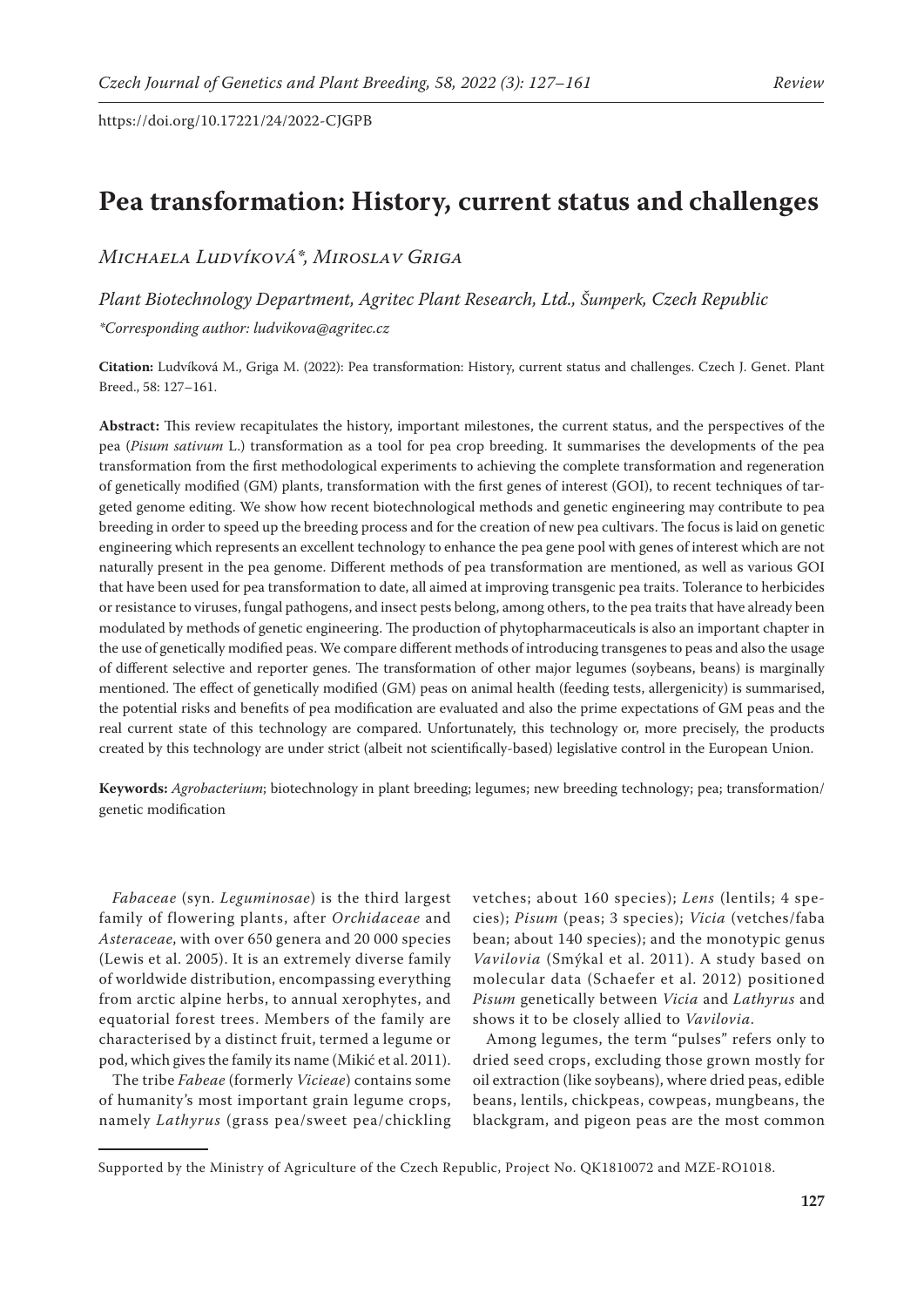cultivated ones for human consumption due to their high nutritional value (Gatti et al. 2016). Legumes can interact symbiotically with specific soil-borne bacteria, the rhizobia, which allow the plant to fix atmospheric nitrogen and may help to protect them against some fungal pathogens (Chakraborty et al. 2003).

Legumes belong to ones of the most important crops worldwide, having major impacts on agriculture, the environment, animal/human nutrition and health (Graham & Vance 2003). Grain legumes significantly contribute to the total world food production. Legumes are the primary source of dietary proteins in many developing countries, where protein hunger and malnutrition are widespread (Mikić et al. 2011). One of the most important factors why the pea is important as a legume crop is because of its high protein value; which also has very low concentrations of detectable anti-nutritive factors, such as protease inhibitors, haemagglutinins, and alkaloids. However, an important limitation of the crop is that it is (like other grain legumes) a poor dietary source of sulfur-containing amino acids (Kotlarz et al. 2011; Schumacher et al. 2011).

The pea is considered to be one of the first domesticated plants in the world, together with the lentil (*L. culinaris* Medik.), chickpea (*Cicer arietinum* L.), bitter vetch (*Vicia ervilia* (L.) Willd.) and several cereal species (Zohary & Hopf 2000). The garden or field pea is cultivated worldwide in temperate climates, but *Pisum sativum* L. is naturally found in Europe, north-west Asia and extends south to temperate east Africa, while *P. fulvum* Sibth. and Sm. is restricted to the Middle East (Maxted & Ambrose 2001). A study of phylogeography, using a combination of plastid and nuclear markers, suggested that the wild pea spread from its centre of origin, the Middle East, eastwards to the Caucasus, Iran and Afghanistan, and westwards to the Mediterranean (Smýkal et al. 2011).

Peas remain one of the most important temperate pulse, fodder and vegetable crops. Garden peas (*P. sativum* var. *sativum*) are produced primarily for human consumption, field peas (*P. sativum* var. *arvense* (L.) Poiret) are traditionally produced for livestock and as a green manure. The pods are also eaten immature as a vegetable (e.g., mangetout, sugar snap peas or snow peas). In a number of developed countries, a significant proportion of the crop is now harvested in an immature state and frozen to make it a convenience food (Maxted & Ambrose 2001). The pea is well placed to meet the increased global

demand for high protein human food and animal feed and to act as a leguminous break crop in diverse farming systems (Ambrose et al. 1997).

The top producer of green peas – by far – is China with 11.3 million tonnes in 2020, followed by India (5.7 million tonnes), the USA (0.28 million tonnes), France (0.27 million tonnes), Pakistan (0.22 million tonnes), Algeria (0.21 million tonnes), the United Kingdom (0.16 million tonnes), and Egypt (0.15 million tonnes). Peru and Spain completed the top 10 in 2020. The top producers of dry peas are Canada (4.6 million tonnes in 2020), the Russian Federation (2.7 million tonnes), and China (1.4 million tonnes), followed by the USA, India, France, Ukraine, Ethiopia, Germany, and Spain (FAO 2021).

The pea has also been traditionally used as a classical model plant in fundamental studies related to genetics and plant breeding, biochemistry and molecular biology (Fehr 1993; Gaikwad et al. 1999; Wen et al. 1999; Malysheva et al. 2001). The founding father of genetics, J.G. Mendel, studied many genera of plants in a monastery garden, but his famous research was on garden peas. Mendel deliberately chose the genus *Pisum*, since it fulfilled his three basic requirements for his experimental plants (simplified): constancy of characters over generations (true breeding), protection from foreign pollen during flowering and undisturbed fertility of hybrids and the offspring (Schwarzbach et al. 2014). He published the results of his seven-year work with an evaluation of more than 30 000 plants (Mendel 1866). The legacy of his work is taught to students all over the world, and the name of J.G. Mendel is inextricably linked to genetics.

# **Taxonomy and biology of** *Pisum sativum* **L.**

*Pisum* is a very small genus and, at the present time, comprises only two species, *P. sativum* L. itself and *P. fulvum* Sibth. & Sm. Other species formerly assigned to it have been transferred to other genera (*P. formosanum* (Stev.) Alef. = *Vavilovia formosa*  A. Fed.; monotypic genus) or reduced to synonymy, most frequently with *P. sativum* (Smartt 1990). The wild populations from which the domesticates probably arose were initially described as species in their own right, *P. elatius* Bieb. and *P. humile* Boiss. & Noe (syn. *P. syriacum* (Berger) Lehm. Nowadays, these species are regarded as a part of the biological species *P. sativum* in the broadest sense (Davis 1970; Ben-Ze'ev & Zohary 1973; Smartt 1990). In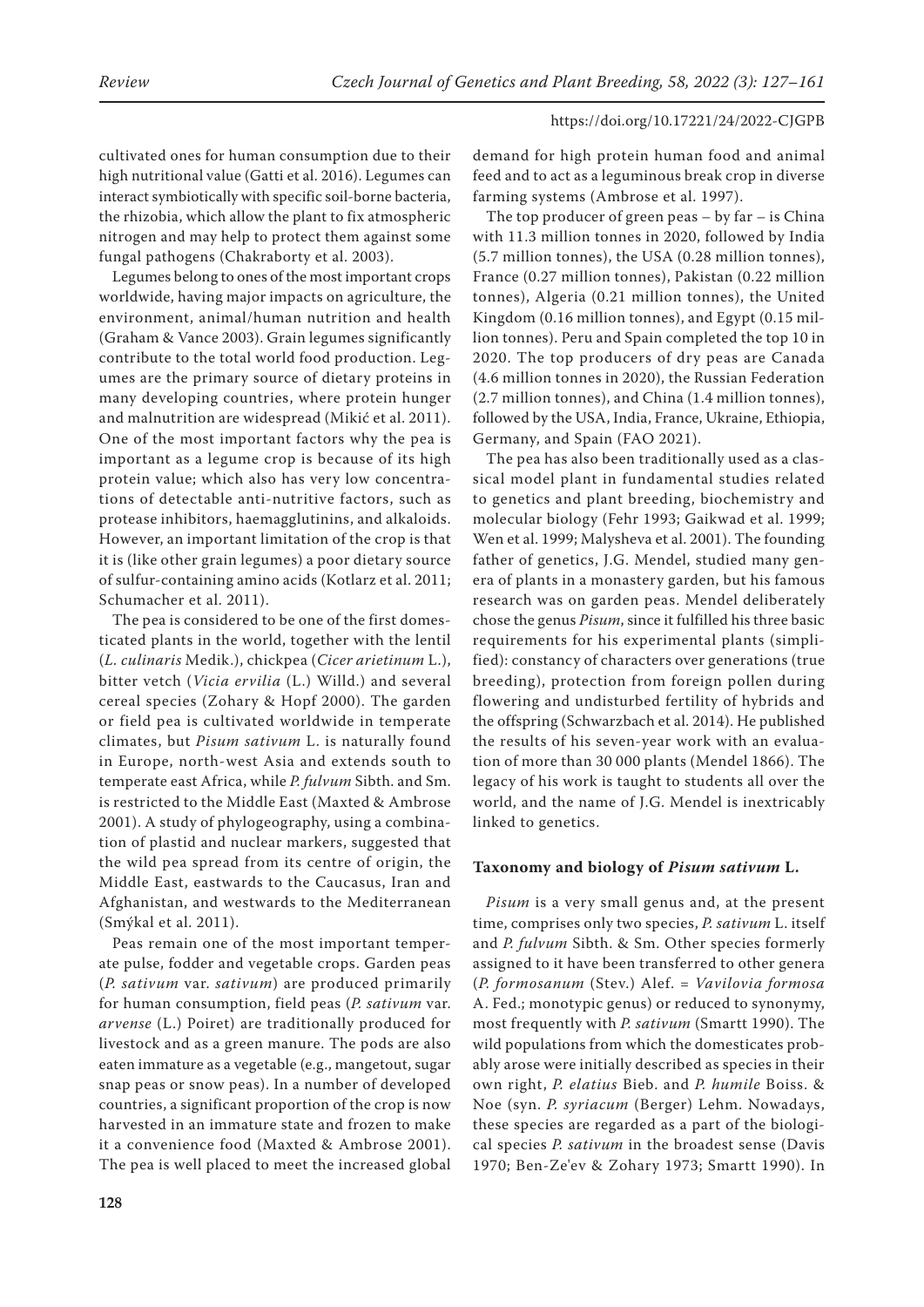the wild subspecies *elatius*, morphological extremes are represented by the var. *elatius* and var. *pumilio* with the var. *brevipedunculatum* being intermediate (Smartt 1990; Table 1).

The pea is a highly self-pollinating annual herb, it is cleistogamic – pollination takes place before the flower opens. The pea is diploid  $(2n = 2x = 14)$ , its genome size is ca 4.45 Gb (Doležel & Greilhuber 2010). Recently, more than 360 genes have been described and localised in *Pisum* (Świecicki 2019). All types of cultured peas are reciprocally easily crossable and the crosses within the "*elatius*", "*pumilio*" and "*sativum*" botanical varieties and between different accession of *P. fulvum* have been made without undue difficulty and have produced fertile progeny (Ben-Ze'ev & Zohary 1973). The wild pea species/ forms represent valuable donors of resistances to biotic and abiotic factors (Coyne et al. 2020). The wild relatives of the pea are potentially significant contributors for genetic diversity in various adaptation traits, and have higher levels of disease resistance than the cultivated pea germplasm (Maxted 2000). Resistance to the pea weevil, *Bruchus pisorum* L. has been identified in the accessions of *P. fulvum*  and is being transferred to *Pisum sativum* (Byrne et al. 2002, 2008). *Pisum fulvum* appears to be both more drought and heat tolerant with a more xeric distribution of native habitats in Israel than *P. elatius* and *P. humile* (Ladizinsky & Smartt 2000; Redden et al. 2005).

Seed germination in the pea is hypogeal. The pea plant is bushy or climbing, its stem length varies from 20 to 220 cm. The leaves are alternate, pinnate with 1–3 pairs of leaflets containing terminal branched tendril ovate or elliptic leaflets, 1.5–6 cm long (Duke 1981). The leaf type could be conventional, semileafless or leafless (Davies et al. 1985). Goldenberg (1965) found – as a result of spontaneous mutation – the *afila* plant type whose leaflets converted to

tendrils. Jaranowski (1976) obtained a similar plant type via induced mutagenesis and started to use this type in breeding programmes. Despite the initial scepticism of pea breeders, caused by the expected decreasing seed yield as affected by the reduction in the plant assimilation area, the majority of recent field (dry-seed) pea cultivars are represented by the *afila* type. A similar situation can also be seen in garden (canning) peas. The leaf size, in most cases, increases up to the first node bearing the first flower. The stipules are large, leaflike and up to 10 cm long. The inflorescence of the pea is a raceme arising from the axil of the leaf. The corolla is white, pink, or purple; the pods can be swollen or compressed, short-stalked, straight or curved, 4–15 cm long, 1.5–2.5 cm wide, with 2–10 seeds, 2-valved, dehiscent on both sutures (Gritton 1980; Duke 1981). The node at which the first flower emerges is characteristic of a given variety; in temperate regions, the number of nodes at which the first flower emerges is reported to vary from four in the earliest to about 25 in late maturing types under field conditions (Gritton 1980). Flowers borne on the same peduncle produce pods that mature at different times, the youngest being at the tip. On a whole plant basis, flowering is sequential and upwards from node to node. The seed shape is globose or angled, smooth or wrinkled, whitish, grey, green, yellow or brownish; the thousand seed weight (TSW) varies from 100 to 360 g (Duke 1981). The size, shape and colour of the seeds are very variable traits; according to Blixt (1972), there are at least 45 known genes affecting the seed characteristics. Consumers prefer green-coloured pea cultivars; for animal feed, the seed colour is of marginal importance.

The total protein content in the pea seed is lower than in soybean meal and higher than in cereals. It is variable in particular cultivars, nevertheless it ranks at ca 25% on average (Bastianelli et al. 1995). Besides

Table 1. Taxonomy of *Pisum* (after Davis 1970 from Smartt 1990; modified)

| Species                 | Subspecies       | Variety                                                                                                               |
|-------------------------|------------------|-----------------------------------------------------------------------------------------------------------------------|
|                         | sativum          | sativum<br><i>arvense</i> (L.) Pair                                                                                   |
| P. sativum L.           | elatius M. Bieb. | <i>elatius</i> (M. Bieb.) Alef<br><i>pumilio</i> Meikle (P. humile Boiss et Noe)<br>brevipedunculatum Davis et Meikle |
| P. fulvum Sibth. et Sm. |                  |                                                                                                                       |

*Vavilovia formosana* (Stev.) Alef (*P. formosanum* (Stev.) Alef )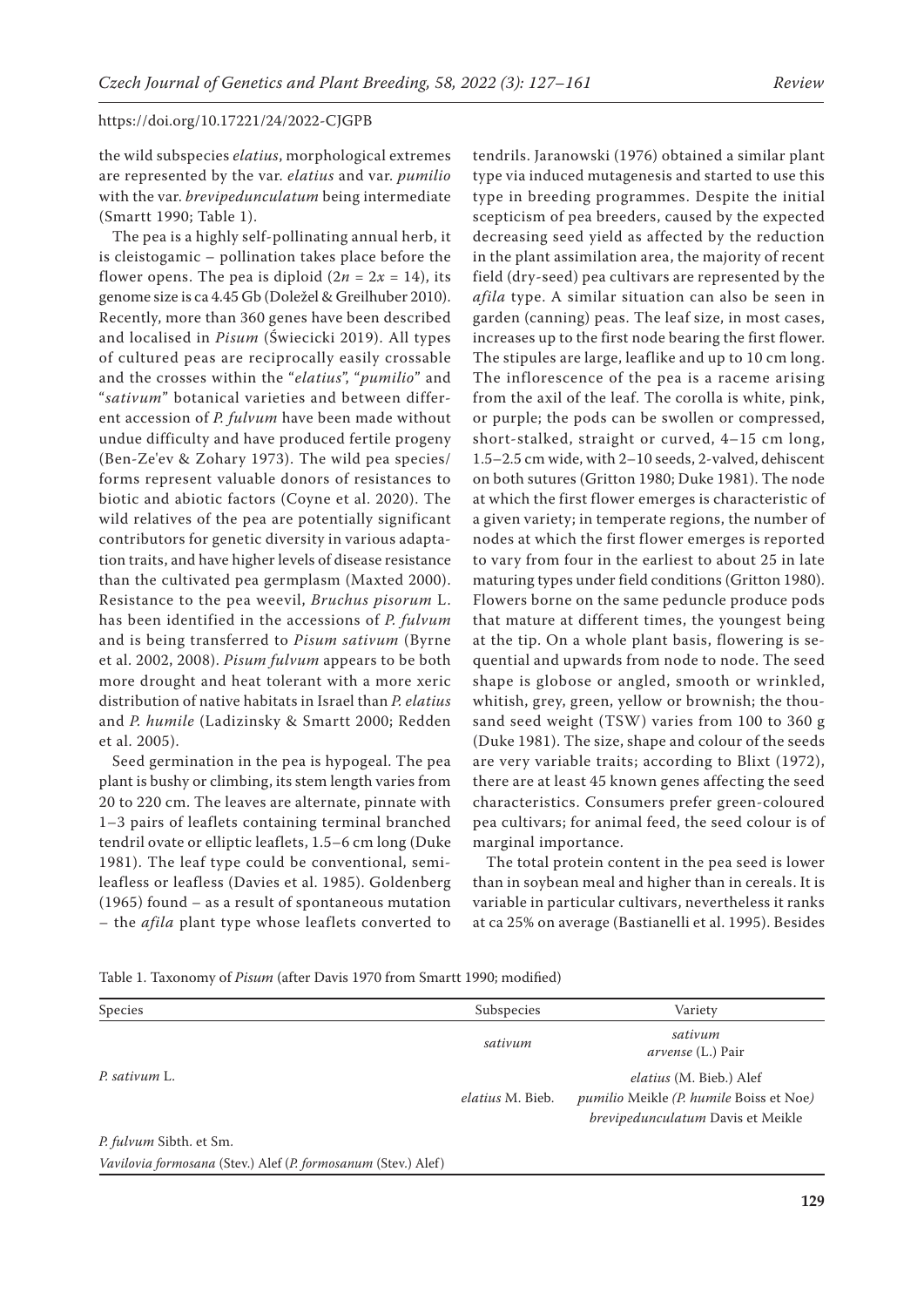the cultivar effect, the soil and climatic conditions, as well as agrotechnological management, may substantially influence the seed protein content. The main part of the pea seed is constituted by starch. Peas, as an important starch source, may be divided based on the presence of the *R/r* alleles (r – *rugosus*); the starch grain characteristic is tightly connected with the seed shape (Hedley et al. 1986; Bhattacharrya et al. 1990; Wang & Hedley 1991): (1) Dry-seeded (protein) peas – *Pisum sativum* L. ssp. *sativum* var. *sativum* (genotype *RR* or *Rr*) characterised by oblong smooth seeds and oval, round-smooth, uncleaved and homogenous starch grains. (2) Garden (canning) peas – *Pisum sativum* L. ssp. *sativum* var. *medullare* (genotype *rr*) with wrinkled seeds exhibit cleaved starch grains with a broad extent of sizes (prevalence of small grains); the grains have irregular shape, frequently with radial grooves. Kooistra (1962) identified a mutation in the *rb* locus, which manifests similar to peas with wrinkled seeds, but with starch characteristics typical for round-seeded peas. Based on these findings, such genotypes are termed as intermediate ones; this second *rugosus* mutation is designated as *rb*. The presence of the *rb* mutation decreases the starch content to 35% of the fresh weight (FW); however, in contrast to *r*, the *rb* mutation increases the amylopectin content to 75% (Wang & Hedley 1993).

# **The pea as an economically and agronomically important crop**

The pea belongs to the most commonly grown legumes worldwide (after the field bean and chickpea), it is grown in the whole temperate zone, predominantly as a spring crop for human food and animal feed. In the EU countries, peas represent the most important legume crop. It is grown mainly for seeds with a high protein content (21–24% crude protein), which is ca. two times higher when compared to cereals. However, the pea protein contains (similarly to other legumes) a low proportion of essential, sulfur-containing amino acids. Recently, consumers have shown increased interest in resistant starch and carotenoids in garden (canning) peas.

From the point of view of animal husbandry, there is a demand for decreasing antinutritional substances (mainly trypsin inhibitors and phytic acid), which limit the digestibility of proteins and some minerals, particularly phosphorus. A less known fact is that the pea is also utilised in the pharmaceutical industry and as a source of starch for special industrial utilisation (e.g., biodegradable plastics).

The most important environmental contribution of the pea is its fixation of atmospheric nitrogen by symbiotic bacteria and its excretion into the soil. In addition, there are other advantageous characteristics of peas, namely their phytosanitary effects, unique soil reclamation ability, which helps to improve the physical characteristics of the soil and their ability to bind macro- and microelements essential for plant nutrition. These facts are connected with a positive effect on the soil fertility and creating a balance of crop rotation complexes, where the pea plays the role of being the interrupter of the unilateral exploitation of nutrients and the maintainer of the soil microflora. Despite that the pea is attacked by various diseases and pests, placing it into a crop rotation scheme generally has a positive effect on the natural decrease in the expansion of harmful organisms in plant production management. As a result, there is a lower need for chemical agent applications, and this finally has a positive effect on the environment. The average yield increase of the subsequent crop (cereals) in the crop rotation system has been reported to be ca 1 tonne/ha, which approximately represents a 20% increase in production. Peas are relatively unresponsive to fertilisers, particularly nitrogen, additions are only necessary when nodulation is poor or fails completely. When the seeds are treated with the *Rhizobium*, care must be taken in the choice of fungicide seed treatments to prevent any potential toxicity (Muehlbauer et al. 1983).

Peas are adversely affected by numerous harmful organisms – viruses, fungi, and insects being the most important ones (Muehlbauer et al. 1983; Davies et al. 1985; van Emden et al. 1988, Kraft & Pleger 2001). In the temperate zone and, thus, in regions with the largest acreage of both field and garden peas, the most aggressive viruses are the *Pea enation mosaic virus* (PEMV), *Pea mosaic virus* (PMV), *Pea seed-borne mosaic virus* (PSbMV), *Pea streak virus* (PSV), and *Bean yellow mosaic virus*. The infected plants exhibit colour (lesions) and morphological changes (deformations) and, in general, they are subsequently more sensitive to fungal root disease complexes. Viruses are most frequently transmitted by insect vectors (aphids, thrips) or via infected seeds (PSbMV).

Root rot disease complex is caused by the soil oomycetes (*Pythium* ssp., *Aphanomyces euteiches*), whose importance has recently increased in tendency.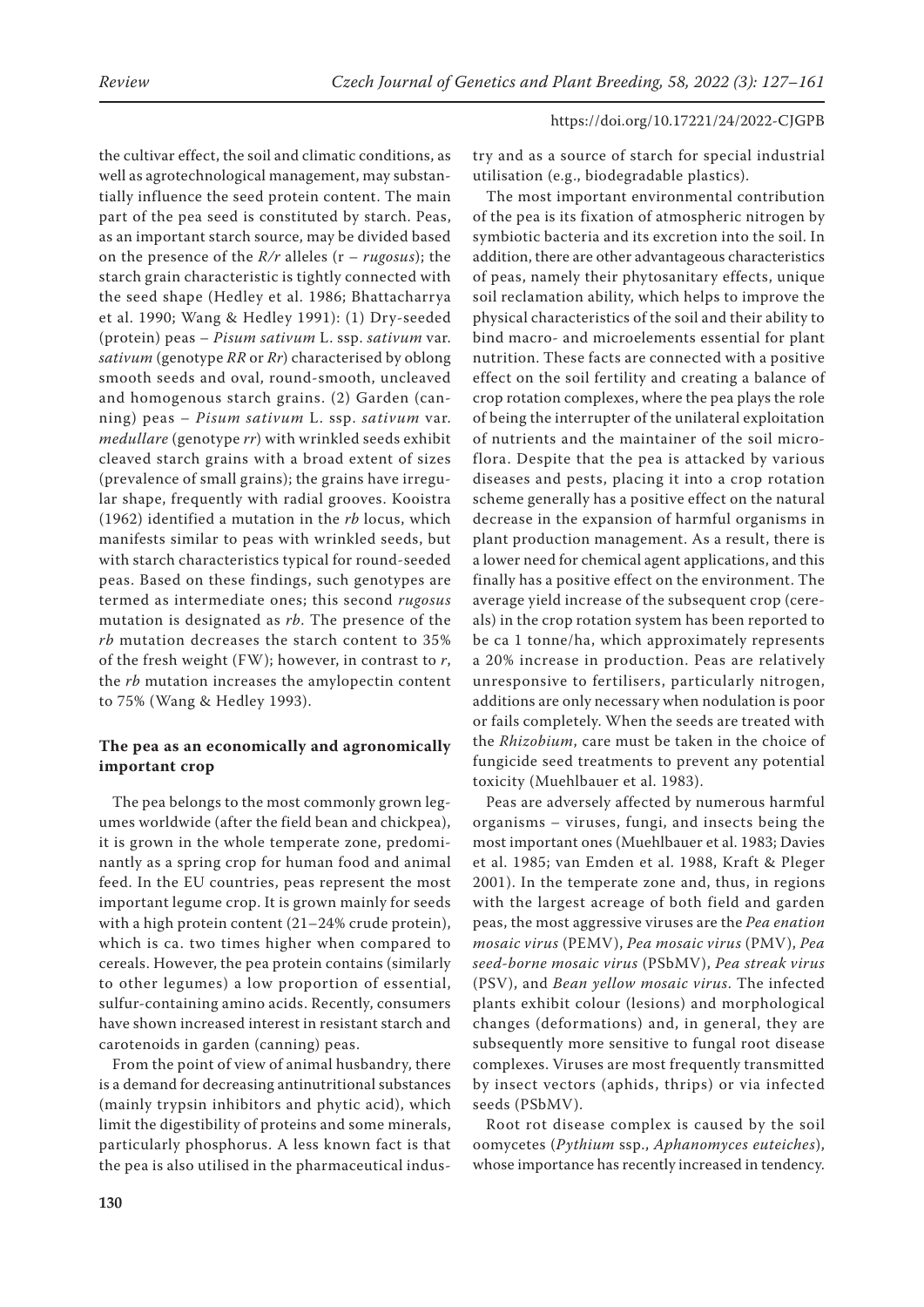Other causal agents of root rot are represented by fungi of the *Fusarium* genus (Sharma et al. 1998), namely *F. oxysporum* f.sp. *pisi* race 1 and 2 (McPhee et al. 1999) and *F. solani* f.sp. *pisi.* The main fungal pathogens of the above-ground plant parts are *Mycosphaerella pinodes*, *Ascochyta pisi, Phoma medicaginis.* Visual symptoms of the disease include lesions on the leaves, subsequently expanding to the pods and seeds and may participate in causing 75% seed yield loss. Downy mildew (*Erysiphe pisi*) has been recorded as spreading more increasingly in the last few decades (Tiwari et al. 1997).

The most harmful pea insect pests include *Acyrthosiphon pisum* (pea aphid), *Kakothrips robustus* (pea thrips), *Bruchus pisorum* (pea seed beetle), *Bruchus rufimanus*, *Callosobruchus chinensis* (Adzuki bean seed beetle), *Sitona lineatus* (bean weevil), *Cydia nigricana* (pea moth), *Delia platura* (bean seed fly) (Muehlbauer et al. 1983; van Emden et al. 1988; Kraft & Pleger 2001). The recent demand on pea breeders and growers on genetically-based resistance to harmful organisms is reflected by the increasing role of pea germplasm collections containing sources of resistance (McPhee et al. 1999; Redden et al. 2005), the utilisation of wild pea relatives as donors of traits absent in the pea genome (Maxted 2000; Byrne et al. 2008), and, finally, the use of gene engineering technologies to incorporate transgenes conferring resistance to biotic factors (viruses, fungi and insect pests; see the papers cited in this review).

# **Conventional pea breeding methods and their limits**

Due to the high rate of self-pollination (99%; Gritton 1980), the adopted pea breeding strategies have been similar to other self-pollinating crop species and have generally involved hybridisation among cultivars or between cultivars, landraces, and primitive forms, followed by combinations of pedigree, bulk, backcross, or single-seed descent selection methods (Redden et al. 2005). Practically all field and canning pea cultivars were created by using two conventional approaches, i.e., (1) mostly by crossing of the parental genotypes, and (2) later also by mutagenesis (chemomutagenesis and radiomutagenesis) after 1950 (Blixt 1972; Jaranowski 1976) followed by selection in the framework of various breeding schemes. The desired phenotype was selected based on the expression of traits during vegetation (plant architecture, flower and seed characteristics, earliness, lodging,

sensitivity/tolerance to biotic and abiotic factors) or after harvest (seed substances, both desired and undesired ones). The heritability and stability of the demanded traits had to be confirmed by repeated selfing and backcrossing when necessary (elimination of any undesired traits of one of the parents). Thus, the whole breeding process was quite lengthy and laborious – the standard time for releasing a new pea variety is ca. 10 to 15 years. Since 1970s, pea breeders tried to formulate and realise a pea ideotype, which would join together the maximum desired characteristics both from an agronomic and enduser point of view. Peas have a very long history in cultivation and, hence, the targeted selection of types or populations better suited to local farming systems and end-purpose requirements have occurred over hundreds of years. The transition from a wild type to a domesticated type has involved gradual changes in a number of major attributes mostly under simple genetic control. Over the last 50 years, breeders have made dramatic ideotype changes to better adapt the crop to broad-acre mechanised systems of farming (Redden et al. 2005). A major breakthrough came about when breeders combined a reduced crop height (e.g., the *le* gene) and the conversion of leaflets to tendrils (e.g., the *af* gene), described as the semidwarf, semi-leafless ideotype (Snoad 1985). This ideotype provides a number of benefits, such as reduced leafiness and excessive overshading, increased aeration and reduced disease spread in some environments, and improved ease of harvest of both the garden and field pea types as a consequence of the reduced lodging.

Since the 1960 s, the birth of plant biotechnology/ tissue cultures *in vitro* was dated with later attempts at their application/implementation in plant breeding, including grain legumes. The main motive was to transfer part (namely the initial stages) of the breeding process to the laboratory with the objective of speeding-up/shortening the process. Many *in vitro* techniques were successively developed with various utilisation potential in the breeding of agricultural crops depending on the crop biology and especially on the mode of reproduction/ propagation (seed- versus vegetatively-propagated crops, self-pollinated versus cross-pollinated crops, etc.). These techniques included micropropagation/ clonal propagation, callus and suspension cultures, and their uses in the *in vitro* selection for tolerance to filtrates/toxins of phytopathogenic fungi, salinity or heavy metals, interspecific/intergeneric hybridisa-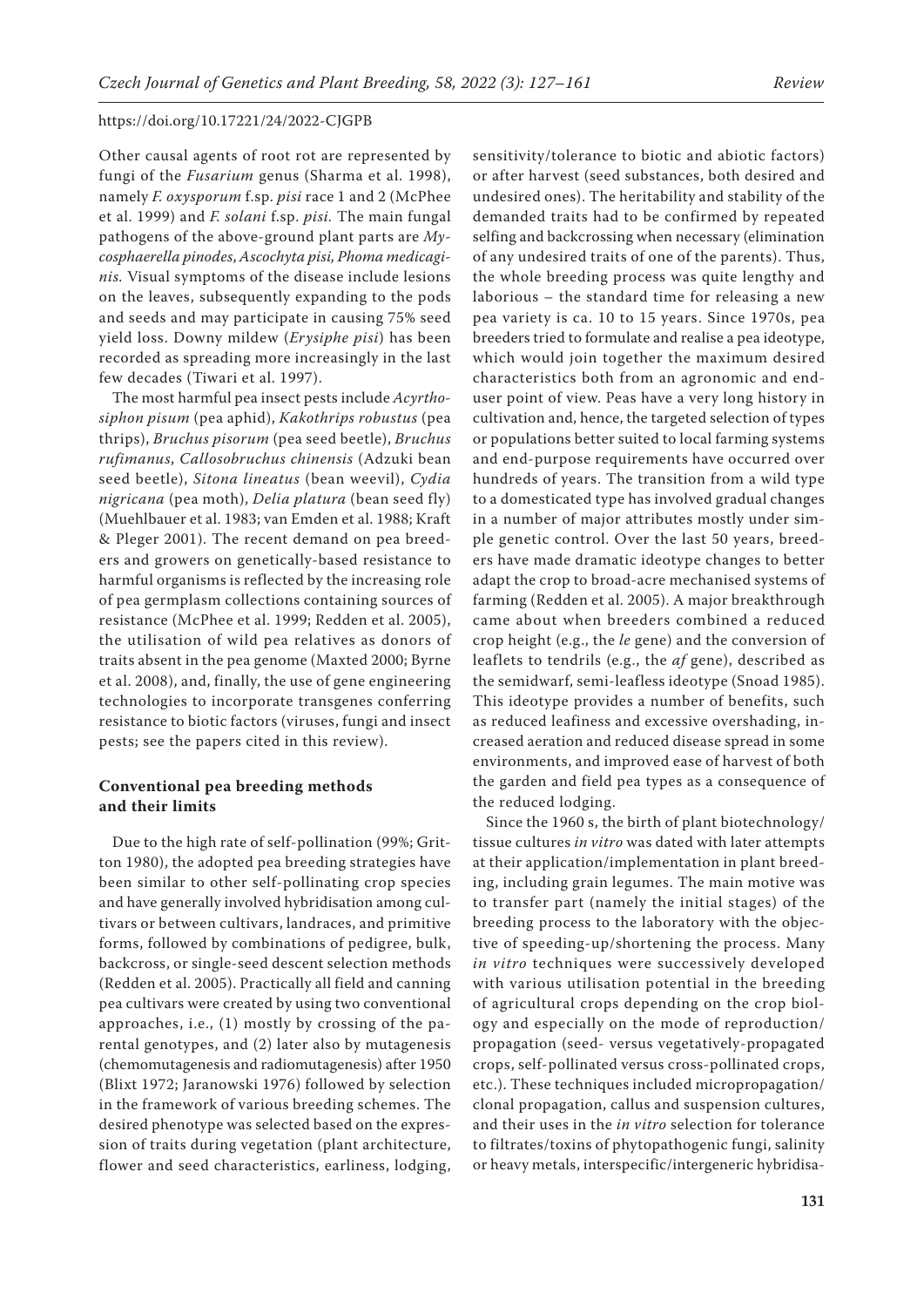tion via protoplast fusion, quick homozygotization via doubled-haploid production in the microspore or anther cultures, and exploiting the "somaclonal variation" phenomenon. However, the crucial point and *condicio sine qua non* of all these techniques as potential tools in plant breeding was the ability of a particular species/crop to regenerate whole plants from isolated and cultured plant organs, tissues, cells or even protoplasts. It was found early that significant differences exist between plant species, plant families or even between monocots and dicots in the amenability to regenerate *in vitro*. Unfortunately, grain legume crops (including peas) belong to a poorly regenerating (= recalcitrant) group of plants. This fact slowed down the more rapid progress in the employment of biotechnologies in legume breeding when compared to other agricultural field crops or vegetables.

Genetic transformation/transgenesis became the breaking point in plant biotechnology (*Agrobacterium-*mediated transformation; particle bombardment), also successfully achieved in grain legumes, including peas (Puonti-Kaerlas et al. 1990; Schroeder et al. 1995; Jones et al. 1998). Rapid progress in this technology resulted in the release/registration of the first genetically modified (GM) crops (soybean, maize, cotton) and their subsequent massive extension and growth, namely in both North and South America (the USA, Canada, Brazil, Argentina) and Asia (India). Thus, in some countries, more than 90% of the total cultivation area of a particular crop (soybean, cotton) is represented by GM cultivars and farmers use their agronomic advantages and economic impact. A specific situation has arisen in Europe (the EU countries), where the public acceptance of GM technology/GM crops is very low, supported by the negative role of the mass media and the unwillingness of politicians to pass legislation endorsing its use. Thus, the cultivation of GM crops is under very strict legislative regulation (mostly unsupported by scientific data) and a very complicated administrative process of GM crop registration and permission for growing them which represents a substantial barrier/obstacle for breeders and growers. European breeders then lose – when compared to those in technologically developed countries outside the EU – the possibility of the unique transfer of genes between biological kingdoms or incorporation of synthetically created (artificial) genes; European growers then lose their competitiveness in growing crops with novel unique characteristics both from an agronomic and

consumer point of view. Recent modern cultivars of dry-seed and canning peas have reached - from the point of view of both agrotechnology and product quality for food and feed utilisation - their limits and further improvement via conventional methods has become more and more difficult. The available variability/diversity of important traits within the pea gene pool has been practically exploited, and the utilisation success of wild *Pisum* species/forms is sometimes reduced by the lowered crossability and laborious and time-consuming back-crossing. Classical (non-targeted) mutagenesis has low efficiency and is, thus, less frequently used. The utilisation of promising techniques of genetic engineering (classical transgenesis; targeted gene editing) is obstructed by legislative regulation connected with the discriminative administrative and financial demands for breeders/farmers in the EU. A new hope is represented by new breeding techniques (NBTs) based on targeted gene editing – nevertheless, this technology was also, after long discussions, integrated under the standard genetically modified organism (GMO) legislative process (Jorasch 2020; Purnhagen & Wesseler 2021). Thus, the resignation in genetic engineering technology in plant breeding has resulted in the utilisation of alternative approaches, of which, marker-assisted selection (MAS) based on various molecular DNA markers seems to be the most effective one.

Pea transformation has already been reviewed in a number of journal papers or book chapters (Davies et al. 1993; de Kathen & Jacobsen 1993; Atkins & Smith 1997; Malysheva et al. 2001; Morton et al. 2002; Grant & Cooper 2003; Somers et al. 2003; Dita et al. 2006; Bhowmik & Basu 2008; Nadolska-Orczyk 2008; Atif et al. 2013; Gatti et al. 2016), nevertheless, this review tries to provide a thorough summary of this topic.

# **History and milestones of pea transformation research**

The performance of successful pea transformation was preceded in the 1980 s by a number of methodological experiments. The pea regeneration capacity was shown to be tissue-specific (Kunakh et al. 1984; Ezhova et al. 1985; Lutova & Zabelina 1988; Mallick & Rashid 1989) and to depend on the age of the tissue (Hussey & Gunn 1984; Ezhova et al. 1985; Kysely & Jacobsen 1990). Regeneration processes have been shown to be strongly genotype-dependent. Pea genetic forms differ in the callus formation capacity,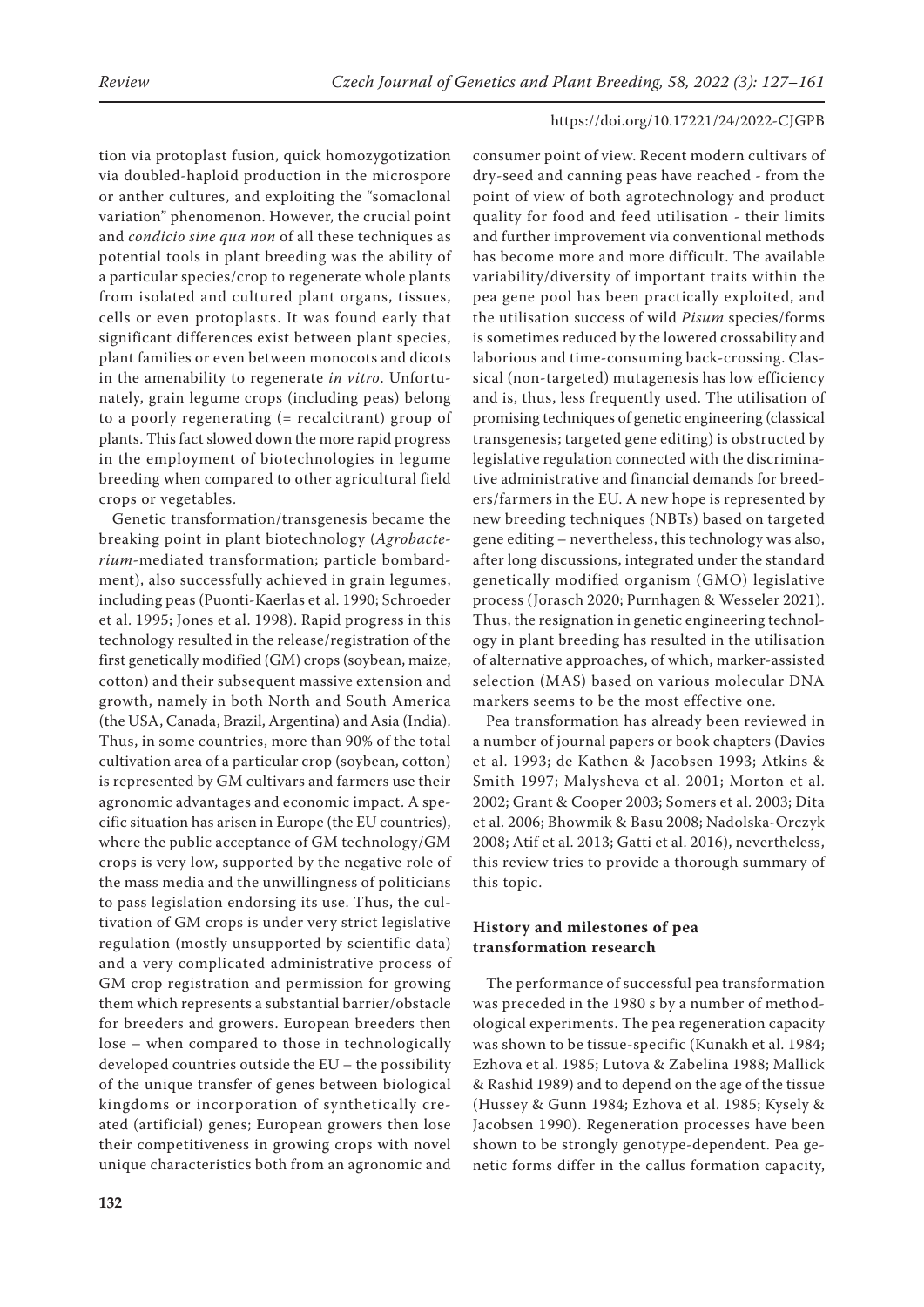shoot formation (Rubluo et al. 1984; Ezhova et al. 1985; Lutova & Zabelina 1988), root formation in callus cultures, and rooting of the shoots (Lutova & Zabelina 1988).

Pea regenerants were obtained on media with phytohormones via organogenesis from pre-existing meristems (Kartha et al. 1974), organogenesis *de novo* from pea explant tissues and the primary calli (Rubluo et al. 1984; Lutova & Zabelina 1988) and somatic embryogenesis in the primary callus (Jacobsen & Kysely 1985; Kysely & Jacobsen 1990). Shoot formation was induced on long-term calli obtained from pea stem apices, epicotyls, explants of stems, leaves and roots (Malmberg 1979; Hussey & Gunn 1984; Kunakh et al. 1984; Ezhova et al. 1985). Numerous studies have been conducted in various aspects regarding the tissue culture, regeneration, and genetic transformation of peas (Griga & Novák 1990; de Kathen & Jacobsen 1993; Atkins & Smith 1997; Švábová et al. 2008).

Testing the interactions between *Agrobacterium tumefaciens*/*A. rhizogenes* and the pea started in the late 1980s and early 1990s (Hussey et al. 1989; Schaerer & Pilet 1991). Pea intraspecific variability of morphogenetic responses to transformation with *Agrobacterium* strains was demonstrated for the first time by Hobbs et al. (1989). The first successful attempt to realise the genetic transformation in peas was made in 1990 (Puonti-Kaerlas et al. 1990; de Kathen & Jacobsen 1990). Both of these reports are related to gene coding the antibiotic resistance of transformed plants to hygromycin and kanamycin. An analysis of the transmission of the transferred DNA in the progeny of these plants was published two years later (Puonti-Kaerlas et al. 1992). The obtained plants were tetraploid. The authors suggested two possible reasons for this, the long culture period and high cytokinin and auxin concentrations in the medium.

The above-mentioned pioneering works were later followed by reports optimising pea transformation protocols and finally modifying the pea genome with "useful" transgenes (herbicide tolerance, insect and virus resistance). This topic is summarised in more detail below in the part of the article concerning pea transformation with useful genes (genes of interest, GOI).

### **Transformation of other legumes**

In addition to peas, many other legume crops have been used for transformation experiments. The spe-

cies of legumes most commonly used for transformation include beans (*Phaseolus vulgaris* L.), soybeans (*Glycine max* L.), faba beans (*Vicia faba* L.), chickpeas (*Cicer arietinum* L.), pigeon peas (*Cajanus cajan* L.), alfalfa (*Medicago sativa* L.), cowpeas (*Vigna unguiculata*) or the blackgram (*Vigna mungo* L.).

Transgenic beans (*Phaseolus vulgaris* L.) engineered to express viral antisense RNA sowing, delayed and attenuated symptoms to the *Bean golden mosaic geminivirus* (BMGV) was reported by Aragão et al. (1998). In 2011, a transgenic bean event (named EMB-PV051-1; Embrapa 5.1) resistant to BGMV was approved for cultivation and consumption in Brazil (Aragão 2014).

The faba bean (*Vicia faba* L.) was transformed for the first time by inoculating seedlings with an *Agrobacterium rhizogenes* strain carrying the binary vector pGSGluc1 containing the selection markers *nptII* and *uidA* as the signalling genes to detect the success of the DNA transfer (Schiemann & Eisenreich 1989). Jelenic et al. (2000) used stem segments of three commonly grown varieties of faba beans. Different levels of susceptibility of the varieties to *Agrobacterium* strains were confirmed. The first procedure successfully achieving fertile transgenic faba bean plants was described by Böttinger et al. (2001). The protocol was based on the *de novo* shoot regeneration from dedifferentiated stem segment cells. However, the callus induction and regeneration of transgenic shoots lasted 16–24 months. Although a biolistic approach to the introduction of foreign DNA in faba beans has been tested (Metry et al. 2007), the most significant progress has been made by Hanafy et al. (2005), who developed a procedure for the direct *in vitro* regeneration of shoots from transformed meristems isolated from germinated faba bean seeds and confirmed the presence of the transgene in the third generation of the transformants.

A number of traits have been improved by transformation in pigeon peas also, e.g., insect resistance (Krishna et al. 2011; Kaur et al. 2016; Ghosh et al. 2017), increased salt tolerance (Singh et al. 2020) and seed nutritional quality (Thu et al. 2007). Insect resistance (Solleti et al. 2008; Grazziotin et al. 2020) and virus resistance (Cruz & Aragão 2013; Kumar et al. 2017) were induced by transformation methods in the cowpea also.

Among various transformation technologies, the *Agrobacterium*-mediated transformation method has been shown to be effective for the production of transgenic soybeans (Hansen & Wright 1999).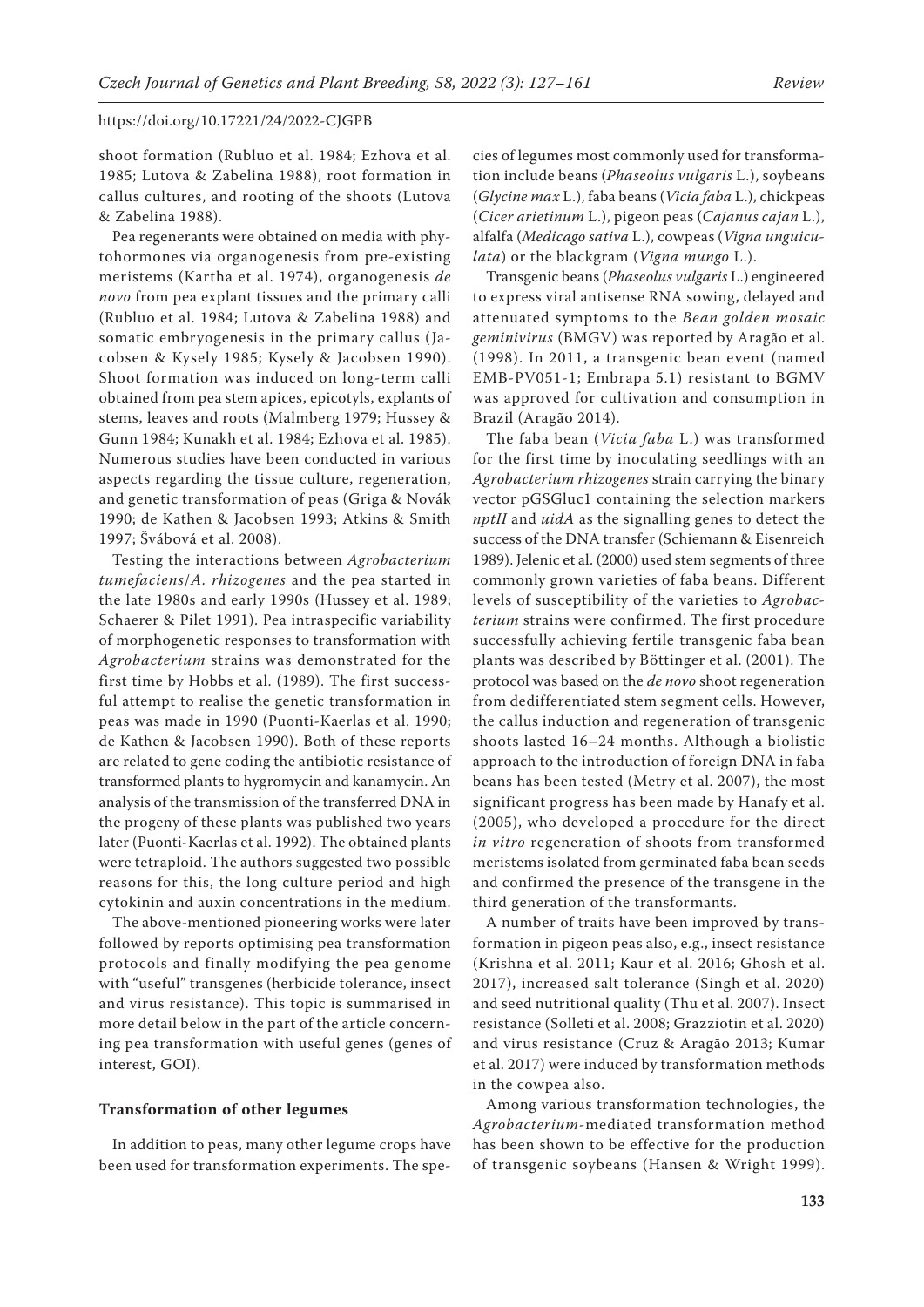Many reports have been published related to the optimalisation of conditions to achieve a high yield of soybean transformation; *Agrobacterium* inoculation conditions, regeneration media components and various *Agrobacterium* strains have also been tested to improve the transformation efficiency (Donaldson & Simmonds 2000; Olhoft & Somers 2001; Paz et al. 2004; Liu et al. 2008). The most important modified trait in the history of soybean transformation has been the herbicide resistance. One of the first practical applications of the genetic engineering of soybeans was the development of soybean tolerance to glyphosate, the active component in the herbicide Roundup (Padgette et al. 1995). Since 1996, a series of genetically engineered varieties of glyphosateresistant soybeans were introduced into cultivation, and the food and feed processing in the market by several agricultural biotechnology companies. Beside herbicide resistance, a number of scientific papers have been published on the soybean transformation concerning the improvement of different properties, e.g., heat tolerance (Zhu et al. 2006), drought tolerance (de Ronde et al. 2000, 2001, 2004; Ning et al. 2017); stress tolerance (Preiszner et al. 2001) and tolerance to biotic stresses: viruses (Wang et al. 2001; Furutani et al. 2006), fungi (Li et al. 2004; Salehi et al. 2005) or nematodes (Steeves et al. 2006). Improvement in the nutritional quality of soybeans by methods of genetic engineering has been performed by Chiera et al. (2004), Flores et al. (2008), Arun et al. (2014) and Valentine et al. (2017). The progress in soybean transformation has been summarised in the number of reviews (e.g., Kocsy et al. 2007; Homrich et al. 2012; Lee et al. 2013b; Bhowmik et al. 2021).

Biotech soybeans covered 48% of the global biotech crop area with 91.9 million ha in 2019. At the same time, 74% of the soybeans grown worldwide were biotech cultivars. The top producers of biotech soybeans are Brazil (35.1 million ha of biotech soybeans in 2019, surpassing the US biotech soybean area for the first time) and the USA (30.43 million ha in 2019), followed by Argentina, Canada, Paraguay, South Africa, Bolivia and Uruguay (www.isaaa.org).

### **Methods of introduction of transgenes in peas**

Despite the progress in pea transformation, the efficiency of transformation procedures in peas has not been satisfactory, therefore a number of works have focused on the optimisation of transformation methods (Nadolska-Orczyk 2008; Švábová & Griga 2008; Atif et al. 2013; Aftabi et al. 2018). A successful pea transformation was reported 30 years ago (Puonti-Kaerlas et al. 1990), nevertheless the efficiency of transformation protocols has been relatively low (in the range 0.1–6.5% as described by Davies et al. 1993; Schroeder et al. 1993; Bean et al. 1997; Jones et al. 1998; Grant et al. 1998; Polowick et al. 2000; exceptionally over 10% – Nadolska-Orczyk & Orczyk 2000; Grant & Cooper 2006).

Compared to cereals and oilseeds, less advancement has been seen in grain legumes using *in vitro* culture technique, mainly due to their recalcitrant nature. A poor regeneration rate and high genotype dependency further complicate the use of tissue culture in grain legumes and their genetic improvement.

The prerequisite for gene transfer into host cells are either procedures requiring *in vitro* cultures (agrobacterial transformation, particle bombardment and their innumerable modifications) or more recent protocols that do not require *in vitro* regeneration (electroporation, vacuum infiltration or *in vivo* injection methods). These methods are discussed in more detail in the next sections.

### *Agrobacterium-***mediated pea transformation**

To investigate the causative agent of the tumourlike outgrowths later named "crown gall disease," infected root tissues were isolated. The bacteria described as *Agrobacterium tumefaciens* were then presented (Conn 1942). The construction of a disarmed Ti-plasmid by deletion of the oncogenes, and the opine biosynthetic coding gene makes the plasmid suitable as a gene vector. *Agrobacterium*-mediated transformation is a complicated mechanism, which includes signal recognition from the plant host to *A. tumefaciens*, transfer DNA (T-DNA) processing and travelling in the plant host cell, T-DNA integrating to the plant host genome and its expression in the plant host cell. The mechanism of the T-DNA transfer is facilitated by a set of virulent genes located on the Ti-plasmid-borne genes (reviewed by Tzfira & Citovsky 2006; Hwang et al. 2017).

Grain legumes are, in general, one of the least amenable groups to transformation amongst dicotyledonous crops, although they are usually susceptible to *Agrobacterium* infection (Babaoglu et al. 2000). A number of protocols have been reported for *Agrobacterium*-mediated gene transfer in peas (Schroeder et al. 1993, 1994; Bean et al. 1997; Grant et al. 1998; Nadolska-Orczyk & Orczyk 2000; Polowick et al. 2000;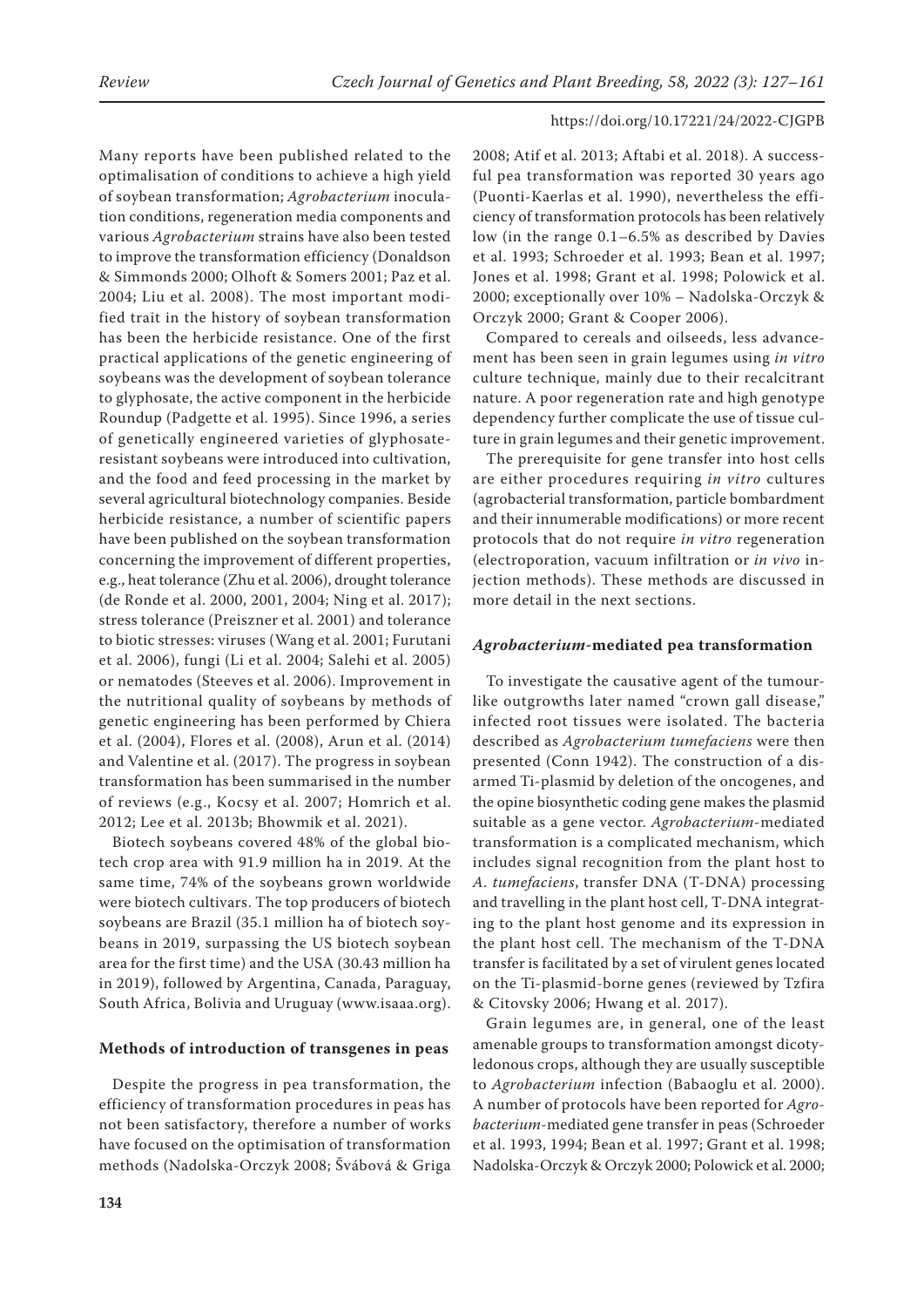Pniewski & Kapusta 2005; Švábová et al. 2008). The requirements for the successful application of the *Agrobacterium*-mediated transformation method are a well-working, short-term regeneration procedure, a responsive plant genotype, an appropriate type of explant and also a suitable agrobacterial strain.

Important factors of plant transformation in general are: transformation efficiency, occurrence of chimerism, genetic stability of the transformants (occurrence of mendelian versus non-mendelian segregation) and transformation productivity in terms of time (from transformation to obtaining fertile plants; as a long-lasting *in vitro* culture increases the possibility of somaclonal variation). The transformation events related to the different position/ location of the transgenes in the targeted genome has also been considered to be one of the key aspects affecting transgene stability. This factor is not taken into account when using techniques of targeted genome editing.

As stated above, the success of the transformation depends on the choice of the explant and its potential for totipotency. In *in vitro* systems, protocols are mostly based on organogenesis in the callus and on the stimulation or proliferation of organised meristematic tissue contained in the transformed explants (stem nodal explants, cotyledonary nodes, immature embryo segments/slices, immature cotyledons), and only exceptionally on regeneration via somatic embryogenesis. Since the beginning of the trials with *Agrobacterium*-mediated transformation of peas, different types of explants have been used. In pioneering works focusing on this topic, shoot cultures and seedling epicotyls (Puonti-Kaerlas et al. 1990), epicotyl segments and nodes (de Kathen & Jacobsen 1990), and thin cell layers from nodes (Nauerby et al. 1991) have been used as explants.

Over the subsequent years, immature cotyledons belonged to the repeatedly reported explants used for pea transformation. Their successful utilisation was demonstrated, for instance, by Grant et al. (1995). This approach took approximately 7 months from the explant to a seed-bearing primary regenerant. The method was later commented on and amended by Nadolska-Orczyk (2008). Timmerman-Vaughan et al. (2001) and Grant and Cooper (2006) also described the usage of immature cotyledons as explants. Within the last-mentioned work, at least 25 plasmids were used for the transformation, where transgenic plants of over 30 cultivars or breeding lines have been produced.

The lateral cotyledonary meristems of germinating *Pisum sativum* cv. Puget seeds were used to develop a reproducible *Agrobacterium tumefaciens*-mediated transformation system by Bean et al. (1997). This procedure exhibited distinct advantages as the highly regenerable cotyledonary meristems rapidly produced transgenic shoots without an intermediate callus phase. The cotyledonary meristems were identically used as the initial explants by Davies et al. (1993), Jones et al. (1998), and Welham and Domoney (2000). The protocol for the transformation of cotyledonary lateral buds (Davies et al. 1993; Bean et al.1997) was commented on and amended by Nadolska-Orczyk (2008). Švábová et al. (2005) also described a transformation system for peas using either *in vitro* cotyledonary meristem (axillary buds) transformation and a concurrently simpler *in vivo* plant regeneration protocol ("non-tissue" culture of imbibed adjusted seeds). For the non-tissue culture approach, mature seeds were imbibed for 24 h, where the seed coat and nearly one whole cotyledon was removed. Such types of explants were used for cocultivation with *Agrobacterium*. Švábová et al. (2008) used the above-mentioned *in vitro* culture avoiding approach in parallel with the standard tissue culture approach (multiple shoot regeneration from cotyledonary nodes and somatic embryogenesis from the shoot apical meristems).

Krejčí et al. (2007) reported *Agrobacterium*-mediated gene transfer using embryonic segments as the explants to be more efficient compared with the use of stem segments and axillary buds. When stem segments were used as the explants, no shoot or plantlet regenerated from the callus. On the contrary, a large number of regenerated shoots were obtained from the other two methods.

An attempt at improving the *Agrobacterium*-mediated pea transformation protocol using embryonic segments as appropriate explants was published by Aftabi et al. (2018). In this study, the highest transformation efficiency was achieved with an infection time of 90 min and co-cultivation period of 2 days. The shoots elongated well and the number of shoots/ explants were observed to increase significantly after the addition of zeatin to the selection medium.

The explant apparently most commonly used for *Agrobacterium*-mediated transformation of the pea has been the embryonic axis (or embryonic axis segments). Its utilisation was mentioned by Schröeder et al. (1993; 1995) and Shade et al. (1994). Polowick et al. (2000) used thin slices from developing em-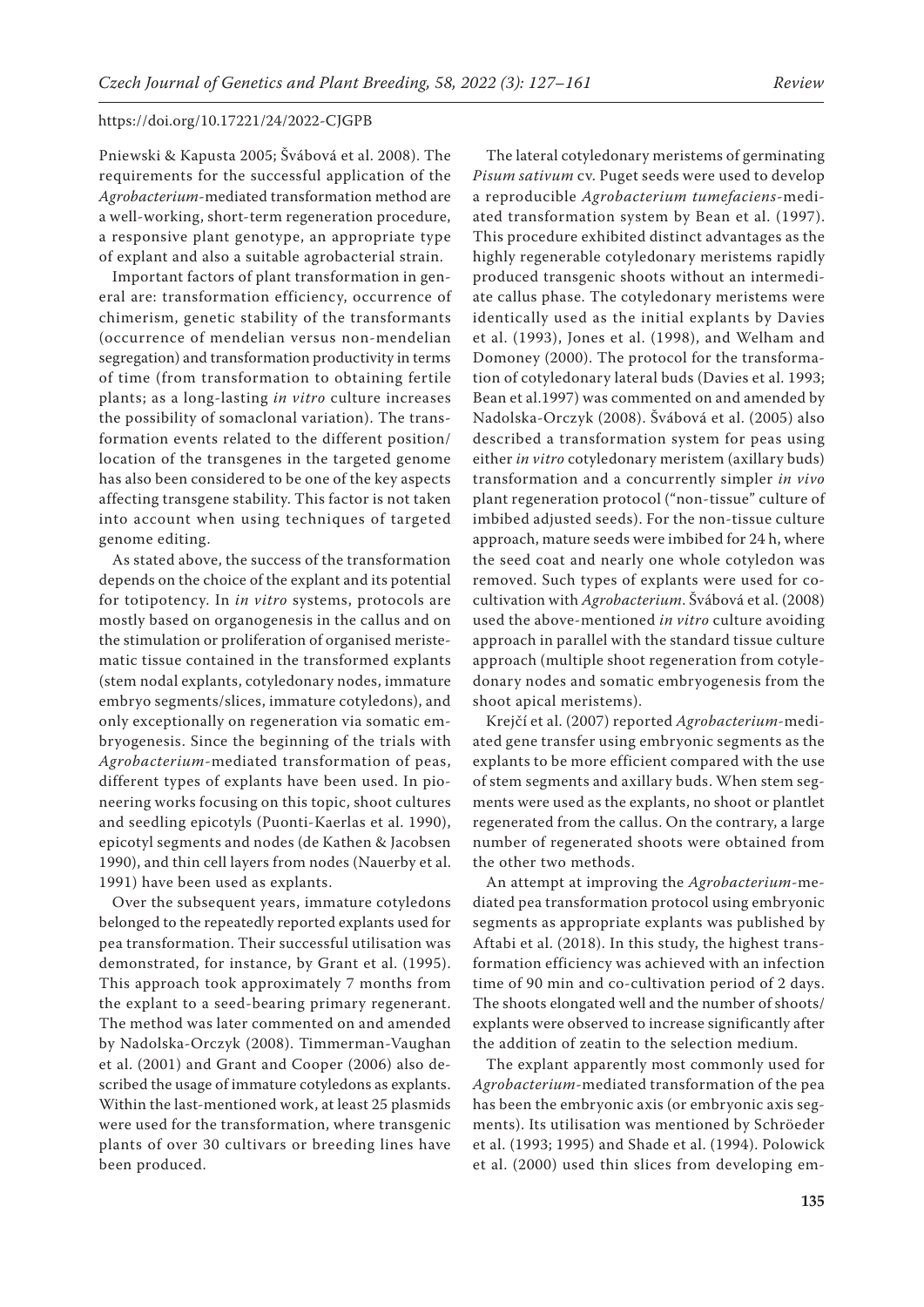bryo axes to obtain transgenic pea lines. Seven pea breeding lines adapted to western Canadian growing conditions and three different transformation vectors with different selection genes were used for the transformation. In total, 323 transgenic plants were recovered from 39 independent transformation events. Analogous explants were later used by Rolletschek et al. (2005), Richter et al. (2006), de Sousa-Majer et al. (2007), Mikschofsky et al. (2009), Negawo et al. (2013) and Negawo (2015).

Pniewski and Kapusta (2005) examined the effect of explant type on the transformation efficiency using both axis and cotyledon slices as well as explants consisting of both the embryo axis and the basal part of a cotyledon. In their experiments, the embryo axis was found to be unsuitable for transformation, as it died soon, especially on the selection medium, whereas the cotyledon slices formed a callus, but had a very limited regeneration capacity. However, authors obtained satisfactory results using "mixed" explants, containing both the embryo axis and the basal part of a cotyledon. A problem of using such explants is the possible development of non-transgenic or chimeric shoots arising from the remaining cotyledonary nodes. To reduce this obstacle, they removed any shoots developing during the first 2–3 weeks of culture. The transgenic plants were regenerated via organogenesis in the callus. Although such a system of regeneration extended the plant recovery to several months, the plants obtained were most likely not chimeric, but developed *de novo* from one initial cell.

Fan et al. (2011) reported a different approach to the pea *Agrobacterial* transformation using the vacuum infiltration of *Agrobacterium* to germinated seeds. This way, the authors achieved the efficient production of the human acidic fibroblast growth factor in pea plants. It was summarised that this method was highly efficient compared to the leaf injection method. The production cycle of plants for harvesting the recombinant protein was shortened from 30 days for the leaf injection to 15 days by applying the vacuum infiltration.

Besides the explant type, another critical factor for the successful transformation is the pea genotype used. The comparison of usability of different pea varieties/cultivars has been mentioned in several publications. Puonti-Kaerlas et al. (1990) tested five cultivars, from which only two (Stivo and Puget) regenerated transgenic plants. In other studies, the efficiency of transformation of various cultivars or breeding lines differed, but all the tested genotypes

provided transgenic plants (Grant et al. 1995, 1998; Nadolska-Orczyk & Orczyk 2000; Polowick et al. 2000). The transformation efficiency of Polish pea cultivars with various regeneration capacity by using hypervirulent *Agrobacterium tumefaciens* strains was tested by Pniewski and Kapusta (2005). Six different pea varieties (Vladan, Ctirad, Cezar, Havel, Kelvedon Wonder, and Puget) were used for different methods of pea transformation by Krejčí et al. (2007). Transgenic plants were recovered from each genotype, but surprisingly, the transformation efficiency of the particular pea cultivars did not clearly correspond to their regeneration capacity.

Over the years, several results have been published describing significant differences observed using different *Agrobacterium* strains for pea transformation. In one of the first works dealing with pea transformation, Hobbs et al. (1989) tested combinations of three wild-type strains, A281, C58, and Ach5, and different pea genotypes for their potential use in the transformation. A281 was the most virulent of these as determined by the size and number of the tumours. The differences between the genotypes in terms of their response to inoculation were considerable. Subsequently, non-tumorigenic, disarmed *Agrobacterium tumefaciens* strains were used. The succinamopine strain EHA101 produced the highest percentage of transformed callus lines independently of the type of selection (kanamycin or hygromycin). However, for the less virulent strain LBA4404, the percentage of transformed calli was significantly higher for the hygromycin selection (63%) than for the kanamycin selection (17%). Pniewski and Kapusta (2005) tested the usage of three hypervirulent strains of *A. tumefaciens*: AgL0, AgL1, and EHA105 for a pea transformation. Strain AgL0 was found to be efficient for the majority of the cultivars, followed by AgL1 and EHA105. Nadolska-Orczyk and Orczyk (2000) used the agrobacterial strains EHA105, C58C1, and LBA4404 to examine the factors influencing the efficiency of the pea transformation. An acetosyringone supplement had no apparent influence on the efficiency of the transformation with EHA105, however, it did affect the rate of transformation when the moderately virulent C58C1 was used.

The agrobacterial transformation is the most used method for delivering genetic information into the pea. Despite the significant progress achieved in *Agrobacterium*-mediated transformation of peas and many of the above-described methodological modifications, the available protocols still do not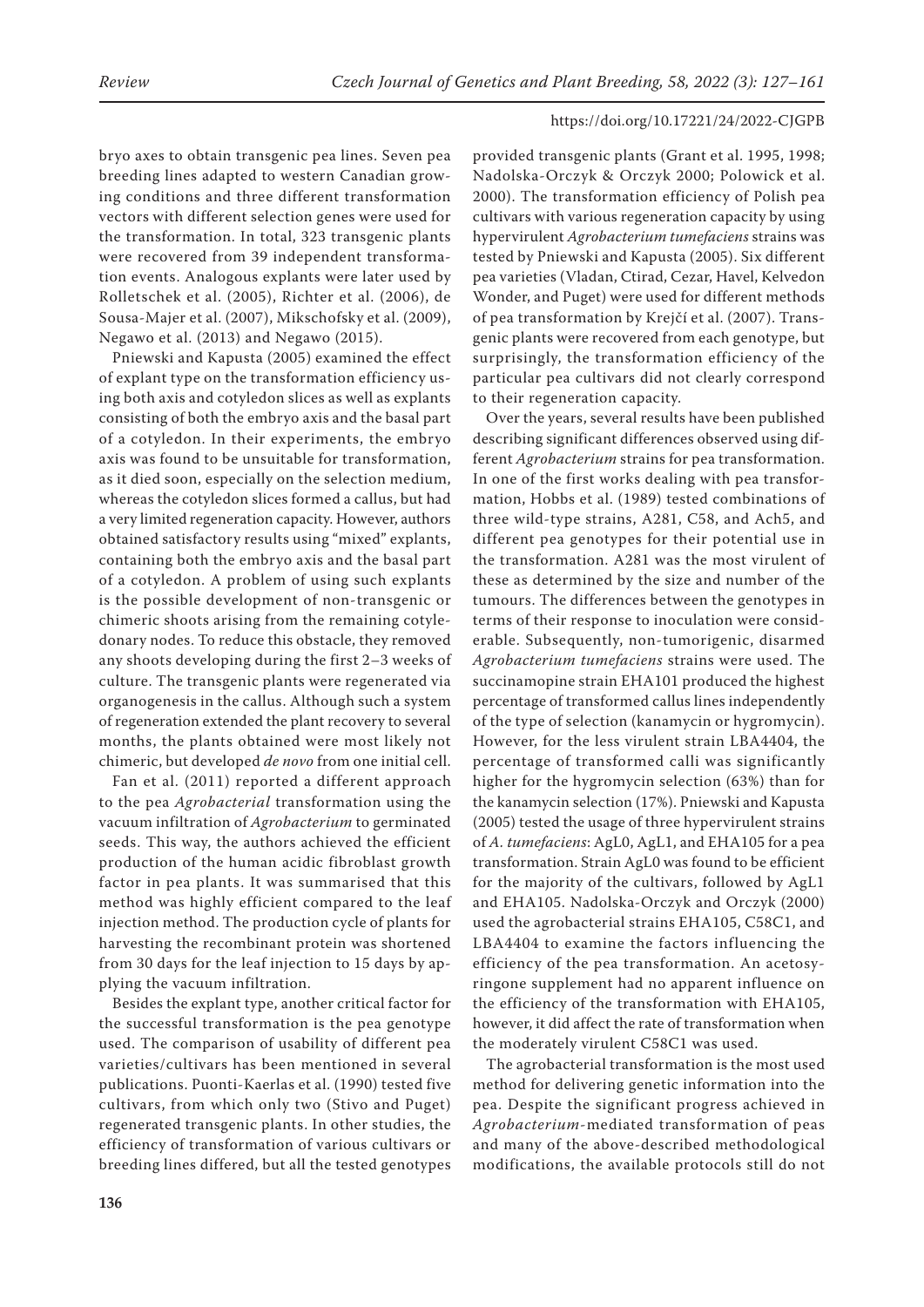represent a fairly routine technology. A robust reproducible and efficient plant regeneration system belongs to one of the most important prerequisites for successful genetic transformation.

# **Particle bombardment**

Particle bombardment is an alternative procedure for those legumes which fail to respond to *Agrobacterium*-mediated gene transfer (Babaoglu et al. 2000). This method has been used in many cases and published in connection with soybean transformation (Finer & McMullen 1991; Hadi et al. 1996; Droste et al. 2000; Simmonds & Donaldson 2000; Reddy et al. 2003; Li et al. 2004; Khalafalla et al. 2005; Soto et al. 2017; Paes de Melo et al. 2020).

Particle bombardment was described as a simple and rapid method for the assessment of vector constructs in pea tissues by Warkentin et al. (1992). In their work, the effect of the promoter-leader sequences on the transient reporter gene expression in the particle bombarded pea tissues was examined. Jordan et al. (1992) mentioned that the particle bombardment of a pea embryo tissue held promise for the pea transformation as the frequency of the *Agrobacterium*  transformation was extremely low. In their work, the utilisation of agrobacterial transformation and particle bombardment was compared. The usage of microprojectile bombardment of immature pea cotyledons for transient β-glucuronidase (GUS) expression was depicted by Özcan (1995).

Molnar (2008) summarised the findings thus far and investigated the effect of nitrogen gas pressure, the size of microprojectiles and the optimal shooting distance for the microprojectile bombardment transformation of peas.

# **Direct gene transformation methods**

Chowrira et al. (1995, 1996) reported the successful transformation of peas without using *Agrobacterium*. In their work, they electroporated 3–4 week-old peas of the cultivar Sparkle at the apical node. From the progeny seeds, the transformation effectivity was assessed. Twenty-six percent of 120 of the progenies showed GUS expression and transformation was confirmed by the Southern analysis. The electroporation step requires specific, critical conditions, and although the method does not require a tissue culture regeneration protocol, selection among the progeny is very time consuming.

### **Genome editing**

Gene editing is based on the use of engineered nucleases and cellular DNA repair pathways to make precise, targeted changes in the genome of an organism. The development of gene-editing methodologies began nearly three decades ago with the key discovery that specific double-stranded breaks can be introduced in chromosomes using a meganuclease I-SceI (Rouet et al. 1994). The efforts to develop an efficient gene-editing tool brought programmable zinc finger nucleases (ZFNs; Bibikova et al. 2002) and transcription activator-like effector nucleases (TALENs; Li et al. 2011; Zhang et al. 2011). The real breakthrough in this technology came with the RNA-guided Cas9 nuclease from the type II prokaryotic clustered regularly interspaced short palindromic repeats (CRISPR), an adaptive immune system for genome editing in eukaryotic cells (Cong et al. 2013; Mali et al. 2013).

The above-described methods represent effective tools for introducing site-specific double stranded DNA breaks and targeted cleavage of genomic DNA. The indubitable advance of these methods is that the progeny of the transformed plant can result in transgene free lines with segregated selection genes and mutations created in the gene of interest. These techniques make it possible to introduce plant genome modifications, which are indistinguishable from those introduced by conventional breeding and chemical or physical mutagenesis (Belhaj et al. 2013). It is important to note that particle bombardment and *Agrobacterium*-mediated systems have been further utilised in gene editing technologies to integrate vectors into plant cells.

Gene-editing methods have been successfully established for the soybean, cowpea, chickpea, and model legumes, such as *Medicago truncatula* and *Lotus japonicus*. However, the recalcitrance of other legumes to *in vitro* gene transfer and regeneration has posed a serious challenge in the application of gene editing (Bhowmik et al. 2021).

The most researched legume in the terms of gene editing methods has been the soybean. The targeted mutagenesis in soybean using the CRISPR-Cas9 system was published by Michno et al. (2015), Sun et al. (2015), Du et al. (2016), and Curtin et al. (2018). CRISPR-Cas9 was used for the mediated targeted disruption of FAD2-2 microsomal omega-6 desaturase in the soybean (Al Amin et al. 2019) or for the mutagenesis of *GmSPL9* genes which alter the plant architecture (Bao et al. 2019).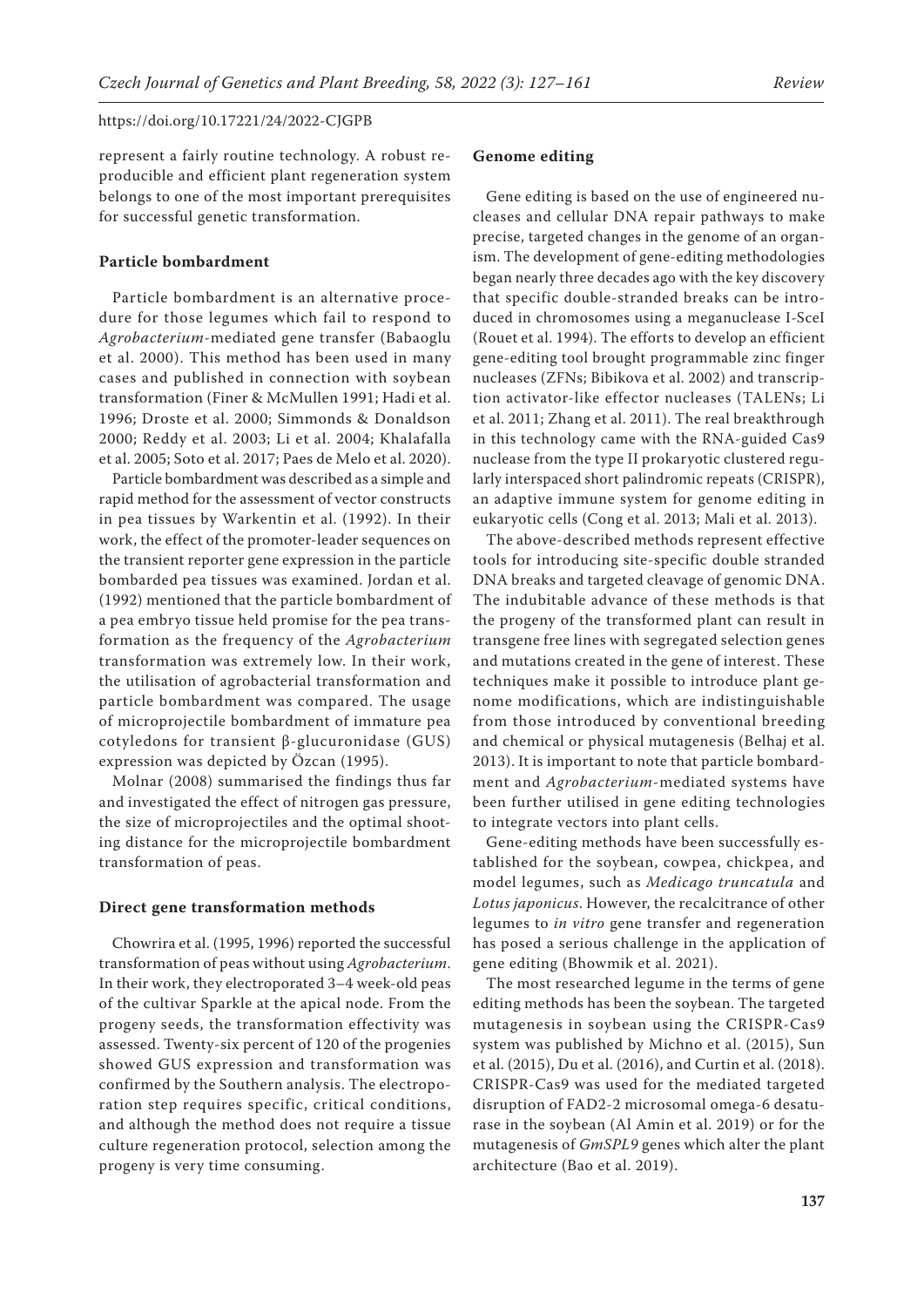*Medicago truncatula* was used as a model legume in a number of CRISPR/Cas9 studies (Michno et al. 2015; Curtin et al. 2018; Wolabu et al. 2020). Meng et al. (2016) developed an optimised *Agrobacterium*delivered CRISPR/Cas9 system, which could successfully induce targeted genome modifications in the *M. truncatula*. Using this system, the authors obtained monoallelic and biallelic homozygous mutants in the T0 generation. This optimised *Agrobacterium*‐mediated CRISPR/Cas9 system can efficiently induce sequence‐specific genome mutagenesis at the T0 generation in *M. truncatula*, which significantly expands the toolbox for forage legume functional genomic studies (Meng et al. 2019).

CRISPR/Cas9 system is also being mentioned in connection with nitrogen fixation research in legumes. Wang et al. (2020) knocked out the *AZC\_2928* gene in *Azorhizobium caulinodans* with the use of the genome editing tool, CRISPR/Cas9. The results showed that AZC\_2928 plays an extremely important role in regulating the formation of chemotaxis and biofilm. Both chemotaxis and biofilm formation play an important role in nitrogen-fixing bacteria and their interaction with their host plants.

Gene editing represents a powerful tool in genetic engineering. The successful application of genome editing for legume (pea) improvement will depend on the availability of efficient protocols for the transformation and regeneration of whole plants, along with a conducive regulatory environment and evidence of public acceptance of the edited crops.

# **Selective and reporter genes used for pea transformation**

The inclusion of an antibiotic or an herbicide in the culture medium is being used to select transformed cells and tissues from which transgenic plants are regenerated. The first obtained transgenic pea plants were hygromycin resistant (Puonti-Kaerlas et al. 1990). Transgenic pea regenerants expressing GUS were described by Nauerby et al. (1991). Transgenic pea seeds containing *bar* and *nptII* genes were achieved by Schroeder et al. (1993). Davies et al. (1993) observed that a number of shoots escaped kanamycin selection, but the increase of kanamycin concentration concurrently reduced the effectiveness of the procedure. Compared with phosphinotricin, kanamycin selection seemed to be long-lasting and often resulted in phenotypically abnormal plants (Bean et al. 1997). In contrast, all the phosphinotricin-

resistant plants were phenotypically unchanged in an experiment reported by Nadolska-Orczyk (2008). Kanamycin selection was described as an ineffective by Schroeder et al. (1993) and Grant et al. (1995). Nevertheless, Grant et al. (1998) acquired a range of transformed pea cultivars, proving the selection efficiency of kanamycin. The successful acquisition of pea transformants using kanamycin selection has subsequently been showed by a number of other authors (Nadolska-Orczyk & Orczyk 2000; Švábová et al. 2005; Krejčí et al. 2007; Švábová et al. 2008).

There have been no contradictory results in the case of phosphinotricin as a selection agent, as demonstrated by several publications (Schroeder et al. 1993; Grant et al. 1995; Bean et al. 1997; Nadolska-Orczyk & Orczyk 2000; Nadolska-Orczyk 2008; Švábová et al. 2008; Aftabi et al. 2018).

Four different selection genes (*hpt*, *nptII*, *dhfr*, and *bar*) were used for the pea transformation by Nadolska-Orczyk and Orczyk (2000). However, no plants were selected on a hygromycin B and methotrexatecontaining media, while 103 plants were selected on a phosphinotricin-containing media and 94 plants on a kanamycin-containing media, indicating the different efficiency of the selection genes.

In addition to the selection genes, reporter genes are important parts of constructs for the transformation. Expression of the β-glucuronidase (*uidA*) gene (Jefferson et al. 1987) remains a useful marker for rapid assessments of the success of gene delivery to plant cells and its successful use in pea transformation has been demonstrated many times (de Kathlen & Jacobsen 1990; Nauerby et al. 1991; Shade et al. 1994; Chowrira et al. 1995; Švábová et al. 2005; Krejčí et al. 2007). Also, the expression of the green fluorescent protein (*gfp*) gene from the jellyfish *Aequorea victoria* (Molinier et al. 2000) provides a very useful, non-destructive approach for monitoring the gene transfer and expression in plant tissues. *gfp* has been used as a selection marker for the transient and stable transformation of embryogenic suspension cultures of soybeans, following the gene introduction by particle bombardment (Ponappa et al. 1999). It was used as a selection marker for the production of recombinant proteins in the pea transient expression by agroinfection (Fan et al. 2011). Its successful usage for *Arobacterium*-mediated transformation of pigeon peas has been described by Karmakar et al. (2019). A summary of the selection and reporter genes used for the pea transformation in different studies is presented in Table 2.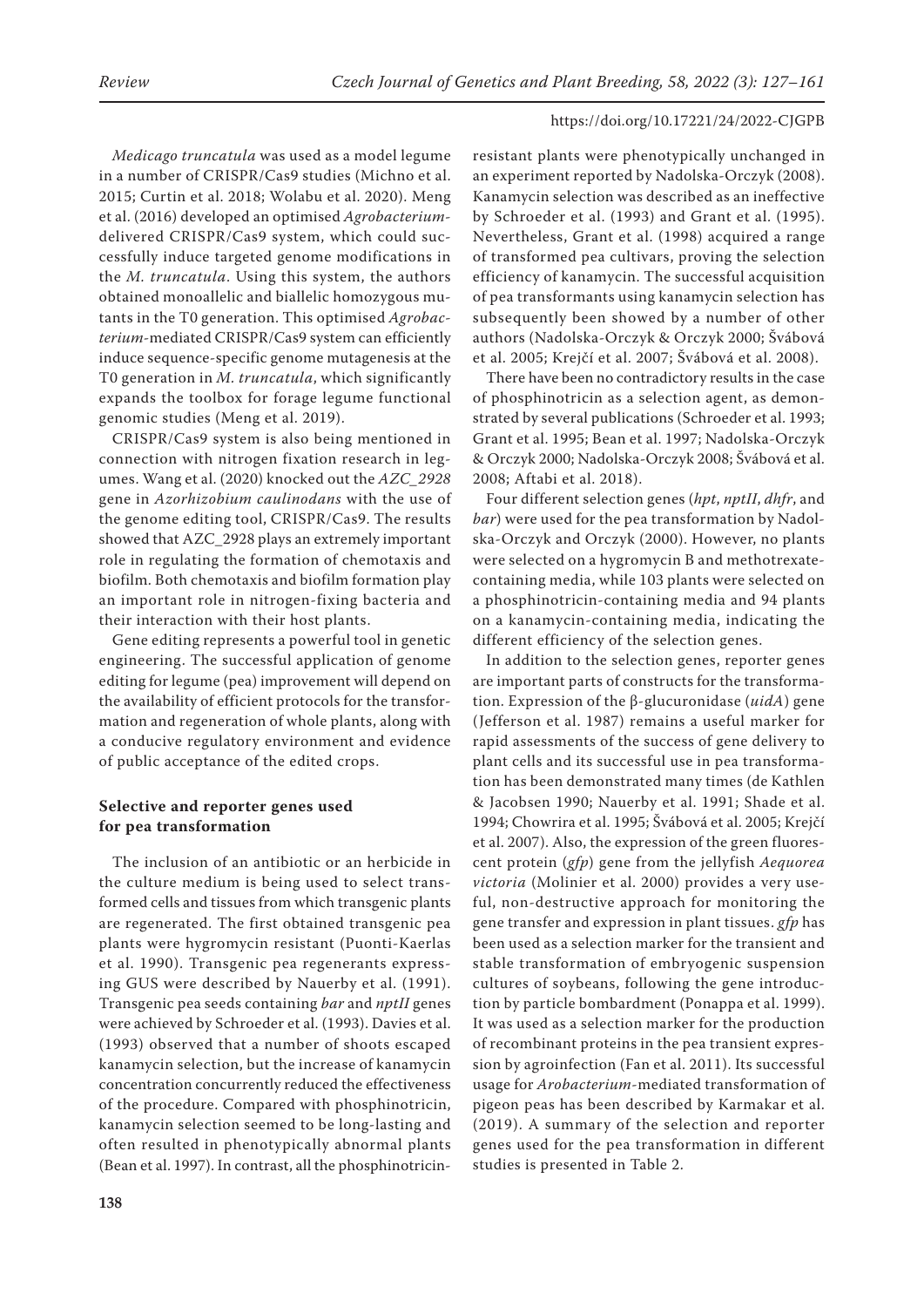| Table 2. Successfully achieved pea transformations: overview of the reporter and selection genes used |  |
|-------------------------------------------------------------------------------------------------------|--|
|-------------------------------------------------------------------------------------------------------|--|

| GOI/phenotype/intention                                           | Reporter/selection gene     | Explant                                                                                        | Reference                                 |
|-------------------------------------------------------------------|-----------------------------|------------------------------------------------------------------------------------------------|-------------------------------------------|
| Stable transformation                                             | nptII, hpt                  | shoot cultures<br>and seedling epicotyl                                                        | Puonti-Kaerlas et al.<br>(1990)           |
| Stable transformation                                             | uidA, nptII                 | epicotyl segments<br>and nodes                                                                 | de Kathen and Jacobsen<br>(1990)          |
| GUS assay                                                         | uidA                        | tin cell layers from nodes                                                                     | Nauerby et al. (1991)                     |
| Stable transformation                                             | uidA, hpt                   | protoplast                                                                                     | Puonti-Kaerlas et al. (1992)              |
| Stable transformation                                             | nptII, bar                  | embryonic axis                                                                                 | Schroeder et al. (1993)                   |
| Stable transformation                                             | uidA, bar, nptII            | cotyledonary meristems                                                                         | Davies et al. (1993)                      |
| Resistance to Bruchus pisorum                                     | uidA, bar                   | embryonic axis                                                                                 | Shade et al. (1994)                       |
| Stable inheritance and<br>expression of transgenes                | bar, nptII                  | immature cotyledons                                                                            | Grant et al. (1995)                       |
| Resistance to Bruchus pisorum                                     | bar                         | embryonic axis                                                                                 | Schroeder et al. (1995)                   |
| Stable transformation                                             | bar, nptII                  | cotyledonary meristem                                                                          | Bean et al. (1997)                        |
| Resistance to PEMV                                                | not listed                  | axillary meristems                                                                             | Chowrira et al. (1998)                    |
| Resistance to Alfalfa mosaic virus                                | $npt$ II                    | immature cotyledons                                                                            | Grant et al. (1998)                       |
| Resistance to PSbMV                                               | bar                         | cotyledonary meristem                                                                          | Jones et al. (1998)                       |
| Protease inhibitors                                               | bar                         | embryonic axis                                                                                 | Charity et al. (1999)                     |
| Factors influencing<br>transformation efficiency                  | uidA, nptII, hpt, dhfr, bar | immature cotyledons                                                                            | Nadolska-Orczyk<br>and Orczyk (2000)      |
| Different genotypes and vectors                                   | uidA, nptII, pat            | embryogenic axis segments                                                                      | Polowick et al. (2000)                    |
| Testing of trypsin/<br>chymotrypsin promoters                     | bar                         | cotyledonary meristems                                                                         | Welham and Domoney<br>(2000)              |
| Coat protein from Alfalfa<br>mosaic virus                         | $npt$ II                    | immature cotyledons                                                                            | Timmerman-Vaughan<br>et al. (2001)        |
| Transformation efficiency<br>of Polish cultivars                  | uidA, bar, nptII            | slice of an immature<br>embryo, including<br>embryonic axis and basal<br>part of the cotyledon | Pniewski and Kapusta<br>(2005)            |
| Improved nitrogen status,<br>higher seed protein                  | bar                         | embryonic axis                                                                                 | Rolletschek et al.<br>(2005)              |
| Two regeneration systems:<br>i <i>n vitro</i> and i <i>n vivo</i> | uidA, nptII                 | cotyledonary nodes, seeds                                                                      | Švábová et al.<br>(2005, 2008)            |
| Resistance to fungal pathogens                                    | bar                         | sliced embryo axis                                                                             | Richter et al. (2006)                     |
| Comparison of different<br>types of explants                      | uidA, bar, nptII            | stem segments, axillary<br>buds, embryonic segments                                            | Krejčí et al. (2007)                      |
| Resistance to pea weevil larvae                                   | bar                         | embryonic axis                                                                                 | de Sousa-Majer et al. (2007)              |
| Testing of cocultivation treatments                               | uidA, bar, nptII            | cotyledonary nodes                                                                             | Švábová and Griga (2008)                  |
| Vaccine against rabbit bleeding virus                             | $npt$ II                    | embryogenic axis segments                                                                      | Mikschofsky et al. (2009)                 |
| Vaccine against chicken coccidiosis                               | bar                         | epicotyl segments and<br>apical meristem                                                       | Zimmerman et al. (2009)                   |
| Production of human acid<br>fibroblast in pea plants              | gfp                         | germinating pea seeds                                                                          | Fan et al. (2011)                         |
| Resistance to insect pests,<br>cry1Ac gene                        | bar                         | sliced embryo axis                                                                             | Negawo et al. $(2013)$ ;<br>Negawo (2015) |
| Tolerance to salt stress                                          | bar, luc                    | immature embryos                                                                               | Ali et al. (2015, 2018)                   |
| Increased transformation efficiency                               | bar                         | embryonic segments                                                                             | Aftabi et al. (2018)                      |

GOI – genes of interest; GUS – β-glucuronidase; PEMV – *Pea enation mosaic virus*; PSbMV – *Pea seed-borne mosaic virus*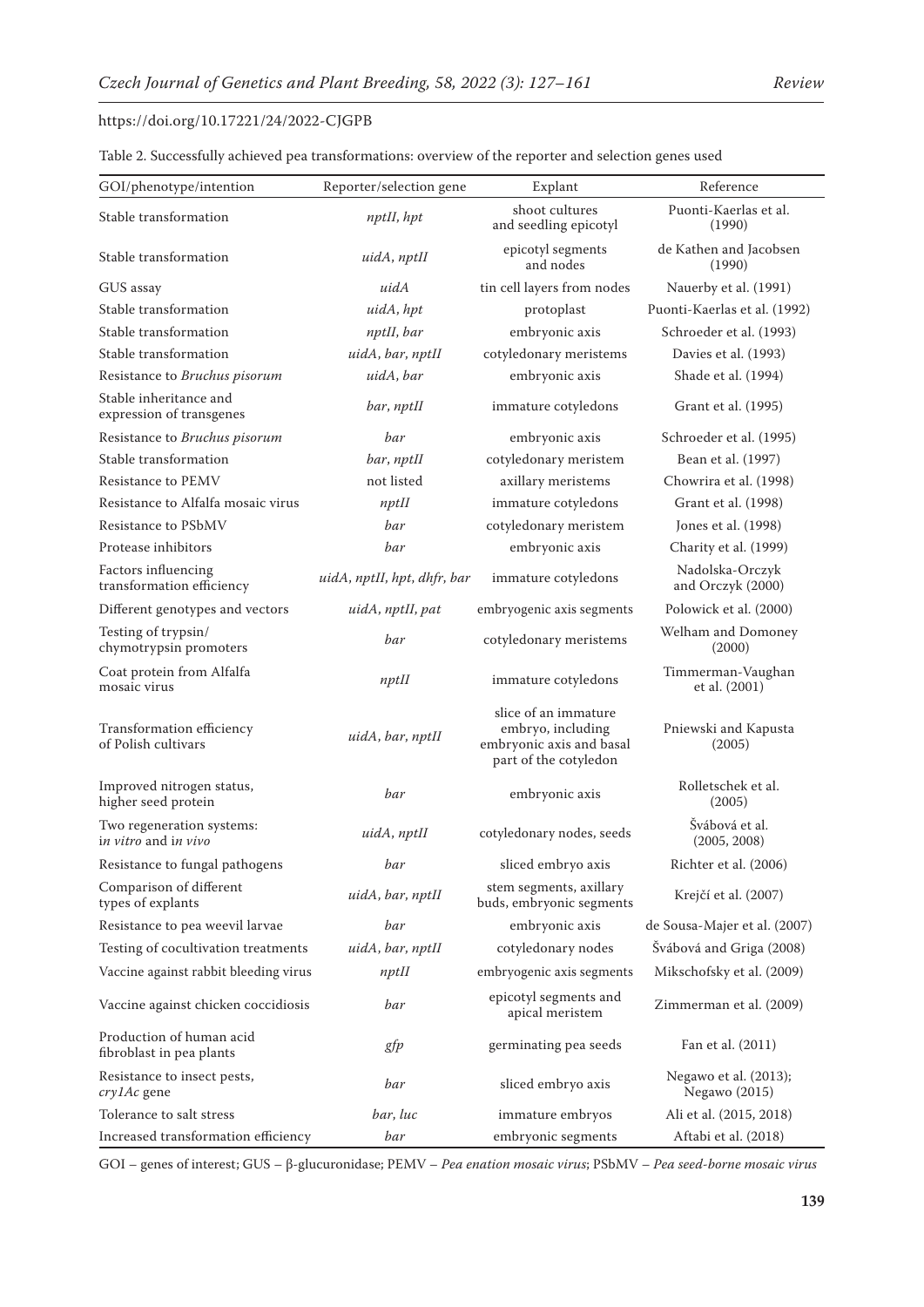# **Pea transformation with useful genes (GOI)**

**Agronomic and qualitative traits.** The last decade of the 20<sup>th</sup> century was devoted to the development and optimalisation of pea transformation protocols, but also to pea modification by constructs with "useful" genes, namely conferring herbicide tolerance, insect and virus resistance (Shade et al. 1994; Grant et al. 1995; Chowrira et al. 1998; Jones et al. 1998; Charity et al. 1999). This research resulted in the successful proof of pea insect and virus resistance in field conditions (Morton et al. 2000; Timmerman-Vaughan et al. 2001).

One of the first useful genes to be inserted into the pea genome was the β-amylase inhibitor gene to induce resistance to bruchus (*Bruchus pisorum* L.) (Shade et al. 1994). Experiments have also been performed to induce resistance to the viral pathogens AMV (*Alfalfa mosaic virus*) (Grant et al. 1998; Timmerman-Vaughan et al. 2001), PSbMV (*Pea seedborne mosaic virus*) (Jones et al. 1998) and PEMV (*Pea enation mosaic virus*) (Chowrira et al. 1998). Švábová et al. (2010) reported pea transformation experiments with a protease inhibitor from the wax moth *Galleria mellonela* L. (gene *gmSPI-2*).

Since the discovery of the phenomenon of RNA interference (Hamilton & Baulcombe 1999), genetic transformation has been used not only to increase variability by adding new genes, but to also silence genes by suppressing the gene transcription (TGS) or translation (PTGS; reviewed by Paszkowski & Whitham 2001). Nevertheless, a limited number of reports on the application of RNAi and targeted genome editing are available on legumes till date (Choudhury & Rajam 2021).

Gradually, transgenic pea lines with protease inhibitors (Charity et al. 1999) were produced. Morton et al. (2000) reported the results of field trials with peas transformed with α-amylase inhibitors αA1-1 and  $\alpha$ A1-2 for resistance to the pea weevil. A one-year field trial using the cultivar Greenfeast and, on the other hand, a two-year trial with the cultivar Laura have been described. The transgenic Laura lines turned out to contain 50–70% more of the α-amylase inhibitor protein than Greenfeast.

Rolletschek et al. (2005) expressed an amino acid permease gene (*VfAAP1*) from *Vicia faba* L. in the seeds of *Pisum sativum* L. and *Vicia narbonensis* L. under the legumin B4 promoter. They observed that the *VfAAP1* gene expression increased the seed sink strength for nitrogen, improved the plant nitrogen status, which led to a higher seed protein.

Nifantova et al. (2005) produced transgenic pea plants resistant to the herbicide Pursuit by expressing a mutant acetolactate synthase gene. Prescott et al. (2005) showed that the transgenic expression of an alpha-amylase inhibitor (αAI) from the common bean (*Phaseolus vulgaris*) in the transgenic pea led to the synthesis of a structurally modified form of this inhibitor. This issue is discussed in more detail in this review in the chapter describing the effects of bruchid-resistant GM peas on animal health.

To induce resistance to fungal pathogens, the production of resveratrol in peas was achieved due to the gene expression for the polygalacturonase inhibiting protein from raspberries and stilbene synthase (Richter et al. 2006).

Negawo et al. (2013) used *Agrobacterium*-mediated transformation to improve insect resistance (tobacco budworm) in transgenic pea lines containing *cry1Ac* gene from *Bacillus thuringiensis*. The obtained transgenic pea lines expressing the *cry1A*c gene were grown under a growth chamber and greenhouse conditions and used for molecular and functional characterisations (Negawo 2015). The results demonstrated the stable integration, inheritance and expression of the *cry1Ac* transgene.

Among grain legumes, peas are highly sensitive to salt stress. Ali et al. (2015) improved the salt stress tolerance response with transgenic pea plants overexpressing the Na+/H+ gene from *Arabidopsis thaliana*. In the follow up work, Ali et al. (2018) reported on the genetic stability and persistent features of salt stress tolerant transgenic peas over five generations. The transgenic plants also showed unexpected frost tolerance compared to wild-type plants.

The activity of a promoter from a pea enzyme inhibitor gene and its exploitation for seed quality improvement was investigated by Welham and Domoney (2000). The promoter from one of the two seed-expressed genes encoding trypsin/chymotrypsin inhibitors (TI) has been isolated and characterised in transgenic pea lines, following its re-introduction by the *Agrobacterium*-mediated transformation, as a TI promoter-beta-glucuronidase gene fusion. The promoter from this gene (TI1) directed expression of GUS enzyme at the late stages of embryogenesis, comparable to those determined for the activity of the homologous native TI genes. GUS expression was detected in the roots of plants subjected to drought stress conditions, indicating that the TI1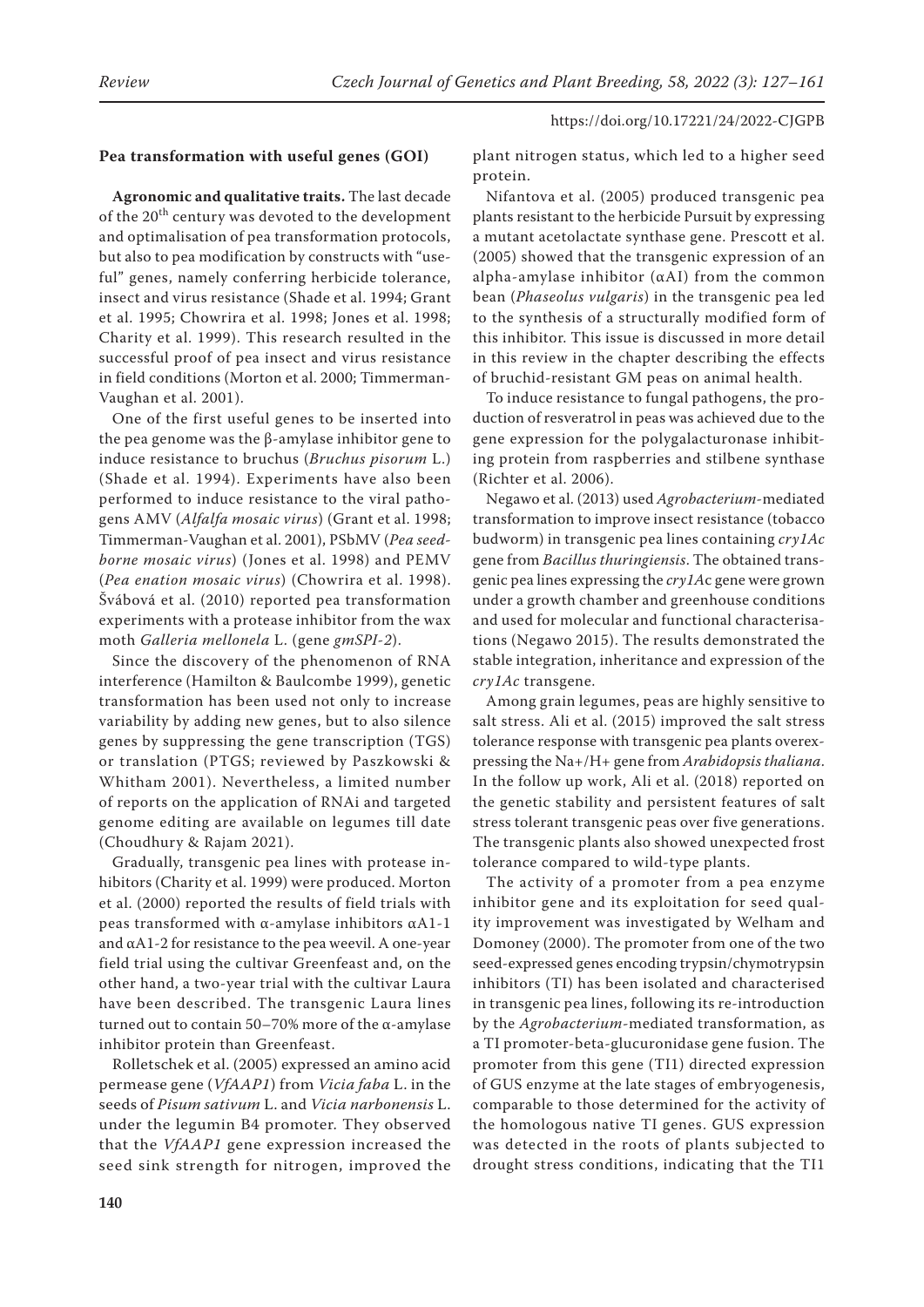gene, normally seed-specific in its expression, can be induced under these conditions. A second gene construct utilised the TI1 gene promoter for the direct expression of an antisense TI gene. The seed TI activities in some lines transformed with this construct were reduced significantly. The observed frequency of the non-transmission of the transgenes from the primary transformants was up to 80%.

**Molecular farming.** Plants are attractive expression systems for the economic production of recombinant proteins. Among different plant-based systems, the plant's seed is the leading platform and holds several advantages such as high protein yields and the stable storage of target proteins (Lau & Sun 2009). The field pea (*Pisum sativum* L.) appears well suited for the production of high-value molecules, such as recombinant antibodies, with well-established agricultural practices worldwide and seeds that are easily stored and distributed (Perrin et al. 2000).

Perrin et al. (2000) described the usage of transgenic pea seeds as bioreactors for the production of an antibody used in cancer diagnosis and therapy. In order to evaluate the suitability of peas for the production of biologically active antibodies, they transformed it with cDNA encoding the single-chain Fv fragment scFvT84.66 under the control of the seed-specific legumin A promoter. The antibody was targeted to the endoplasmic reticulum for better stability and high accumulation. Transgenic plants produced up to 9 μg per gram of fresh weight of the functional scFvT84.66 protein in their seeds. The transgene was stably inherited and expressed in the progeny, and the antibody remained active after storage in the dried transgenic seeds for two months at room temperature.

Saalbach et al. (2001) showed that recombinant antibodies can be accumulated in transgenic pea seeds in a homozygous transgenic line up to 2% of the total soluble seed protein. The expression was controlled by the seed-specific unknown seed protein (USP) promoter and the transgenic single-chain Fv antibody protein was retended in the endoplasmic reticulum. The stable inheritance, shown by investigation into the high-level accumulation in the R3 offspring was an important feature of this antibody production system.

The importance of the pea transformation (as well as transformation of other high-protein crops) has grown with the demand for the production of phytopharmaceuticals (herbal vaccines). In peas, a vaccine has been developed against the rabbit

bleeding virus (Mikschofsky et al. 2009) or chicken coccidiosis (Zimmermann et al. 2009). Fan et al. (2011) described the production of the human acidic fibroblast growth factor in pea plants by agroinfection of the germinated seeds. The vacuum infiltration method was used, giving similar high yields to the leaf injection method, but it was more efficient. The successfully achieved pea transformations and modified traits in transgenic peas are summarised in Table 3.

# **Field trials with GM pea – environmental risk assessment and agronomic performance**

Advanced methods of genetic engineering could help conventional breeding techniques by overcoming the sexual incompatibility of related or even distant plant species which may serve as donors of desired traits. The recent state-of-art techniques in classical plant transgenesis and new breeding techniques (NBTs) allow one to create a broad spectrum of GM crops with a plethora of GOI in laboratory/greenhouse conditions. Nevertheless, the journey from successful laboratory results to market is very long and includes several steps starting with the biological confirmation of the behaviour of created GM plant lines in complex field conditions (climatic and pedological conditions in a given region) and their comparison with parental lines and commercially grown cultivars of a particular crop (agronomic performance study). Of course, these field tests must satisfy the regulatory demands according to GM legislation which differs country by country. One of the general prerequisites for releasing a GM crop into the environment is an environmental risk assessment study in order to guarantee the unintended escape of transgene/s, mainly via pollen flow. This is relevant for commercial cultivars of particular crop in a given region (in order to avoid GM contamination of commercial seeds on the market) and for taxonomically closely related wild plant species (within a given genus or family). The risk assessment must mainly reflect a mode of reproduction of the crop (self-pollinated versus cross-pollinated crops) and the occurrence of hypothetically crossable relatives in a given region.

The pea as a self-pollinating/self-fertilising, cleistogamic crop that represents a species with a very low potential for outcrossing (less than 1%; Gritton 1980). The flowers open about 24 h after pollination (Cooper 1938), thus the probability of outcrossing is very low, nevertheless the intervention of wind or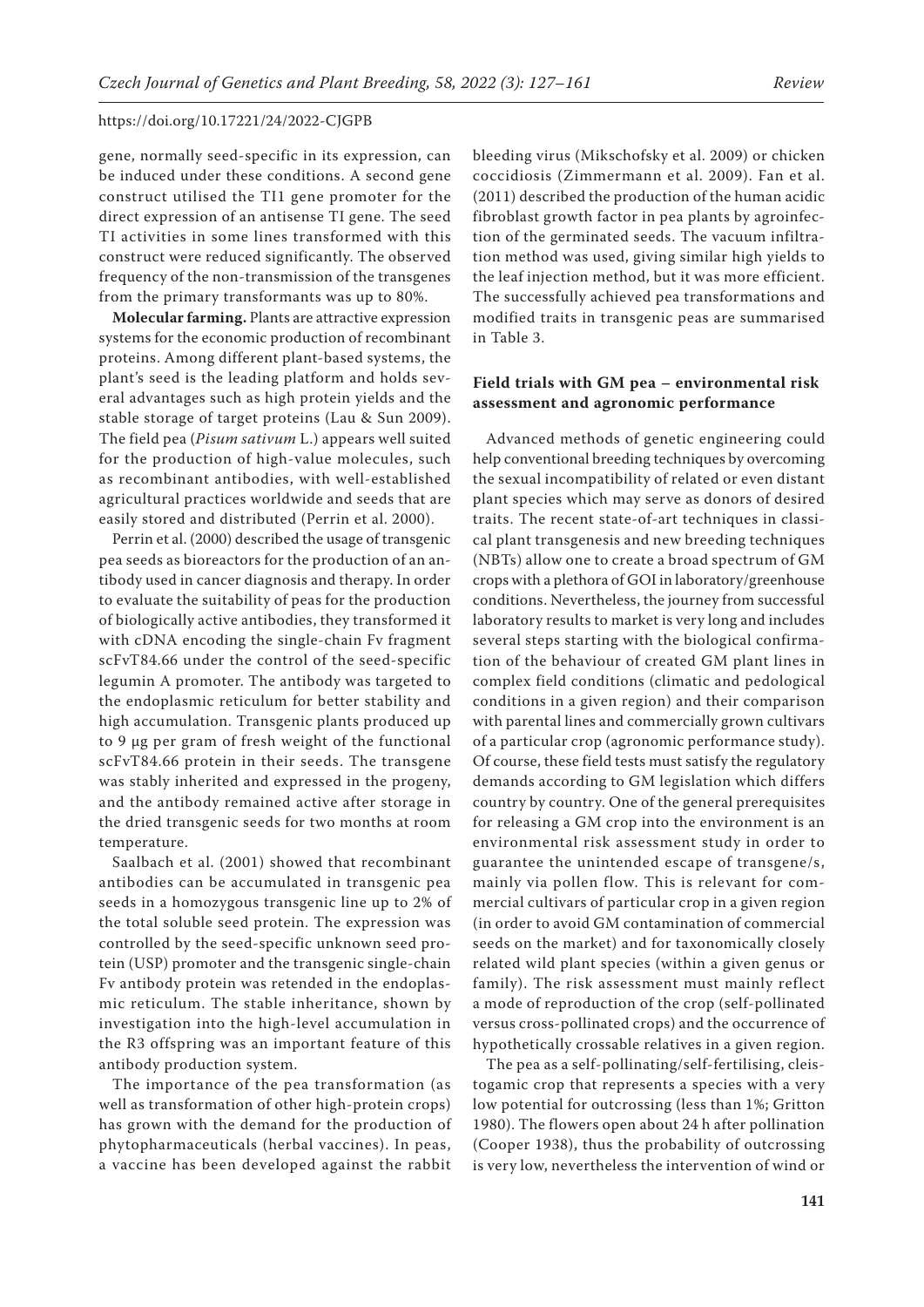| Trait/phenotype                                                                                                    | Origin/donor of transgene                                                                                                            | Gene product/gene symbol                                                                                                         | Research status/objective obtained                                                                                                               | Reference                                                                    |
|--------------------------------------------------------------------------------------------------------------------|--------------------------------------------------------------------------------------------------------------------------------------|----------------------------------------------------------------------------------------------------------------------------------|--------------------------------------------------------------------------------------------------------------------------------------------------|------------------------------------------------------------------------------|
| Agronomic and qualitative traits                                                                                   |                                                                                                                                      |                                                                                                                                  |                                                                                                                                                  |                                                                              |
| Resistance to pea weevil<br>(Bruchus pisorum L.)                                                                   | $\Box$<br>common bean<br>(Phaseolus vulgaris                                                                                         | expressed in pea seeds/a-AI-Pv<br>inhibitor of a-amylase                                                                         | laboratory/greenhouse resistance<br>stable expression of $\alpha$ -AI-Pv;<br>to B. pisorum confirmed                                             | Schroeder et al. (1995)<br>Shade et al. (1994)                               |
|                                                                                                                    |                                                                                                                                      |                                                                                                                                  | field resistance to B. pisorum confirmed                                                                                                         | Morton et al. (2000)                                                         |
| Resistance to Pea enation<br>mosaic virus (PEMV)                                                                   | PEMV                                                                                                                                 | coat protein of PEMV/cpPEMV                                                                                                      | confirmed in the greenhouse<br>resistance against PEMV<br>(T2-T4 GM pea plants)                                                                  | Chowrira et al. (1998)                                                       |
| Resistance to Pea seed-borne<br>mosaic virus (PSbMV) via<br><b>PSTGS</b>                                           | PSbMV                                                                                                                                | viral replicase NIb/ PSbMV NIb                                                                                                   | confirmed in the greenhouse<br>resistance against PSbMV                                                                                          | Boogaart et al. (2004)<br>Jones et al. (1998)                                |
| Resistance to Alfalfa mosaic<br>virus (AMV)                                                                        | Alfalfa mosaic virus (AMV)                                                                                                           | coat protein of AMV/cpAMV                                                                                                        | under greenhouse and field<br>partial resistance to AMV<br>conditions confirmed                                                                  | Timmerman-Vaughan et al.<br>Grant et al. (1998)<br>(2001)                    |
| Resistance to cotton bollworm<br>(Helicoverpa armigera)                                                            | Nicotiana alata                                                                                                                      | type II serine proteinase inhibitor<br>Na-PI/Na-Pl                                                                               | bioassay in vitroon isolated pea leaves<br>(T1, T2 GM peas) - increased larval<br>mortality, delayed growth<br>and development                   | Charity et al. (1999)                                                        |
| Increased seed storage proteins<br>synthesis                                                                       | faba bean (Vicia faba)                                                                                                               | amino acid permease / VfAAP1                                                                                                     | plant nitrogen status and led to higher<br>sink, strength for nitrogen, improved<br>VfAAP1expression increased seed<br>seed protein accumulation | Rolletschek et al. (2005)                                                    |
| Resistance to Pea enation mosaic<br>borne mosaic virus (PSbMV) via<br>virus (PEMV) and Pea seed-<br>PTGS           | PEMV, PSbMBV                                                                                                                         | whole coat protein PEMV/cpPEMV;<br>coat protein fragments of PEMV<br>position/cpPEMV and cpPSbMV<br>and PSbMV in sense/antisense | and PSbMV confirmed in T2-T3 GM<br>resistance/tolerance against PEMV<br>pea plants in the greenhouse                                             | Švábová et al. (2007a, 2009);<br>Hanáček et al. (2010)                       |
| (Sitona lineatus, Kakothrips<br>pisivorus, Bruchus pisorum)<br>Insect resistance                                   | (Galleria mellonela)<br>wax moth                                                                                                     | GM silk proteinase<br>inhibitor/gmSPI-2                                                                                          | increased mortality of S. lineatus and<br>B. pisorum larvae in the greenhouse<br>feeding tests on GM peas                                        | Švábová et al. (2007b, 2010)<br>Hanáček et al. (2008)<br>Griga et al. (2009) |
| The inhibition effect of antifungal<br>transgenes on cell-wall degrading<br>(polygalacturonases)<br>fungal enzymes | $\overline{1}$<br>$\mathbf{I}$<br>grape vine (Vitis vinifera)<br>raspberry (Rubus idaeus)<br>polygalacturonase;<br>stilbene synthase | synthase/ Vst; stacking of both genes<br>polygalacturonase/riPGIP; stilbene<br>by conventional crossing                          | Colletotrichum lupini and Stenocar-<br>inhibitory effect of GM peas (T7)<br>pella maydis in bioassay in vitro<br>on polygalacturonases from      | Richter et al. (2006)                                                        |

Table 3. Useful genes (genes of interest) successfully engineered and expressed in Pisum sativum L. Table 3. Useful genes (genes of interest) successfully engineered and expressed in *Pisum sativum* L.

https://doi.org/10.17221/24/2022-CJGPB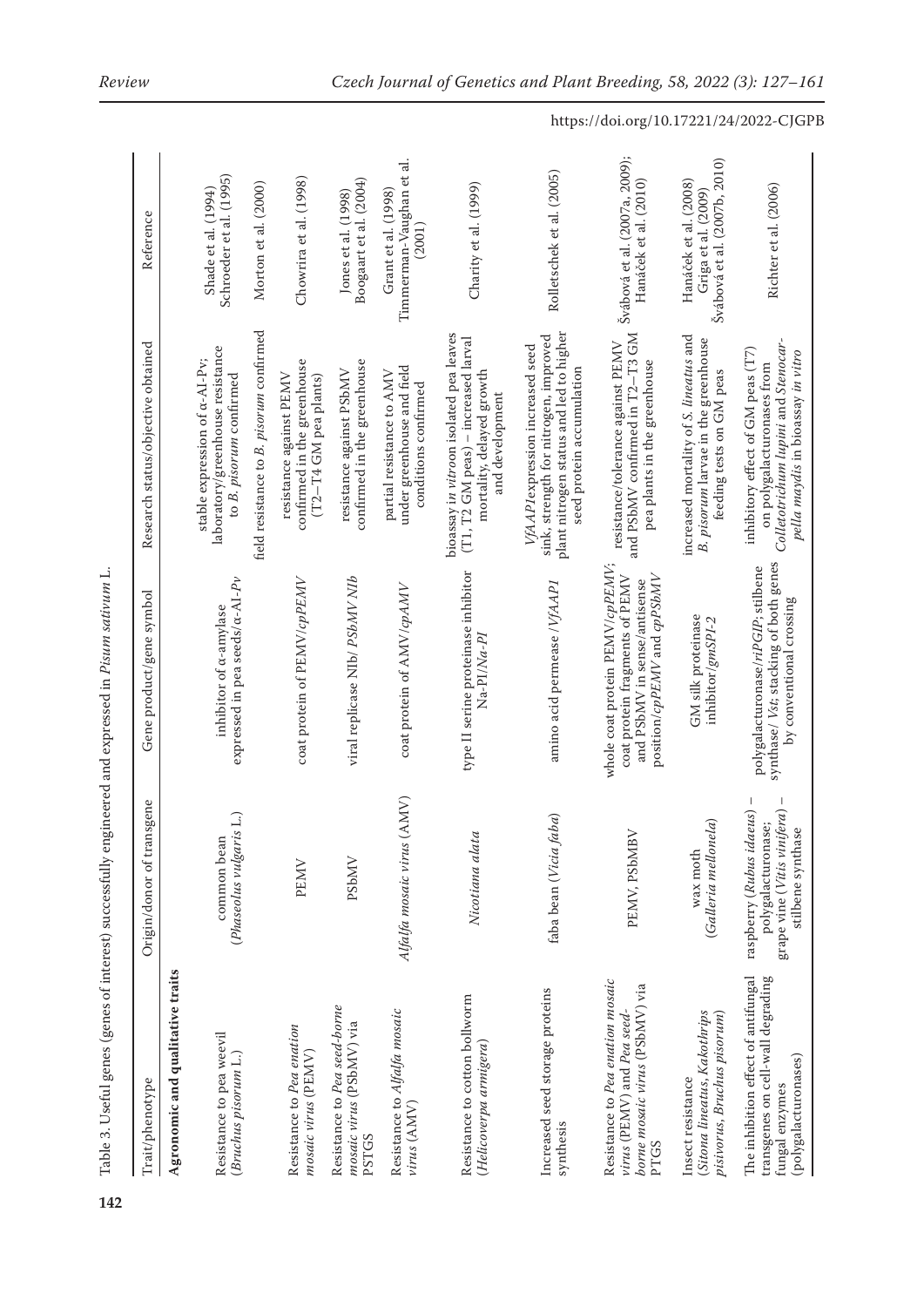| Trait/phenotype                                                                               | Origin/donor of transgene                                                                                                                             | Gene product/gene symbol                                                                    | Research status/objective obtained                                                                                                                      | Reference                  |
|-----------------------------------------------------------------------------------------------|-------------------------------------------------------------------------------------------------------------------------------------------------------|---------------------------------------------------------------------------------------------|---------------------------------------------------------------------------------------------------------------------------------------------------------|----------------------------|
| Agronomic and qualitative traits                                                              |                                                                                                                                                       |                                                                                             |                                                                                                                                                         |                            |
| genes on pea root colonization<br>The effect of antifungal trans-<br>with Glomus intraradices | polygalacturonase; grape vine<br>raspberry (Rubus idaeus) -<br>$(Vitis \, vinifera) - stillene$<br>olivaceoviridis-chitinase<br>synthase; Sreptomyces | polygalacturonase/riPGIP;<br>stilbene synthase/ Vst;<br>chitinase/Chit30                    | antifungal transgenes had not any<br>negative effect on pea root<br>Glomus intraradices<br>colonization with                                            | Hassan et al. (2012)       |
| Resistance to fungal diseases<br>(Trichoderma harzianum)                                      | (chitinase), Hordeum vulgare<br>Sreptomyces olivaceoviridis<br>(glucanase)                                                                            | stacking of two antifungal genes:<br>1,3- <sup>8</sup> -glucanase/gluc<br>chitinase/Chit30; | in vitro bioassay - inhibition of fungal<br>spore germination                                                                                           | Amian et al. (2011)        |
| Resistance to tobacco budworm<br>(Heliothis virescens)                                        | <b>Bacillus</b> thuringiensis                                                                                                                         | Cry1Ac protein (Bt-toxin)/cry1Ac                                                            | resistance to Heliothis virescens larvae<br>confirmed in growth chamber insect<br>bioassay in T2-T7 GM pea lines                                        | Negawo et al. (2013, 2016) |
| Salt stress and frost tolerance                                                               | Arabidopsis thaliana                                                                                                                                  | Na+/H+ antiporter/AtNHX1                                                                    | generations over a period of 6 years<br>GM peas confirmed in subsequent<br>salt stress and frost tolerance in                                           | Ali et al. (2015, 2018)    |
| Molecular farming                                                                             |                                                                                                                                                       |                                                                                             |                                                                                                                                                         |                            |
| Cancer diagnosis and therapy                                                                  | from monoclonal antibody<br>single-chain Fv fragment                                                                                                  | scFv from monoclonal<br>antibody T84.66                                                     | active antibody production;<br>transgene stably inherited<br>and expressed in progeny                                                                   | Perrin et al. (2000)       |
| Recombinant protein production gene used to immunomodulate                                    | single-chain Fv antibody<br>abscisic acid                                                                                                             | anti-ABA scFV gene fragment<br>antibodies                                                   | high-level expression of single-chain<br>Fv fragment antibody; stable<br>inheritance of transgene                                                       | Saalbach et al. (2001)     |
| Vaccine against Rabbit haemor-<br>rhagic disease virus (RHDV)                                 | major structural<br>protein of RHDV                                                                                                                   | VP60-based antigen                                                                          | successful immunisation of rabbits<br>with pea-derived vaccines                                                                                         | Mikschofsky et al. (2009)  |
| Vaccine against chicken<br>coccidiosis                                                        | immunised mice                                                                                                                                        | anti-Eimeria scFvs antibody<br>fragments                                                    | cost-effective antibody expression                                                                                                                      | Zimmerman et al. (2009)    |
| Recombinant mitogen protein<br>production                                                     | human                                                                                                                                                 | mammalian acidic fibroblast<br>growth factor (aFGF)                                         | production with the use of vacuum<br>infiltration; shortened production<br>cycle compared to leaf injection<br>successful recombinant protein<br>method | Fan et al. (2011)          |

Table 3 to be continued Table 3 to be continued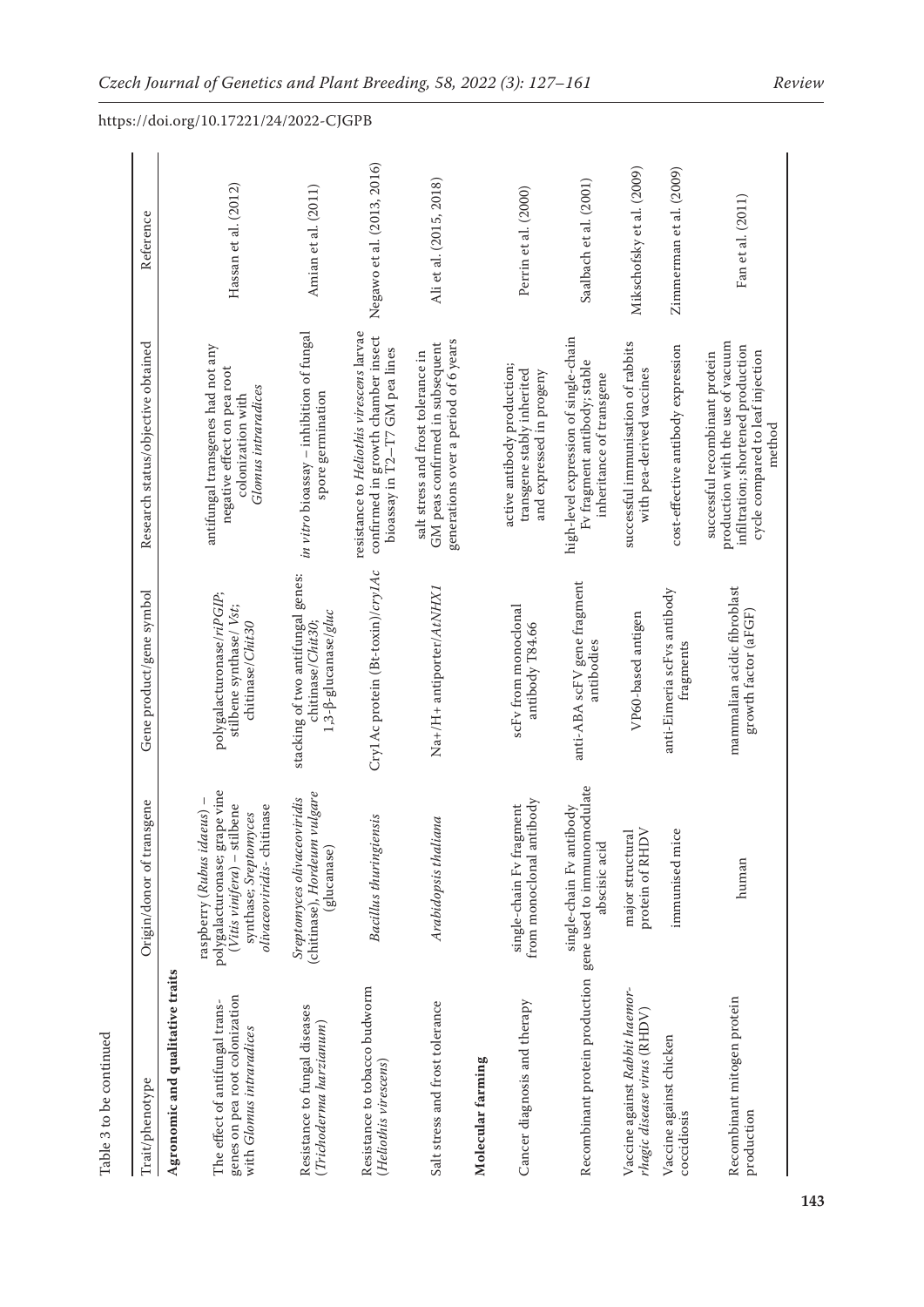insect pollinators cannot be explicitly eliminated. According to the authors' knowledge, official field trials with GM peas were performed in Canada (Kahlon et al. 2018; Polowick et al. 2002;), Australia (de Sousa-Majer et al. 1999, 2000, 2001; Morton et al. 2000; de Sousa-Majer 2001), New Zealand (Timmerman-Vaughan et al. 2001) and the Czech Republic (Dostálová et al. 2004, 2005, 2009; Griga et al. 2008). In all of the above-mentioned countries, there are no wild relative species naturally crossable with culture peas, thus the performed tests were concentrated on the pollen flow between the GM peas and the commercially grown pea cultivars and the agronomic performance of the GM peas.

Polowick et al. (2002) tested the possible outcrossing of transgenic peas in field conditions of central Canada (Saskatchewan) (1997 and 1999). The transgenic lines recovered from the cv. Greenfeast via *Agrobacterium*-transformation have a dominant normal leaf form and contained the bi-functional fusion gene conferring β-glucuronidase (GUS) and neomycin phosphotransferase activities (Polowick et al. 2000). Three Canadian commercial cultivars (Montana, Carneval, Tipu) exhibiting a recessive semi-leafless trait and overlapping flowering times were chosen as the trap cultivars. The GM pea line PLP1 homozygous for the *gusA* gene (T5-generation) was sown (1997) as the central plot in four 15 m rows (100 seeds/row, with 15 cm spacing between the rows, on a north-south axis perpendicular to the prevailing westerly wind). Four blocks containing three trap varieties were seeded in random order (48 plots) on each side of the central transgenic plot. At the end of the growing season, all the pods were collected from each of the 48 trap plots and 100 randomly sampled seeds were grown in a growth cabinet. The leaf discs from the cultured plants were then assessed for the GUS expression and all the plants were scored for the presence of normal leaves. The experiment was repeated in 1999 with the T6 seeds. As a result, no GUS activity was detected in any plant from the offspring of the 1997 field trial. In the 1999 trial, the GUS activity was recorded in the offspring of two plots of cv. Montana and one plot of cv. Tipu. These three plots were located in close proximity to the GM pea plots. The GUS expressing plants also exhibited a dominant normal leaf type. In total, the mean frequency of outcrossing over the two-year trial was 0.07% (Montana 0.11%; Tipu 0.09%; Carneval 0.00%) based on ca. 9 000 tested offspring. The realised trials provided a demonstration of the

transgene transference to commercial pea cultivars. However, the frequency of the transgene recovery in the trap plants was very low, in addition with any occurrence in only one year (1997) from the two tested years. The pollination could be possibly caused by wind or insect pollinators (pea aphids, bumblebees, ladybird beetle larvae, dipteran flies). The recorded outcrossing did not overcome a distance of 5 m, which indicates that a safety isolation distance between GM peas and commercially grown non-GM peas could be relatively short when compared to other crops (e.g., corn, *Brassicas*) (Polowick et al. 2002). In addition, the unintended pollen flow may be further restricted by buffering belts of non-GM peas surrounding GM-pea trials/fields, thus ensuring their safe co-existence.

Dostálová et al. (2004, 2005) conducted field trials (2001–2004) to assess the rate of natural outcrossing between commercial field pea cultivars in central European environmental conditions, namely in the Czech Republic. The objective of the research was to collect data for the official release of GM pea into the environment for agronomic performance trials (Rakouský et al. 2004). Two non-GM pea cvs. differing in flower colour, seed coat colour and the whole plant habit with overlapping flowering periods were used. The dry-seeded cv. Zekon (*P. sativum* ssp. *sativum* L.) with recessive traits (white flowering, colourless seed coat, green cotyledons, semi-leafless type) served as the trap variety. The fodder pea cv. Arvika (*P. sativum* ssp. *arvense* L.) with dominant traits (violet-flowering, coloured seed coat, yellow cotyledons, normal leaf type) was used as a pollen donor. Two  $5 \text{ m}^2$  plots of trap cv. Zekon were surrounded by ten 5  $\mathrm{m}^2$  plots of the pollen donor cv. Arvika and *vice versa*. The harvesting of the seeds of both cvs. was carried out separately. All the harvested seeds of cv. Zekon (2001, 2002) were sown each successive year (2002, 2003; plot ca. 430 m<sup>2</sup>) and the occurrence of  $F_1$  hybrids expressing the dominant genes was recorded (40 000  $F_1$  plants evaluated yearly). No plants expressing dominant genes were recorded within the  $F_1$  populations in either 2002 or 2003. Detailed observations of the insects regularly visiting/damaging the pea flower buds/flowers (pests, pollinators) were carried out in the framework of the experiment (2001–2004). The most frequent taxa were the pea weevil (*Bruchus pisorum* L.), the pea aphid (*Acyrthosiphon pisum* L.), pea trips (*Kakothrips robustus* Uzel), the honey-bee (*Apis mellifera* L.), and bumble-bees (*Bombus* sp.).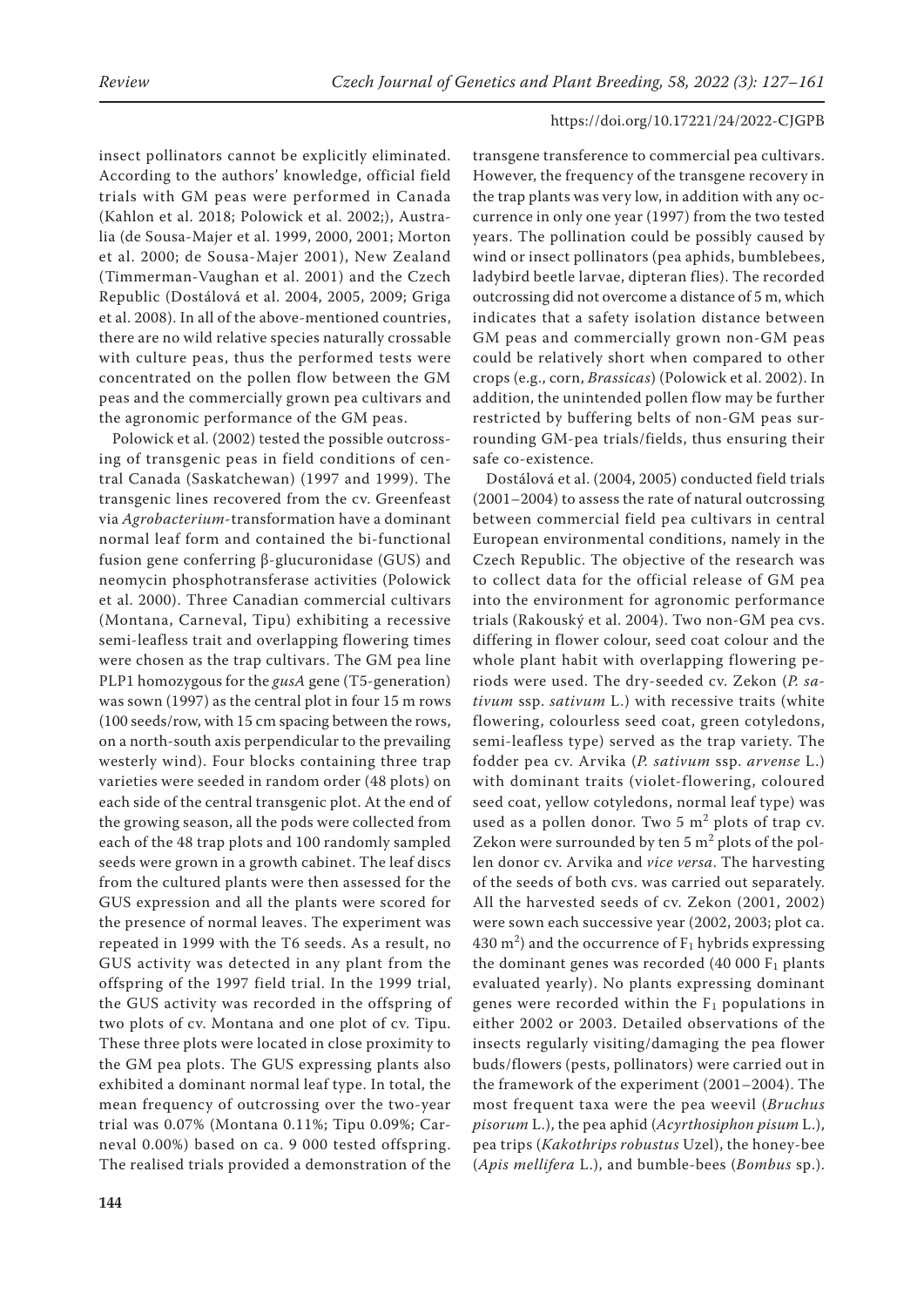Based on the literature data, *Bruchus pisorum* L. (Clement et al. 1988; Clement 1992; Polowick et al. 2002; Dostálová et al. 2005) and bumble-bees (*Bombus* sp.) (Loennig 1983, 1984, 1985) are the most probable candidates for cross-pollination either in the unopened or just opened pea flowers.

As a conclusion, the reliability of experimentally obtained data on natural pea outcrossing may be affected by several factors (Dostálová et al. 2005), namely (1) the selection of suitable parent genotypes (overlapping flowering periods; better or worse affinity for cross-pollination due to a complex of physiological/biochemical characteristics affecting the pollen-stigma affinity of the included genotypes; competition in its own versus foreign pollen germination and growth; easy/difficult scorability of genetic markers demonstrating the hybrid state (Oliveira 1963; Loennig 1983; Giordano et al. 1991; Bogdanova & Berdnikov 2000), (2) the spatial distance between the pollen donor and recipient plants (Oliveira 1963; Polowick et al. 2002), (3) geographical/climatic conditions, particularly during the flowering period – temperate/subtropical/tropical regions (Govorov 1928; Harland 1948; Oliveira 1963; Giordano et al. 1991) and (4) the incidence of possible insect pollinators (Loennig 1983, 1984, 1985; Clement et al. 1988; Clement 1992; Polowick et al. 2002; Dostálová et al. 2005).

In Europe, the most advanced results on pea transformation with GOI were reported by the laboratory of Hans-Jörg Jacobsen from Hannover University, Germany (Richter et al. 2006; Hassan et al. 2010; Amian et al. 2011). The effort to test/confirm positive laboratory results in official GM field trials in Germany was unfortunately stopped due to the high risk of damage of these trials by ecological terrorists and the general low acceptance of GM technology/ crops/products by German society. The originally promising negotiation to start these trials at the North Dakota State University, USA (Meldolesi 2010) were, however, also stopped due to objections of US-pea growers (H.-J. Jacobsen, personal communication). Thus, the final destination for the contained GM pea field trials (2013–2015) became Alberta, Canada (Kahlon et al. 2018). Two European pea cultivars (Baroness, Sponsor) were transformed with four antifungal genes encoding for disease resistance, namely, 1-3 β glucanase (G), endochitinase (C) (belonging to the PR proteins family)*,* polygalacturonase (PGIPs), stilbene synthase (V). GM lines with genes inserted either individually or stacked through crossing (Rich-

ter et al. 2006; Hassan et al. 2010; Amian et al. 2011) showed disease tolerance under laboratory conditions – *in vitro* test with *Trichoderma harzianum* (Hassan et al. 2009; Amian et al. 2011). The GM pea lines were tested for their efficacy against Fusarium root rot (*Fusarium avenaceum*) in confined trials over three years in comparison with two parental German cvs. and three Canadian cvs. (cv. Agassiz: resistant to *Erysiphe pisi* and moderately susceptible to *Mycosphaerella pinodes*; AC Earlystar: resistant to *E.p*., moderately resistant to *M.p.* and *Fusarium oxysporum*; cv. AAC Royce: resistant to *E.p.*, moderately susceptible *M.p.* and *F.ox.*). The GM lines with single gene insertions (G, C, V), double gene insertion  $(V : P)$ , triple gene insertion  $(P : C : G)$  and four gene insertion  $(V : P : G : C)$  were used. The analysis of the root and soil samples for pathogen presence showed *Fusarium* ssp., namely *F. solani*, *F. avenaceum*, and *F. redolens* as being the most abundant, and *F. acuminatum*, *F. oxysporum* and *F. equiseti* as being less abundant. The presence of other common soil inhibiting fungi like *Rhizoctonia* ssp., *Rhizopus* ssp., *Trichoderma* ssp. and *Clonostachys rosea* were also recorded. The disease symptomology and severity for the above and below ground plant parts were recorded after destructive sampling at 8 weeks after planting. The fresh weight was recorded as an indicator of the potential yield. As a result, the authors were not able to identify the GM pea lines that outperformed the parental lines or the well adapted Canadian lines in the presence of disease over the course of three consequent field seasons. Also, no advantage of gene pyramiding over having individual genes was recorded, contrary to the initial hypothesis. The authors saw the possible reasons in the different behaviour of the GM plants *in vitro* (successful inhibition of fungal growth) as compared to the greenhouse and even field conditions (broad spectrum of fungal pathogens). Furthermore, the transgenes had variable relative gene expression in the roots as compared to the shoots in general. Finally, the major constraint in the co-expression of different transgenes is that the gene expression remains uncoordinated even with physically linked genes and the transcriptional silencing of the transgene may occur (Kahlon et al. 2018).

Timmerman-Vaughan et al. (2001) tested the agronomic performance of GM peas expressing the coat protein gene of the *Alfalfa mosaic virus* (AMV). In the greenhouse test, five lines (T1) with improved virus resistance were identified. A field test was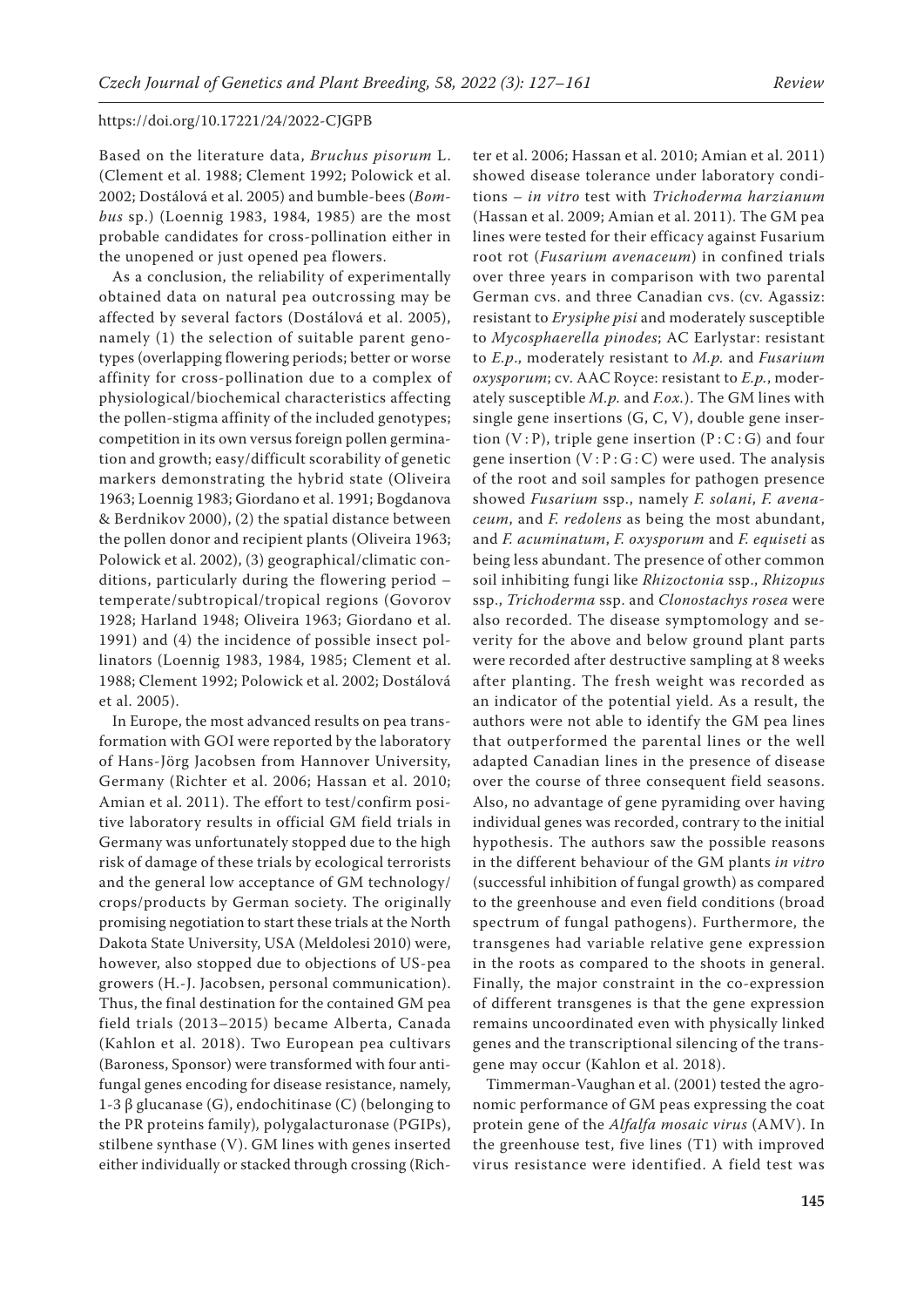then conducted (in accordance with New Zealand Government legislation and regulations) with the progeny of four independently derived transgenic lines over the summer in 1998–1999 near Lincoln, New Zealand. The trial was planted in three blocks, one for each treatment: Block 1, to evaluate the performance of the uninoculated plants; Block 2, plants mechanically inoculated with the AMV strain NZ1 (Lincoln); and Block 3, plants mechanically inoculated with the AMV strain NZ34. Each block contained 12 plots of 11 randomly arranged GM lines (one line was replicated) and two plots each of the non-GM control lines. The entire trial was surrounded by two buffer rows of cv. Primo, and two buffer rows were planted between the adjacent blocks. Standard agronomic practices were used: fertilisation and irrigation, pre- and post-emergence herbicides, fungicide application, and hand weeding as needed. The field trials confirmed the previous greenhouse tests, i.e., transgenic pea plants expressing a chimeric *cpAMV NZ1* gene had improved resistance to AMV. Molecular characterisation of resistant and susceptible plants suggests that resistance is coat protein (CP) mediated, since resistance was only observed in plants that accumulated the CP (detected on western blots). The authors concluded that a useful level of field resistance can be obtained in transgenic pea lines expressing the AMV CP. Nevertheless, this resistance should be proved in the conditions of naturally occurring, aphid-borne ASMV epidemics, including infection with a number of strains.

The most progressive results as related to the development of insect-resistant GM peas (bruchidresistance) including extensive proof of the behaviour of the inserted transgenes both in glasshouse and field conditions were achieved by the team of T.J.V. Higgins from The Commonwealth Scientific and Industrial Research Organisation (CSIRO), Australia. The intensive concerted effort resulted in the development of stable GM pea lines expressing two a-amylase inhibitors (aAI-1 and aAI-2) from the common bean (*Phaseolus vulgaris* L.) (Shade et al. 1994; Schroeder et al. 1995), evidence of complete plant protection to bruchid beetles in the glasshouse-grown GM plants expressing a-AI-1 in pea seeds (Shade et al. 1994; Schroeder et al. 1995) and, finally, the confirmation of resistance of these GM lines against *Bruchus pisorum* L. in field conditions (Morton et al. 2000; de Sousa-Majer et al. 2001). The field experiments were performed with the pea cvs. Greenfeast and Laura bearing transgenes for a-AI-1 and a-AI-2

proteins in homozygous constitution ensuring the high seed-specific expression of both inhibitors. The field trials were conducted in 1996 and 1997 in New South Wales, Victoria, and Western Australia, in regions where peas are grown each year and bruchids overwinter in the surrounding areas and reinfest the trial plots. The severity of the natural infestation differs year by year and depends on many variables (temperature, humidity). Each plot in the standardly designed trial (randomised complete block with three replicates of each genotype) consisted of peas sown in two rows, 4 m long, 20 cm apart, at 40 seeds per row, and a 1.5 m border between each plot. The plants were hand-harvested at maturity, threshed, and cleaned. Two hundred to five hundred (200 to 500) randomly selected seeds from each plot were scored and the "percent adult emergence" was calculated as the percentage of the seeds containing larval entry holes ("infested seeds") that also had windows or exit holes. In some cases, the time taken for adult emergence was also monitored. In the 1996 trial with the cv. Greenfeast, the pea weevil larvae had entered 80% of the seeds harvested as evidenced by the larval entry holes. At 75 days post-harvest, an average of 98% of these larvae had developed into adults in the non-GM pea seeds, while only 7% of the larvae developed to adulthood in the seeds from plants transformed with the *aAI-1* gene. The remaining larvae died at the first or second instar. A similar dramatic reduction in the weevil emergence in αAI-1 GM lines was also observed in the 1997 field trials, over three different sites, with the cv. Laura. The yield data showed that the expression of aAI proteins in peas did not result in a yield penalty. Based on the 1997 trials, the gene that encodes the aAI-2 protein appeared to give less protection than the *aAI-1* gene. The observations indicated that aAI-2 had no effect on the final mortality rate of the developing larvae, but had a significant effect on their rate of development, delaying the emergence of the adults by about one month. Further analyses showed that the different efficacy of aAI-I and aAI-2 was not caused by their level of expression (content) in the pea seeds, but the differences in their particular chemical properties (optimum pH range for inhibiting activity, different affinity/inhibiting activity to multiple bruchid a-amylases). Based on these complex data, the authors (Morton et al. 2000) concluded that growing bruchid resistant GM peas may significantly reduce the use of chemical pesticides during vegetation and also the need for fumigation during seed storage.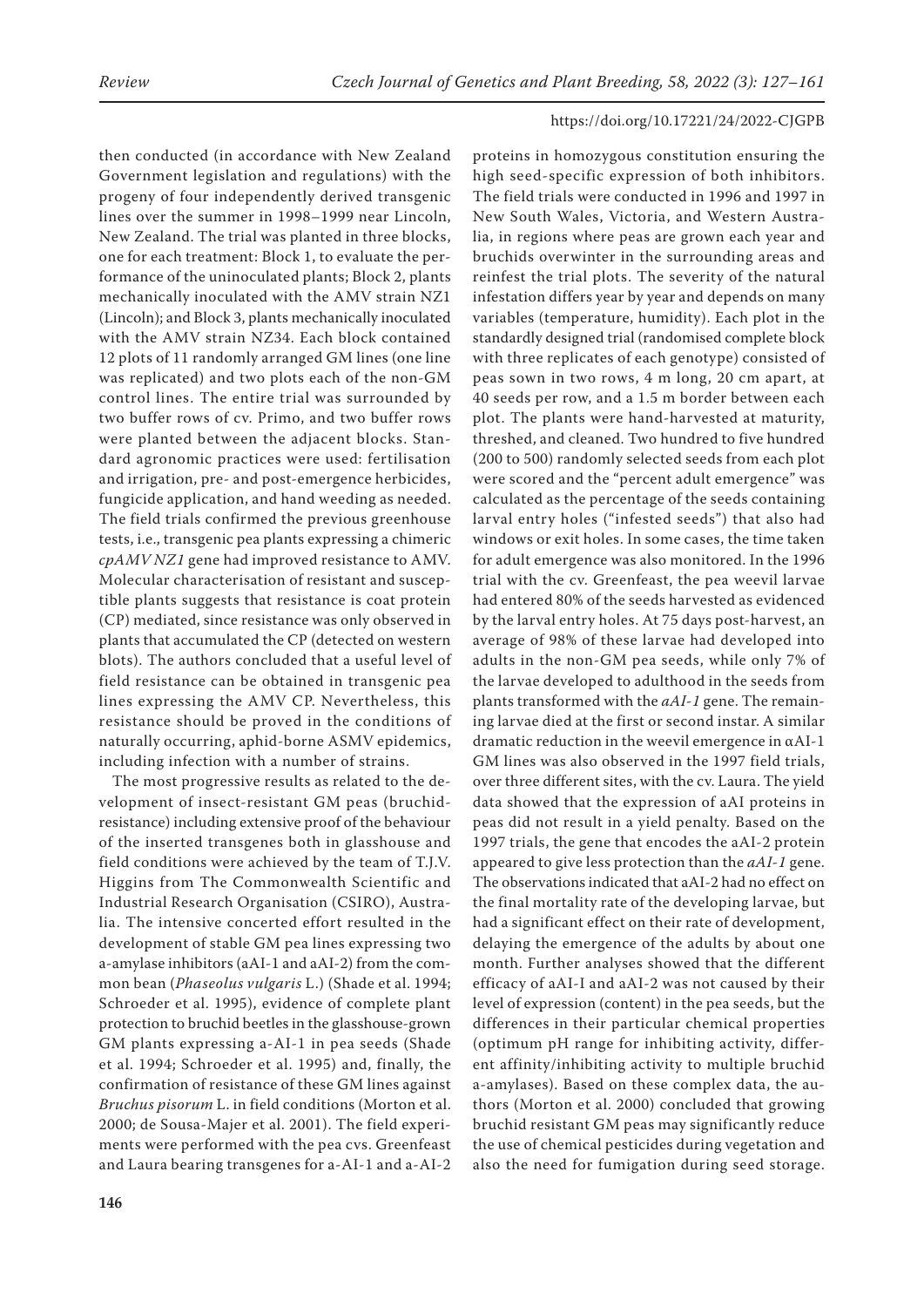Thus, the cost to the pea growers and consumers may be reduced as well as the insecticide load on the environment. The possibility of development of field resistance in the wild pea weevil population as a result of growing aAI GM pea plants was studied in subsequent field experiments in 1999 and 2000 (de Sousa-Majer et al. 2001). Also, the effect of water and temperature stress on the level of production of the aAI in GM pea plants/seeds and subsequent bruchid larvae survival/mortality was shown. The use of pea seed mixtures comprised of pea weevil resistant (GM) seeds and non-GM pea susceptible seeds was demonstrated to be a viable on-farm control option for the pea weevil. The seed mixture strategy model reduces the pea weevil attack without selecting resistant populations, in addition, if it is combined with other on-farm practices like early harvesting of the pea crop (de Sousa-Majer et al. 2001).

Agritec Ltd. was the first and the only institution in Europe which performed official contained field trials with GM peas (Notification No. B/CZ/09/05; permitted period of release 2010–2019; https://webgate. ec.europa.eu/fip/GMO\_Registers/GMO\_Summary. php?NotificationNum=B/CZ/09/05&Cat=gmp). The experiments were focused on proving the effect of the inserted transgenes on the target organisms (viruses, fungal pathogens, and insect pests) and non-target organisms, and the agronomic performance of the GM lines. The field (dry-seed) peas – leafy and semileafless cvs. – were transformed via the *Agrobacterium*mediated approach (Švábová et al. 2005; Švábová & Griga 2008) with various GOI, namely (1) the sequence of complete gene *cpPEMV* for the coat protein of PEMV (*Pea enation mosaic virus*) for activation of resistance induced by the pathogen infection; (2) the sequences of gene fragments *cpPSbMV* in the sense and antisense orientation for the coat protein of PSbMV (*Pea seed-borne mosaic virus*) for activation of resistance by the mechanism of post-transcriptional gene silencing (PTGS), (3) modified gene *gm-SPI2* for serine protease inhibitor from the labial glands of the wax moth (*Galleria mellonella* L.) to induce resistance to pea insect pests (*Bruchus pisorum* L., *Sitona lineatus* L.) and fungal diseases (*Fusarium* ssp.), (4) plant *Dof* (DNA-binding with one finger) gene, which is supposed to enhance the accumulation of seed proteins and, thus, could increase the yield of transgenic peas and (5) plant gene *L1L* (LEC1-LIKE) influencing the plant embryo development, especially during its early stage, which thus, could affect the earliness (sooner development) of transgenic peas. Some of the inserted

traits were positively tested in the growth chamber or glasshouse (increased tolerance/resistance to PEMV and PSbMV after artificial infection with severe isolates of the particular viruses – Šafářová et al. 2008; Švábová et al. 2009; increased mortality of *Bruchus pisorum* L. larvae after feeding GM peas with *gm-SPI2* gene – Hanáček et al. 2008; Griga et al. 2009). Field trials were located at Vikýřovice, in the Olomouc region, northern Moravia, the total size of the site was about 1 000  $m^2$ , with a 100–300  $m^2$  actual plot size for planting transgenic peas with conventional pea controls. The evaluation of the GM pea lines with various GOI was more difficult when compared to the growth chamber or glasshouse conditions, in which the experimental parameters could be better controlled (temperature, photoperiod and light intensity, humidity, artificial virus infection, artificial attack/invasion of insect eggs/larvae on the pea plants); there was a great variation in the occurrence of pests in the particular years, i.e., the incidence of aphids as virus vectors, incidence of overwintering *Bruchus* and *Sitona* adults, as influenced by the meteorological parameters (Kahlon et al. 2018). The complex evaluation of the recorded data has not been finished yet; nevertheless, the tested GM pea lines did not statistically overcome the non-GM controls as was observed in the glasshouse conditions (Kahlon et al. 2018). The compositional analysis of the seed substances (protein and starch content, trypsin inhibitors) did not show any statistical differences between the GM pea lines and the non-GM pea lines transformed with constructs for virus resistance (PEMV, PSbMV). These GM lines were also used for feeding tests with rats (Mares et al. 2014).

Under laboratory/greenhouse conditions, the effect of expressed transgenes may be easily detected (usually the reaction to a single challenge), while, in the field trials, the number of pathogens, differences in the soil moisture and weather variance more accurately represent the true agronomic effect (genotype x environment interaction) of the transgenes. Ideally, for addressing the efficacy of transgenic plants engineered for tolerance/resistance to both biotic and abiotic factors, multiyear and multi-location field trials are desired (Kahlon et al. 2018).

# **The effect of GM peas on animal health – feeding and allergenicity studies**

Feeding studies in animals have been performed with two types of GM peas, namely lines with inserted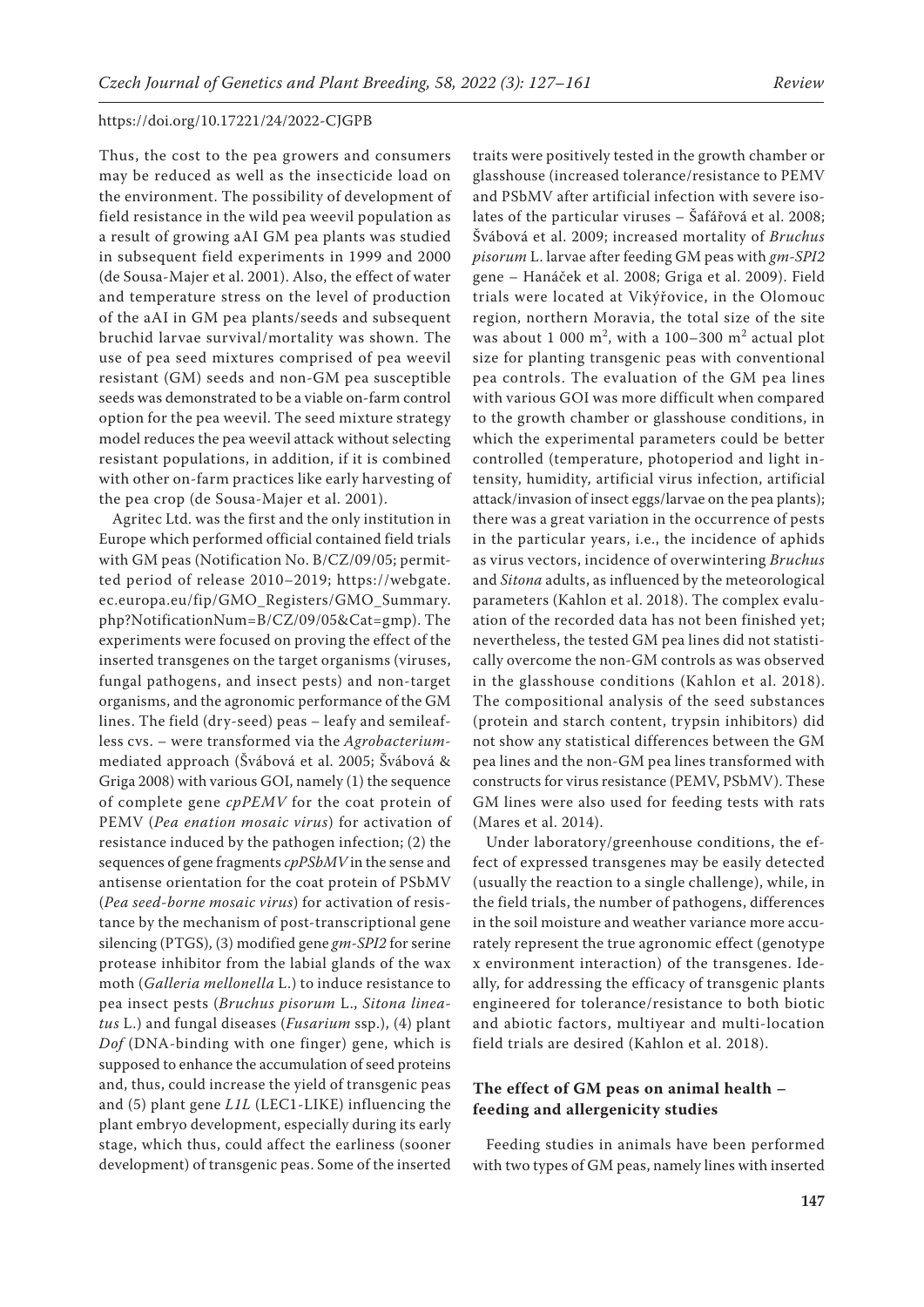transgene for common bean alfa-amylase inhibitor αAI-1Pv conferring bruchid resistance (Pusztai et al. 1999; Prescott et al. 2005; Collins et al. 2006; Li et al. 2006; Chen et al. 2009; Islam et al. 2009; Lee et al. 2013a) and lines with transgenes for coat proteins of pea attacking viruses (*cpPEMV*, *cpPSbMV*) conferring virus resistance (Mares et al. 2014). The tests were conducted on rats, mice, broiler chickens, and pigs.

The first study on the nutritional value of α-AI-*1Pv* containing transgenic peas (Pusztai et al. 1999) was conducted in parallel with the already ongoing GM pea field experiments in Australia (1996–2000; Morton et al. 2000; de Sousa-Majer et al. 2001). Male Hooded Lister rats weaned at 19 days of age were fed for 10 days with diets containing transgenic or parent peas at 300 and 650 g/kg, respectively, and with a 150 g protein/kg diet, supplemented with essential amino acids to target requirements. Another control was represented by the diet containing lactalbumin with or without 0.9 or 2.0 mg bean  $\alpha$ -AI, i.e., the level equivalent to those in transgenic pea diets. The body weight, composition, nutritional performance, and relative weights of the selected organs, as well as the chemical composition of the selected organs and the enzyme levels in the small intestinal lumen and pancreas of rats fed for 10 days were recorded and compared. The results showed that the nutritional value of the diets containing transgenic or parent peas was remarkably similar, thus transgenic peas expressing the *α-AI* bean protein had no adverse effect on the starch digestibility and utilisation. The authors concluded, based on this short-term study, that GM peas may be used in the diet of mammals, including farm animals, particularly at the moderate levels of dietary inclusion recommended in commercial practice. Nevertheless, this initial study cannot be taken as proof that GM peas are fit for human consumption.

The rather optimistic vision of the first feeding study (Pusztai et al. 1999) was later corrected by a series of reports showing that the bean α-AI-1 containing transgenic pea may have some unintended negative effects when fed to experimental animals, namely mice (Prescott et al. 2005), pigs (Collins et al. 2006) or broiler chickens (Li et al. 2006). In the 15-day experiment (Collins et al. 2006), pigs were randomly allocated to one of the three dietary treatments: (1) an experimental basal wheat diet; basal wheat diet partly replaced with either (2) transgenic or (3) non-transgenic peas. The nutrient digestibility was determined at the terminal ileum (ileal and

faecal digesta). The ileal dry matter digestibility was significantly reduced in the transgenic pea diet compared with non-transgenic peas (12.7 and 69.9%, respectively), which was largely due to the reduced starch digestibility. The crude protein digestibilities of GM-peas were similar to the non-GM peas, being 79.9 and 78.5%, respectively. The amino acid digestibility of both GM peas and non-GM peas were also similar. Nevertheless, the adverse effect of α-AI-1 on the amylase activity (and, thus, the starch digestibility) may be simply eliminated by heating the peas above 90 °C – this treatment resulted in similar amylase activity as compared to non-GM peas as well as to the pure α-amylase control.

Similar experiments with broiler chickens (Li et al. 2006) have shown that feeding 300 g/kg GM and non-GM peas for 40 days also resulted in ca. 50% reduced ileal starch digestibility. This reduction coincided with an 11% reduction in the growth rate of chickens fed the GM-pea diet. The metabolizable energy content of the GM pea was also significantly less than that of non-GM pea (5.08 and 12.12 MJ/kg dry matter (DM), respectively). The expression of α-AI-1 in peas did not affect the bird's health or utilisation of the dietary protein (the ileal digestion of protein and amino acids was unaffected). Thus, a significant ileal starch reduction in GM peas reduces the utility of this feedstuff in monogastric diets where efficient energy utilisation is required.

Prescott et al. (2005) studied the molecular architecture of the native common bean α-amylase inhibitor-1  $(\alpha$ -AI-1) (cvs. Pinto and Tendergreen) and the bean α-AI-1 expression in transgenic peas by Western immunoblot and MALDI-TOF-MS. The detailed comparison of the native and transgenically expressed bean α-AI-1 revealed differences in the banding profiles (α- and β-peptide chains), suggesting possible differences in the molecular structure, most probably the translational and posttranslational modifications (glycosylation mode). The potential antigenicity of the transgenically expressed (and, thus, structurally altered) bean α-AI-1 in peas was tested in mice. The oral consumption of a diet from GM peas resulted in the detection of  $\alpha$ -AI-1 specific IgG<sub>1</sub> at 2 weeks and its significant increase after 4 weeks, whose effect was not observed in mice after oral exposure of the diet from the non-GM peas, the GM lupin expressing sunflower seed albumin or the GM chickpea expressing bean α-AI-1. Finally, the consumption of the modified  $\alpha$ -AI-1 and, not the native form, was predisposed to antigen-specific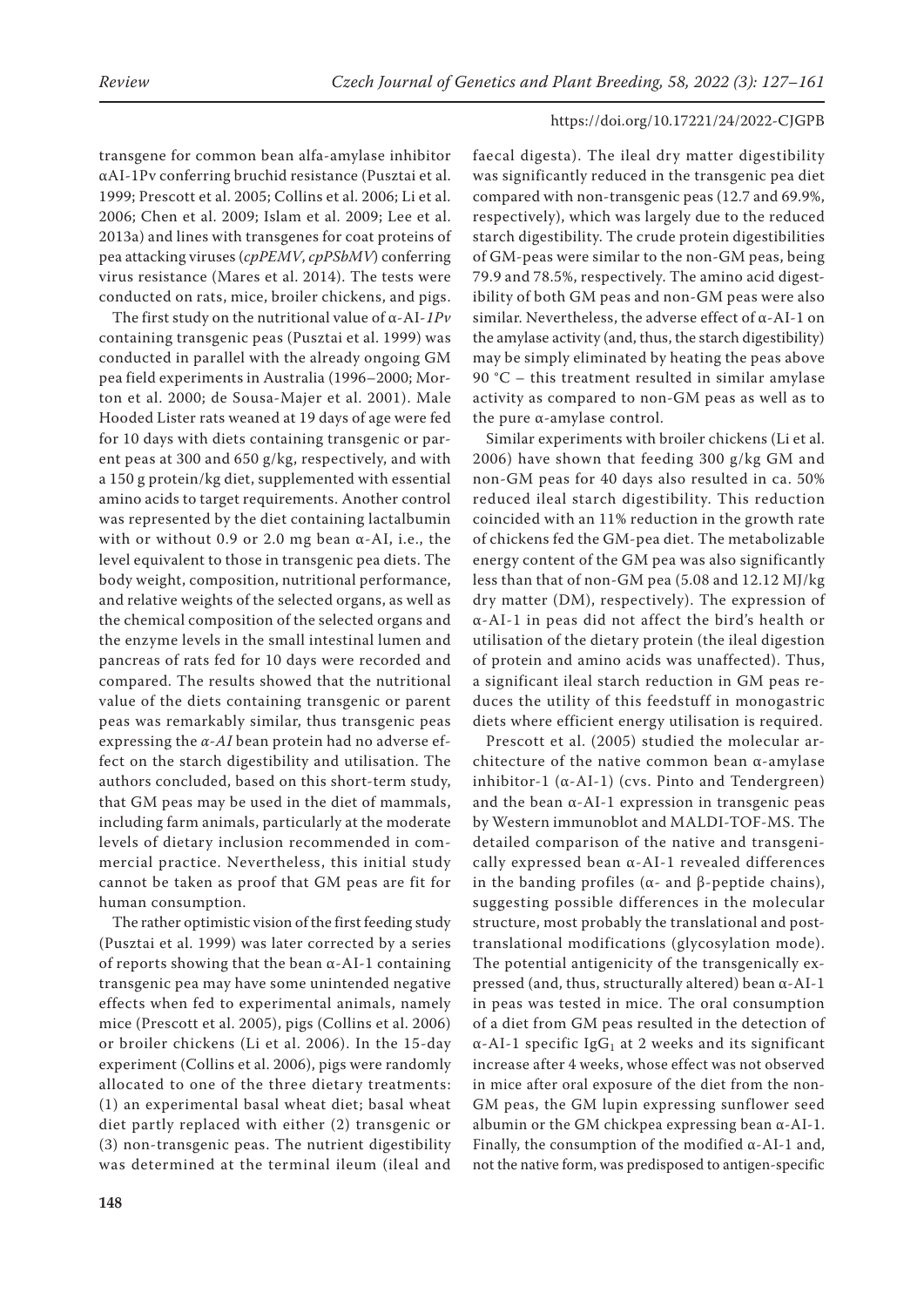CD4+ th2-type inflammation. Thus, the transgenic expression of non-native proteins in plants may lead to the synthesis of structural variants possessing altered immunogenicity (Prescott et al. 2005).

The progress in the development of high-throughput molecular profiling technologies such as proteomics and metabolomics has led to the more precise characterisation of unintended changes in the composition of GM crops, including GM peas (Chen et al. 2009; Islam et al. 2009). A proteomic analysis (2-DE combined with MS) of GM pea lines expressing the bean α-AI-1 protein showed, in addition to the presence of α-AI-1, 33 other proteins which were differentially expressed/ accumulated in GM pea lines compared with their non-GM parental line. Among these 33 proteins, three were associated with the expression of  $\alpha$ -AI-1, the remaining 30 proteins seemed to be associated with transformation process *per se*. More than half of proteins with altered accumulation identified by the MALDI-TOF-TOF analysis were storage proteins (legumin, vicilin, convicilin, phaseolin, cupin, valosincontaining protein). Because seed storage proteins are known as common food allergens (Szymkiewicz & Jedrychowski 2006), the significantly increased reactions to food antigens detected in GM pea-fed mice (Prescott et al. 2005) might be connected with the elevated levels of these pea storage proteins. According to Chen et al. (2009), the variation in the storage protein expression/accumulation could be associated not only with expression of α-AI-1 in GM pea *per se*, but could be related to some other factors, namely (1) the position effects caused by the site of insertion, (2) insertion-site mutations resulting from *Agrobacterium*-mediated transformation or (3) genome-wide mutations not necessarily genetically linked to the transgene insertion site, but arising as a consequence of the tissue culture (= regeneration of transgenic lines) or *Agrobacterium* infection. Based on the above-mentioned findings on the unintended changes in the proteome of GM peas expressing the bean α-AI-1 protein (Chen et al. 2009; Islam et al. 2009) and the related increased immunogenicity of mice fed with a GM pea meal diet (Prescott et al. 2005), CSIRO discontinued the commercial development of bruchid-resistant GM peas.

Nevertheless, in 2012, a research team from the Medical University of Vienna subjected the previous unfavourable results/conclusions (Prescott et al. 2005) to a critical re-evaluation (Lee et al. 2013a). They studied the allergenicity of the  $\alpha$ -AI-1 expressing GM peas, cowpeas, and chickpeas and compared

them to the non-transgenic controls, Pinto and Tendergreen (the latter was the source of *α-AI-1* gene) in mice. The aim was to answer the question if the immunogenicity and allergenicity of  $\alpha$ -AI-1 from these transgenic legumes was higher than the native α-AI-1 from the Pinto and Tendergreen beans. The evaluation included a comparison of antibody titres to α-AI-1 from each source. Furthermore, the antibody response to the twice weekly consumption of the pea, cowpea, chickpea, and bean meals for 4 weeks was tested. After the feeding period, the respiratory tract was challenged with α-AI-1 to evaluate the *in vivo* T lymphocyte responses. Finally, the adjuvant effect of α-AI-1 pea consumption on the initiation and exacerbation of non-cross-reactive ovalbumin (OVA)-induced an allergic lung disease. These extensive experiments revealed that a variation in antibody responses to α-AI-1 exists, but there was not an increased antibody response to the α-AI-1 from transgenic legumes compared to α-AI-1 from the beans.  $\alpha$ -AI-1 from transgenic legumes and beans have differences in post-translational modifications (Prescott et al. 2005; Chen et al. 2009; Islam et al. 2009), which may subsequently modify the immunogenicity. However, the differences in the immunogenicity did not differentiate α-AI-1 from the transgenic legumes with those found in beans. α-AI-1 induced high IgG1 antibody titres and, thus, were immunogenic irrespective of the transgenic or non-transgenic source. The results are at odds with previous studies in which mice developed allergic response to α-AI-1 peas, but not to beans (Prescott et al. 2005, 2006). Lee et al. (2013a) offered some possible explanations: (1) different source of mice and their health status in the Australian and Austrian studies (absence of any pathological or commensal organisms or antibodies in the Austrian study; no data provided in the Australian study), (2) a difference between the two diets used in the source of the dietary protein (animal vs. plant). The question if the recorded immune and allergic reactions to α-AI-1 and pea lectin in mice may be biologically relevant to humans remains unanswered. The authors emphasised the importance of repeated experiments in independent laboratories and caution in interpretation of the results.

In fact, all the reported studies dealing with the feeding, allergenicity and chemical structure of transgressed protein in GM peas were performed with bruchid-resistant pea lines developed by CSIRO, Australia. The only exception is the report of Mares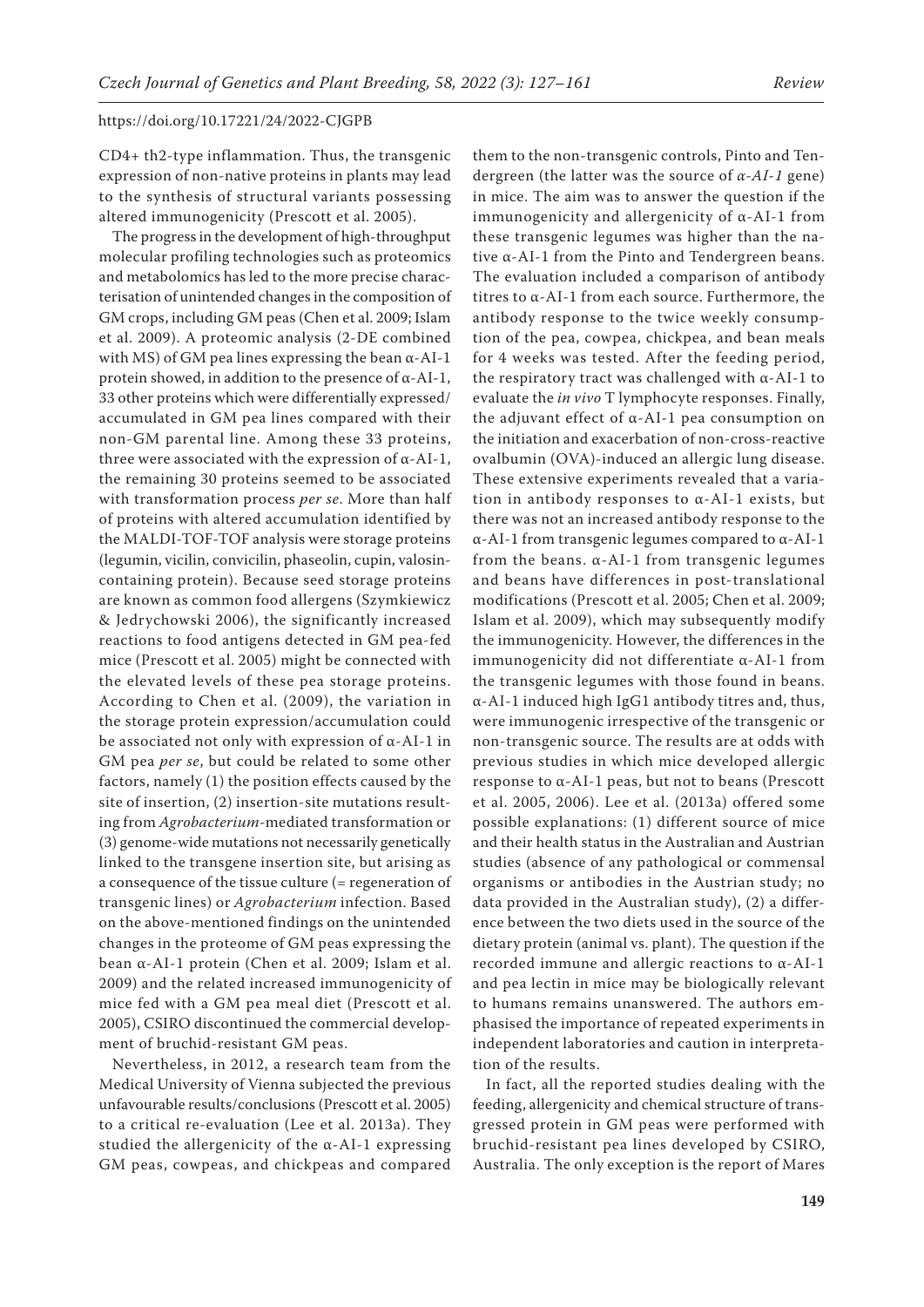et al. (2014) describing the effect of virus-resistant GM peas (PSbMV, PEMV) developed by Agritec, the Czech Republic (Švábová et al. 2009. The seeds of GM pea lines were provided from the official contained field experiments of Agritec (https://webgate.ec.europa.eu/fip/GMO\_Registers/GMO\_Summary.php?NotificationNum=B/CZ/09/05&Cat=gmp). Twenty-four (24) male, specific pathogen-free Wistar rats (Biotech, Konarovice, Czech Republic) were used in the study. At the beginning of the experiments, the animals were 28 days old and the differences in body weight were in a range  $\pm$  5 g. The experiment started after 8 days of a quarantine period and lasted 35 days. The animals were divided into three groups (each with 8 animals) and fed three feed mixtures: KS1 without any pea supplement (pea substituted by pollards from soybeans), KS2 containing 30% of the GM pea line derived from the cv. Raman, and KS3 containing 30% of the non-GM parental pea cv. Raman. The following parameters were monitored and calculated individually in the groups of rats: net intake of feed, conversion of feed, weight increment, and health status (anatomical pathology, bacterial, parasitological, and virological indicators). The animals were treated and fed every day (food and water provided *ad libitum*) and once a week they were weighed. The average weights at the end of the experiment were 343 g in the first group fed KS1, 331 g (KS2, GM-pea) and 348 g (KS3, non-GM pea). No statistically significant differences were noticed among the compared groups (the standard deviations (SDs) between the groups were less than 3%). The feed conversion values were 3.67 (KS1) 3.81 (KS2) and 3.61 (KS3), again no significant statistical differences between the tested groups were recorded. All the experimental animals were in good health condition without any growth abnormalities and changes in behaviour. The authors concluded that relatively high level of GM peas (30%) in the feed mixture had no statistically significant adverse effect on the weight increase and health status of the laboratory rats.

In the course of the transgenesis procedure, changes in the structure of expressed transgenic protein/s *per se* as well as the alterations in the proteome, as a whole, may be detected, may be caused by various factors (as mentioned above), which was also reported in GM peas expressing the bean α-AI-1 (Prescott et al. 2005; Chen et al. 2009; Islam et al. 2009). The differences in the proteome between various pea cultivars may also occur naturally (similar to the isozyme variation) as a result of long-term pea breeders' efforts directed on the broad spectrum of traits (and not specifically intended towards the protein content/composition changes). The reported changes in the GM pea protein/proteome structure are not so dramatic in order that their consumption, in an appropriate amount (as a part of the diet), should have a necessary negative impact on farm animals, and even on humans (Bhowmik & Basu 2008, and citations in this review). The latest high-throughput methods of proteomics, metabolomics, and lipidomics enable the exact comparison of GM versus non-GM plant products, which fact may serve as a robust background for reliable feeding and allergenicity tests in order to speed the commercialisation of novel GM plant products. This, of course, needs more intensive GMO-related research, however, the recent complicated EU GMO-legislation represents high uncertainty for investments into innovative plant breeding, mainly in the private sector (Jorasch 2020; Purnhagen & Wesseler 2021).

# **CONCLUSION AND PERSPECTIVES**

More than thirty years after the first pioneering pea genetic transformation and complete transgenic pea plant regeneration (de Kathen & Jacobsen 1990; Puonti-Kaerlas et al. 1990), we can state that the genetic transformation technology in peas is relatively well elaborated upon, *Agrobacterium*-mediated transformation protocols being the most reliable and the most frequently used ones. A number of traits have been engineered into the pea, namely virus, fungus and insect resistance, and salt tolerance. Pea seeds were also used as bioreactors for the production of recombinant antibodies or phytopharmaceuticals (herbal vaccines). Despite the fact that the fundamental and methodological research on pea transgenesis resulted in promising achievements with the high application potential in pea breeding, the commercialisation of these results was not achieved either due to the fact that laboratory/glasshouse data were not confirmed by field experiments (e.g., Kahlon et al. 2018) or the harvested product (pea seed proteins) exhibited unintended characteristics (changed chemical structure, lowered starch digestibility, allergenicity in laboratory animals; Prescott et al. 2005; Chen et al. 2009; Islam et al. 2009). However, the main obstacle for the implementation of GM technology into pea breeding was, and is, the rigid GMO legislation in the EU connected with the common low public acceptance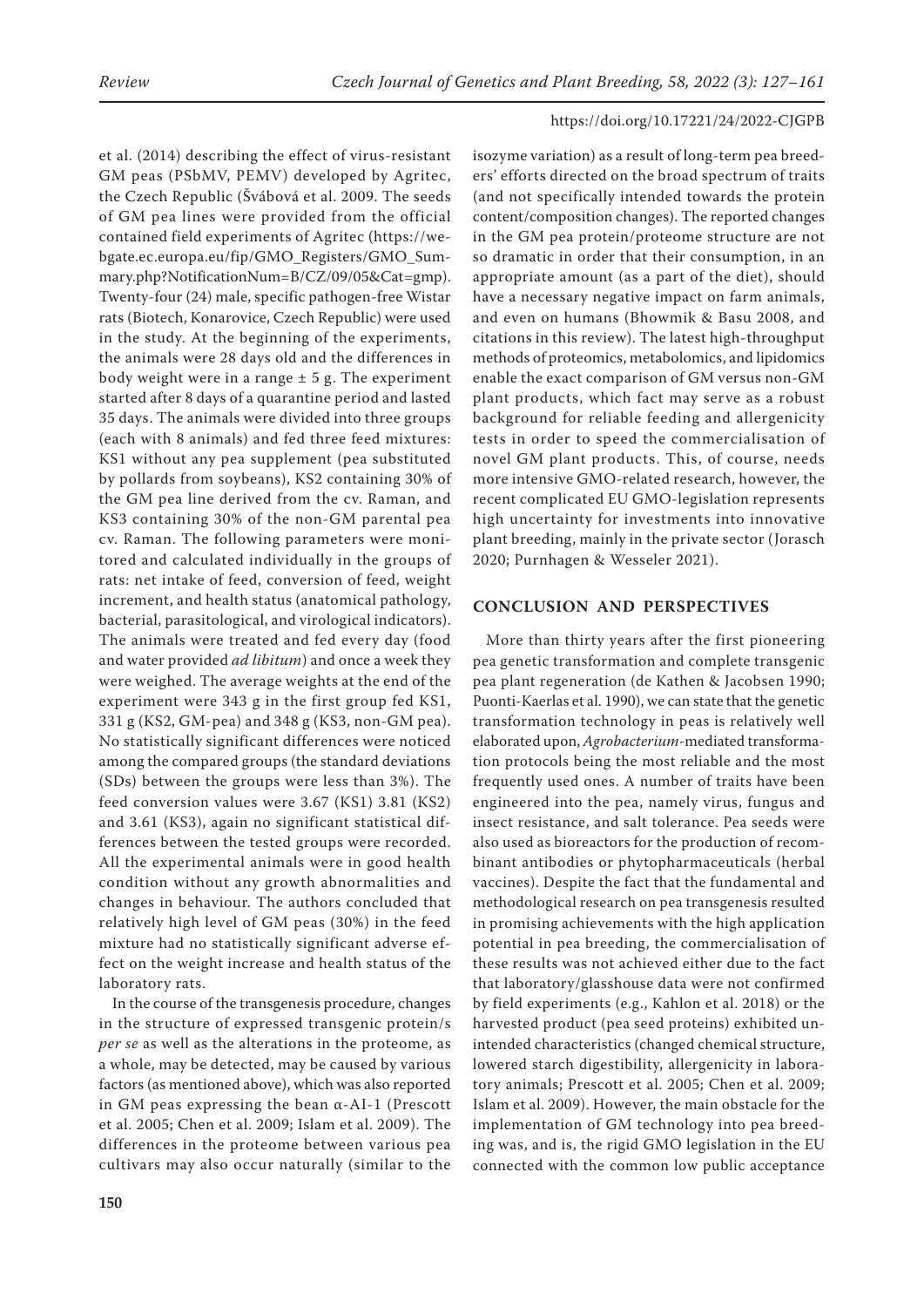of GM products by the European people/community. That is why the majority of ambitious projects finish in the laboratory or greenhouse, because the release of GM crops into the environment (contained field experiments for agronomic performance) represents a complicated administrative procedure with an uncertain result (German or France experience; H.-J. Jacobsen, S. Ochatt – personal communication). This is valid – even in a higher extent – for the release of GM crops into the market (expensive testing when compared to conventional cultivars of a given crop). Thus, the only field experiments with GM peas in Europe were conducted in the Czech Republic, as mentioned before (https://webgate.ec.europa.eu/fip/GMO\_Registers/GMO\_Summary.php?NotificationNum=B/ CZ/09/05&Cat=gmp. As a consequence, up to date, no GM pea cultivar for cultivation/utilisation in the world has been registered (in contrast to the soybean, maize, cotton or rapeseed).

The bruchid-resistant GM pea created by an international interdisciplinary research team in Australia was the one closest to the commercialisation stage. The concerted effort resulted in GM pea lines with a stable inherited high-level field resistance to *Bruchus pisorum* L. and sophisticated agrotechnology guaranteeing that *Bruchus*-resistant populations would not be evolved. Thus, the bruchid-resistant GM pea represents – despite the project breaking off – an excellent example of implementation of the modern science-based technology into practical pea breeding/improvement. The latest developments in molecular biology, namely NBTs (new breeding techniques) could overcome the shortcomings of previous approaches, particularly the random insertion of transgene/s, unnecessity of selection genes, etc., and thus represent a new hope for more precise and sophisticated genetic engineering.

Few things in science are as contentious or politically charged as genetically modified crops. In order to bring better public perception as a consequence of progressing molecular techniques, new approaches need to be applied. Expansion of new progressive techniques of targeted genome engineering (TALENs, CRISPR-Cas9) as an alternative to classical plant breeding and transgenic methods to improve crop plants is currently in progress. The CRISPR-Cas9 system (as well as other methods of targeted genome engineering) could be utilised in modifying pea qualities including the pea composition as was comparably proven in soybean (Du et al. 2016; Curtin et al. 2018; Al Amin et al. 2019; Bao et al. 2019).

While conventional GMOs are similarly regulated in all countries, GE crops (products of targeted genome editing) and their products are not regulated as GMOs in a growing number of countries - including many South American countries, the United States, Australia, and Japan, despite the EU's approach. In response to this extension of methods of precise genome editing, there is a need of reform with regards to the regulations governing genetically modified crops in Europe. Nevertheless, these methods, up to now, seem to be less controversial than classical methods of genetic engineering and there may be a chance that the above technologies could be classified as non-GM. This would have a positive impact on the plant biotechnology and breeding sectors, especially in Europe. The enormous interest of European private breeding companies in using new breeding techniques for a wide range of crop species was recently reported as well as the negative impact of the current regulatory situation in the EU on the decisions of companies in regards to investments in NBT-related research and development (R&D) activities for the EU market and beyond (Jorasch 2020; Purnhagen & Wesseler 2021). A favourable regulatory framework and public acceptance are important factors in realising CRISPR's potential benefits to global food security (Bhowmik et al. 2021). As the proceeding climatic change as well as the rapid growth in the world population are a reality, any reliable technology which helps the agricultural crops improvement would be utilised without superfluous – not scientifically-based regulation. The recent state-of-art discoveries in biotechnology and molecular biology of major world legumes (including peas) provides hope that NBTs will contribute to the creation of the next generation of legume crops.

# **REFERENCES**

- Aftabi M., Negawo A.T., Hassan F. (2018): Improved protocol for *Agrobacterium*-mediated transformation of pea (*Pisum sativum*). Molecular Biology, 7: 1000202.
- Al Amin N., Ahmad N., Wu N., Pu X., Ma T., Du Y., Bo X., Wang N., Sharif R., Wang P. (2019): CRISPR-Cas9 mediated targeted disruption of FAD2-2 microsomal omega-6 desaturase in soybean (*Glycine max* L.). BMC Biotechnology, 19: 9.
- Ali Z.N., Naseem S., Inam-ul-Haq M., Jacobsen H.J. (2015): Soil bacteria conferred positive relationship and improved salt stress tolerance in transgenic pea (*Pisum sativum* L.) harboring Na+/H+ antiporter. Turkish Journal of Botany, 39: 962–972.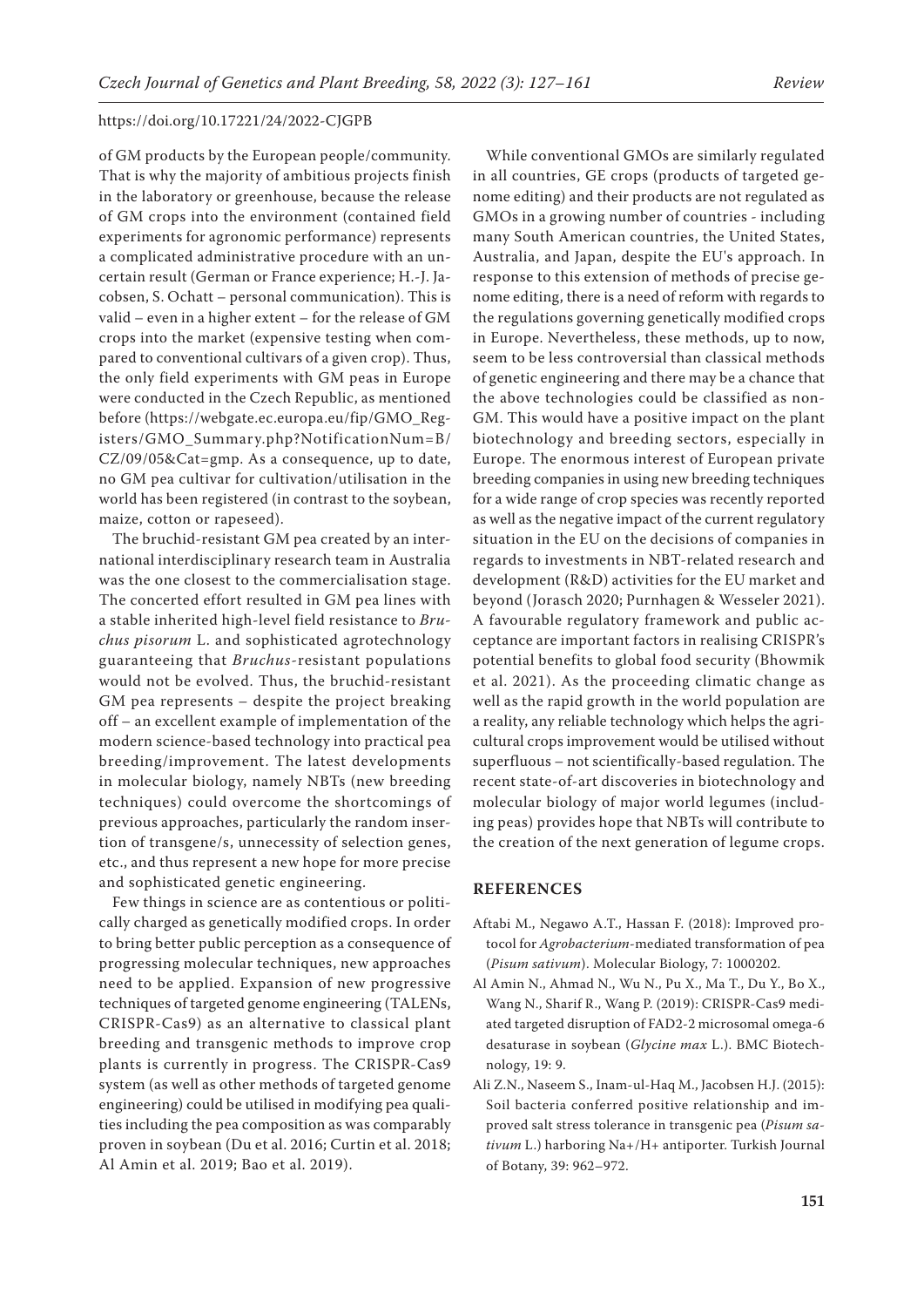- Ali Z., Saeed W., Naseem S., Ahmad F., Akrem A., Yasmeen N., Jacobsen H.J. (2018): Phenotypic evaluation of transgenic peas (*Pisum sativum* L.) harboring AtNHX1 demonstrates stable gene expression and conserved morphology in subsequent generations. Turkish Journal of Botany, 42: 150–158.
- Ambrose S.H., Butler B.M., Hanson D.B., Hunter-Anderson R.L., Krueger H.W. (1997): Stable isotopic analysis of human diet in the Marianas Archipelago, Western Pacific. American Journal of Physical Anthropology, 104: 343–361.
- Amian A., Papenbrock J., Jacobsen H.-J., Hassan F. (2011): Enhancing transgenic pea (*Pisum sativum* L.) resistance against fungal diseases through stacking of two antifungal genes (chitinase and glucanase). GM Crops, 2: 104–109.
- Aragão F.J.L. (2014): GM plants with RNAi-golden mosaic resistant bean. BMC Proceedings, 8: O24.
- Aragão F., Ribeiro S., Barros L., Brasileiro A.C.M., Maxwell D.P., Rech E.L., Faria J.C. (1998): Transgenic beans (*Phaseolus vulgaris* L.) engineered to express viral antisense RNAs show delayed and attenuated symptoms to bean golden mosaic geminivirus. Molecular Breeding, 4: 491–499.
- Arun M., Subramanyam K., Theboral J., Sivanandhan G., Rajesh M., Kapil Dev G., Jaganath B., Manickavasagam M., Girija S., Ganapathi A. (2014): Transfer and targeted overexpression of γ-tocopherol methyltransferase (γ-TMT) gene using seed-specific promoter improves tocopherol composition in Indian soybean cultivars. Applied Biochemistry and Biotechnology, 172: 1763–1776.
- Atif R.M., Patat-Ochatt E., Svabova L., Ondrej V., Klenoticova H., Jacas L., Griga M., Ochatt S. (2013): Gene transfer in legumes. Progress in Botany, 74: 37–100.
- Atkins C., Smith P.M.C. (1997): Genetic transformation and regeneration of legumes. In: Legocki A., Bothe H., Puhler A. (eds.): Biological Fixation of Nitrogen for Ecology and Sustainable Agriculture. NATO ASI Series, Vol. 39, Berlin, Springer: 283–304.
- Babaoglu M., Davey M., Power J. (2000): Genetic engineering of grain legumes: Key transformation events. AgBiotech-Net ABN, 2.
- Bao A., Chen H., Chen L., Chen S., Hao Q., Guo W., Qiu D., Shan Z., Yang Z., Yuan S., Zhang C., Zhang X., Liu B., Kong F., Li X., Zhou X., Tran L.P., Cao D. (2019): CRISPR/Cas9 mediated targeted mutagenesis of GmSPL9 genes alters plant architecture in soybean. BMC Plant Biology, 19: 131.
- Bastianelli D., Carrouee B., Grosjean F., Peyonnet C., Revol N., Weiss P., Wiseman J. (1995): Peas: Utilization in Animal Feeding. Paris, UNIP-ITCP.
- Bean S., Gooding P.S., Mullineaux P.M., Davies D.R. (1997): A simple system for pea transformation. Plant Cell Reports, 16: 513–519.
- Belhaj K., Chaparro-Garcia A., Kamoun S., Nekrasov V. (2013): Plant genome editing made easy: Targeted mutagenesis in model and crop plants using the CRISPR/ Cas system. Plant Methods, 9: 39.
- Ben-Ze'ev N., Zohary D. (1973): Species relationships in the genus *Pisum*. Israel Journal of Botany, 22: 73–91.
- Bhattacharrya M.K., Smith A.M., Ellis T.H.N., Hedley C.L., Martin C. (1990): The wrinkled-seed character of pea described by Mendel is caused by a transposon-like insertion in a gene encoding starch-branching enzyme. Cell, 60: 115–122.
- Bhowmik P.K., Basu S. (2008): Current developments, progress, issues and concerns in producing transgenic peas (*Pisum sativum* L.). Transgenic Plant Journal, 2: 138–150.
- Bhowmik P., Konkin D., Polowick P., Hodgins C.L., Subedi M., Xiang D., Yu B., Patterson N., Rajagopalan N., Babic V., Ro D.-K., Tar'an B., Bandara M., Smyth S.J., Cui Y., Kagale, S. (2021): CRISPR/Cas9 gene editing in legume crops: Opportunities and challenges. Legume Science, 3: e96.
- Bibikova M., Golic M., Golic K.G., Carroll D. (2002): Targeted chromosomal cleavage and mutagenesis in *Drosophila* using zinc-finger nucleases. Genetics, 161: 1169–1175.
- Blixt S. (1972): Mutation genetics in *Pisum*. Agri Hortique Genetica, 30: 1.
- Bogdanova V.S., Berdnikov V.A. (2000): A study of potential ability for cross-pollination in pea originating from different parts of the world. Pisum Genetics, 32: 16–17.
- Boogaart T. van den, Maule A.J., Davies J.W., Lomonossoff G.P. (2004): Sources of target specificity associated with the recovery against Pea seed-borne mosaic virus infection mediated by RNA silencing in pea. Molecular Plant Pathology, 5: 37–43.
- Böttinger P., Steinmetz A., Schieder O., Pickard T. (2001): *Agrobacterium*-mediated transformation of *Vicia faba*. Molecular Breeding, 8: 243–254.
- Byrne O., Galwey N., Hardie H. (2002): Searching for molecular markers for resistance to pea weevil. In: McComb J.A. (ed.): Plant Breeding for the 11<sup>th</sup> Millennium: Proceedings of the 12<sup>th</sup> Australasian Plant Breeding Conference. Perth, Sept 15–20, 2002: 362.
- Byrne O.M., Hardie D.C., Khan T.N., Speijers J., Yan G. (2008): Genetic analysis of pod and seed resistance to pea weevil in a *Pisum sativum* × *P. fulvum* interspecific cross. Australian Journal of Agricultural Research, 59: 854–862.
- Chakraborty U., Sarkar B., Chakraborty B.N. (2003): Protection of soybean rot by *Bradyrhizobium japonicum* and *Trichoderma harzianum* associated with changes in enzyme activities and phytoalexin production. Journal of Mycology and Plant Pathology, 33: 21–25.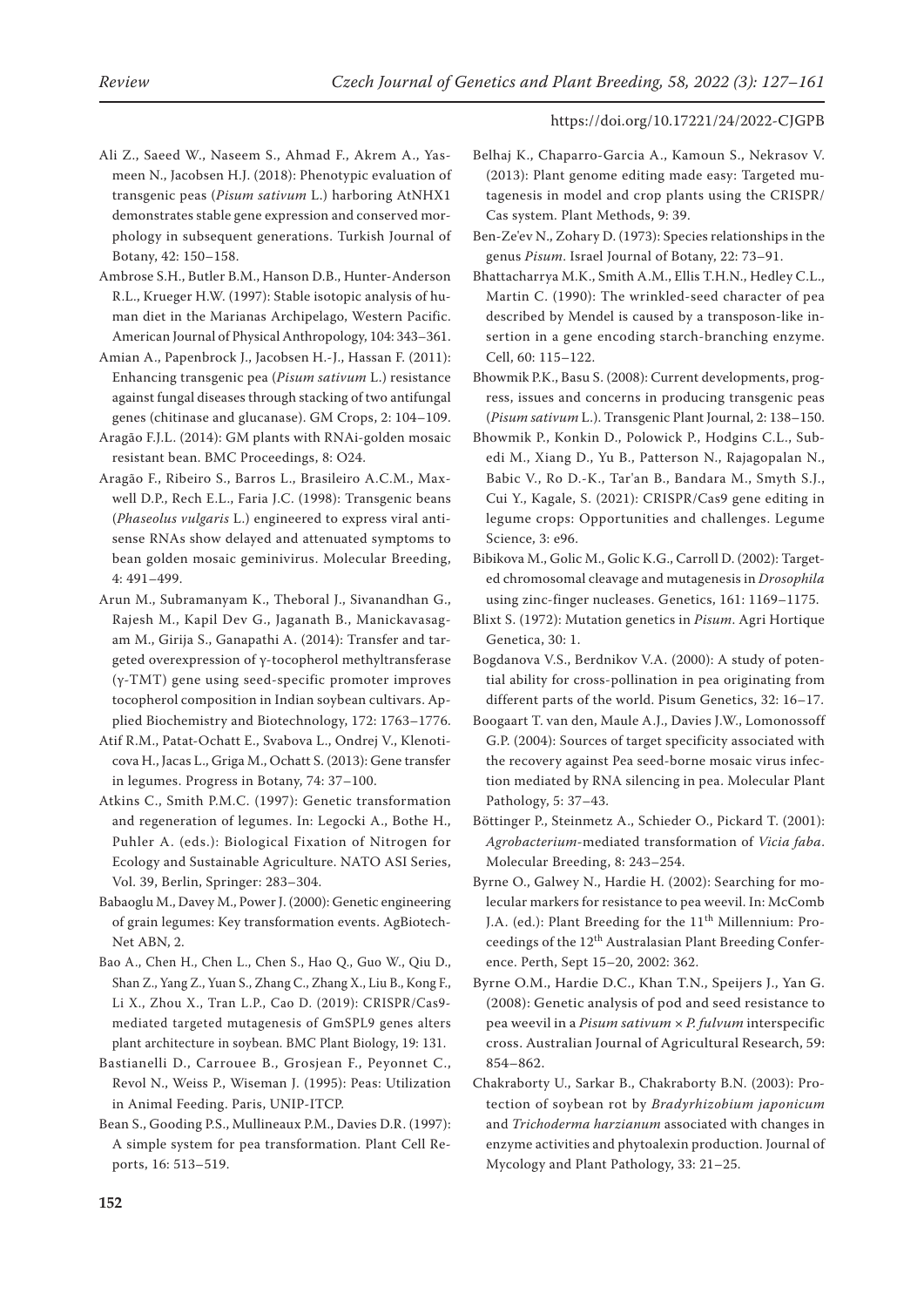- Charity J.A., Anderson M.A., Bittisnich D.J., Whitecross M., Higgins T.J.V. (1999): Transgenic tobacco and peas expressing a proteinase inhibitor from *Nicotiana alata* have increased insect resistance. Molecular Breeding, 5: 357–365.
- Chen H., Bodulovic G., Hall P.J., Moore A., Higgins T.J., Djordjevic M.A., Rolfe B.G. (2009): Unintended changes in protein expression revealed by proteomic analysis of seeds from transgenic pea expressing a bean alphaamylase inhibitor gene. Proteomics, 9: 4406–4415.
- Chiera J.M., Finer J.J., Grabau E.A. (2004): Ectopic expression of a soybean phytase in developing seeds of *Glycine max* to improve phosphorus availability. Plant Molecular Biology, 56: 895–904.
- Choudhury A., Rajam M.V. (2021): Genetic transformation of legumes: An update. Plant Cell Reports, 40: 1813–1830.
- Chowrira G.M., Akella V., Lurquin P.F. (1995): Electroporation-mediated gene transfer into intact nodal meristems in planta. Molecular Biotechnology, 3: 17–23.
- Chowrira G.M., Akella V., Fuerst P.E., Lurquin P.F. (1996): Transgenic grain legumes obtained by in planta electroporation-mediated gene transfer. Molecular Biotechnology, 5: 85–96.
- Chowrira G.M., Cavileer T.D., Gupta S.K., Lurquin P.F., Berger P.H. (1998): Coat protein resistance to pea enation mosaic virus in transgenic *Pisum sativum* L. Transgenic Research, 7: 265–271.
- Clement S.L. (1992): On the function of pea flower feeding by *Bruchus pisorum*. Entomologia Experimentalis et Applicata, 63: 115–121.
- Clement S.L., Lathrop L.A., Muehlbauer F.J. (1988): More on the pea's nectaries and insect visitors. The Pisum Newsletter, 20: 3–4.
- Collins C., Eason P., Dunshea F., Higgins T.J., King R. (2006): Starch but not protein digestibility is altered in pigs fed transgenic peas containing alpha-amylase inhibitor. Journal of the Science of Food and Agriculture, 86: 1894–1899.
- Cong L., Ran F.A., Cox D., Lin S., Barretto R., Habib N., Hsu P.D., Wu X., Jiang W., Marraffini L.A., Zhang F. (2013): Multiplex genome engineering using CRISPR/ Cas systems. Science, 339: 819–823.
- Conn H.J. (1942): Validity of the genus *Alcaligenes*. Journal of Bacteriology, 44: 353–360.
- Cooper D.C. (1938): Embryology of *Pisum sativum*. Botanical Gazette, 100: 123–132.
- Coyne C., Kumar S., Wettberg E., Marques E., Berger J., Redden R., Ellis N., Brus J., Zablatzká L., Smykal P. (2020): Potential and limits of exploitation of crop wild relatives for pea, lentil, and chickpea improvement. Legume Science, 2: e36.
- Cruz A., Aragão F. (2013): RNAi-based enhanced resistance to Cowpea severe mosaic virus and Cowpea aphid-borne mosaic virus in transgenic cowpea. Plant Pathology, 63: 831–837.
- Curtin S.J., Xiong Y., Michno J.M., Campbell B.W., Stec A.O., Čermak T., Starker C., Voytas D.F., Eamens A.L., Stupar R.M. (2018): CRISPR/Cas9 and TALENs generate heritable mutations for genes involved in small RNA processing of *Glycine max* and *Medicago truncatula*. Plant Biotechnology Journal, 16: 1125–1137.
- Davies D.R., Berry G.J., Heath M.C., Dawkins T.C.K. (1985): Peas (*Pisum sativum* L.). In: Summerfield R.J., Roberts E.H. (eds.): Grain Legume Crops. Collins, London: 147–198.
- Davies D.R., Hamilton J., Mullineaux P. (1993): Transformation of peas. Plant Cell Reports, 12: 180–183.
- Davis P.H. (1970): *Pisum* L. In: Davis P.H. (ed.): Flora of Turkey and the East Aegean Islands. Vol. 3, Edinburgh, Edinburgh University Press: 370–373.
- de Kathen A., Jacobsen H.-J. (1990): *Agrobacterium tumefaciens*-mediated transformation of *Pisum sativum* L. using binary and cointegrate vectors. Plant Cell Reports, 9: 276–279.
- de Kathen A., Jacobsen H.-J. (1993): Transformation of pea (*Pisum sativum* L.). In: Bajaj Y.P.S. (ed.): Biotechnology in Agriculture and Forestry. Vol. 23, Plant Protoplasts and Genetic Engineering IV, Berlin, Springer-Verlag: 331–347.
- de Ronde J.A., Spreeth M.H., Cress W.A. (2000): Effect of antisense L-1-pyrroline-5-carboxylate reductase transgenic soybean plants subjected to osmotic and drought stress. Plant Growth Regulation, 32: 13–26.
- de Ronde J.A., Cress W.A., Van Staden J. (2001): Interaction of osmotic and temperature stress on transgenic soybean. South African Journal of Botany, 67: 655–660.
- de Ronde J.A., Cress W.A., Kruger G.H.J., Strasser R.J., van Staden J. (2004): Photosynthetic response of transgenic soybean plants, containing an *Arabidopsis P5CR* gene during heat and drought stress. Journal of Plant Physiology, 161: 1211–1224.
- de Sousa-Majer M.J. (2001): Evaluation of Efficacy of Transgenic Peas Against Pea Weevil. A Final Report for the Grains Research Committee of Western Australia. GRC Project No.99/00-03. Perth, Department of Agriculture: 1–8.
- de Sousa-Majer M.J., Hardie D.C., Roush R.T. (1999): Evaluation of efficacy of transgenic peas against the pea weevil (*Bruchus pisorum*) and the development of growing strategies that minimise the possibility of weevils developing resistance. In: Proc. Intern. Symp. Dev. Agric. Life Science and Technology toward 21<sup>st</sup> Century. Kyong Nam, Miryang: 4.
- de Sousa-Majer M.J., Turner N.C., Hardie D.C., Morton R., Higgins T.J.V. (2000): Response of transgenic peas con-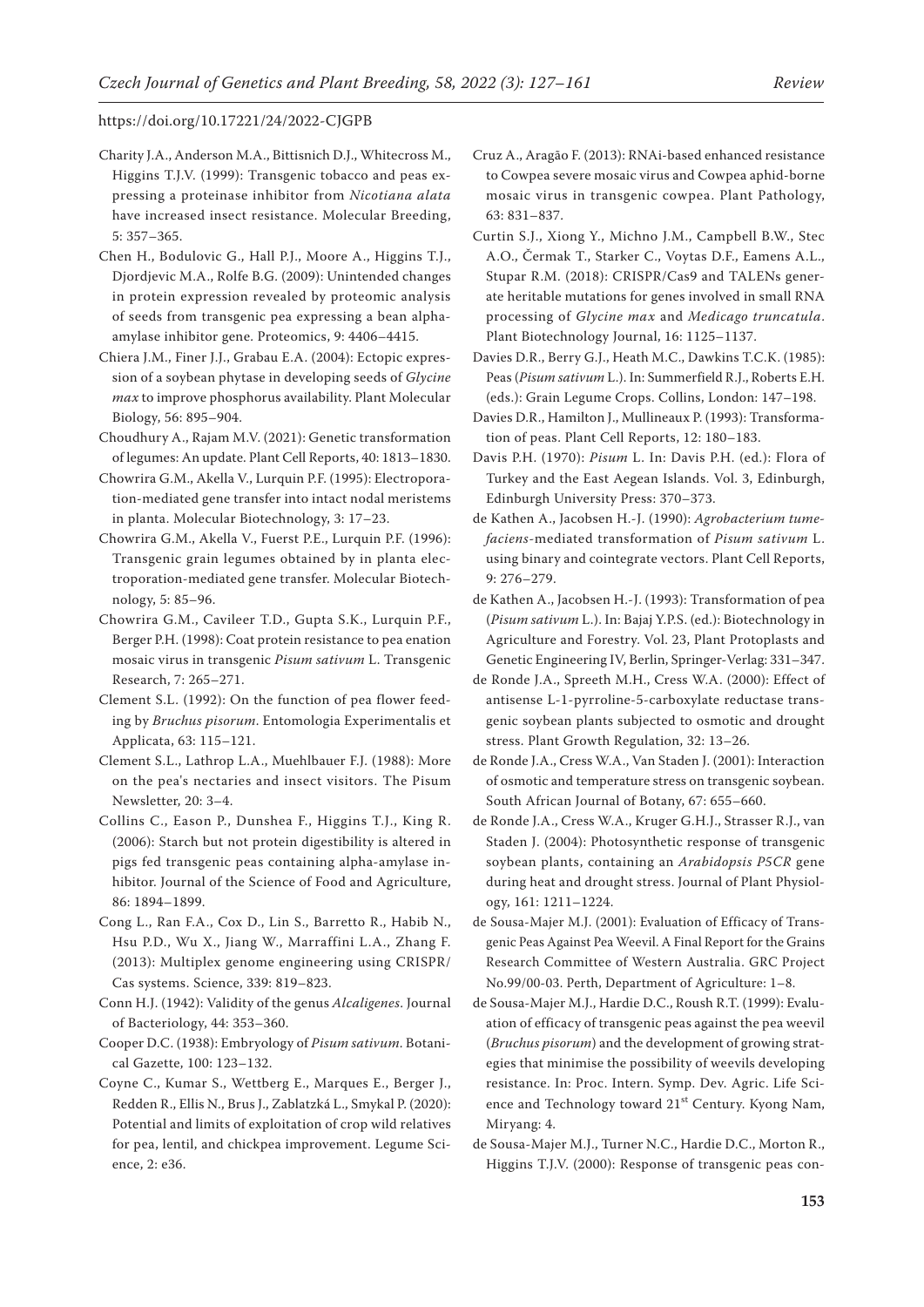taining a seed specific a-amylase inhibitor gene to heat and water stresses. In: Abstract Book II, 21<sup>th</sup> Int. Congr. of Entomology, Brazil: 1007.

- de Sousa-Majer M.J., Roush R.T., Turner N.C., Hardie D.C., Morton R., Higgins T.J.V. (2001): Field evaluation of transgenic peas for the design of strategies to minimise the evolution of resistance in pea weevil (*Bruchus pisorum*). In: Abstract Book IAC-Rothamsted Resistance 2001 Conference, Rothamsted: 120.
- de Sousa-Majer M.J., Hardie D.C., Turner N.C., Higgins T.J. (2007): Bean alpha amylase inhibitor in transgenic peas inhibit the development of pea weevil larvae. Journal of Economic Entomology, 100: 1416–1422.
- Dita M., Rispail N., Prats E., Rubiales D., Singh K. (2006): Biotechnology approaches to overcome biotic and abiotic stress constraints in legumes. Euphytica, 147: 1–24.
- Doležel J., Greilhuber J. (2010): Nuclear genome size. Are we getting closer? Cytometry, 77: 635–642.
- Donaldson P.A., Simmonds D.H. (2000): Susceptibility to *Agrobacterium tumefaciens* and cotyledonary node transformation in short-season soybean. Plant Cell Reports, 19: 478–484.
- Dostálová R., Seidenglanz M., Griga M. (2004): Monitoring of environmental risks of genetically modified pea (*Pisum sativum* L.) in CR: Model solution. In: Ovesná J., Kučera L. (eds.): Problems of Biological Safety, GMOs and International Involvement of the Czech Republic. Prague, Crop Research Institute: 25–34. (in Czech)
- Dostálová R., Seidenglanz M., Griga M. (2005): Simulation and assessment of possible environmental risks associated with release of genetically modified peas (*Pisum sativum* L.) into environment in Central Europe. Czech Journal of Genetics and Plant Breeding, 41: 51–63.
- Dostálová R., Smýkal P., Seidenglanz M., Griga M. (2009): Field assessment of cross-pollination rate in pea (*Pisum sativum* L.) as a background for release of genetically modified pea into the environment. In: Sehnal F., Drobník J. (eds.): White Book of Genetically Modified Crops. EU Regulations and Research Experience from the Czech Republic. České Budějovice, Biology Centre AS CR: 59.
- Droste A., Pasquali G., Bodanese-Zanettini M. (2000): Integrated bombardment and *Agrobacterium* transformation system: An alternative method for soybean transformation. Plant Molecular Biology Reporter, 18: 51–59.
- Du H., Zeng X., Zhao M., Cui X., Wang Q., Yang H., Cheng H., Yu D. (2016): Efficient targeted mutagenesis in soybean by TALENs and CRISPR/Cas9. Journal of Biotechnology, 217: 90–97.
- Duke J.A. (1981): Handbook of Legumes of World Economic Importance. New York, Plenum.
- Ezhova T.A., Bagrova A.M., Gostimskij S.A. (1985): Shoot transformation in callus tissues derived from stem apices, epicotyls, stem internodes, and leaves of various pea genotypes. Fiziologija Rastenij, 32: 513–520. (in Russian)
- Fan Y., Li W., Wang J., Yajun F., Wei L., Junjie W., Jingying L., Meiying Y., Duo X., Xiaojuan Z., Xingzhi W. (2011): Efficient production of human acidic fibroblast growth factor in pea (*Pisum sativum* L.) plants by agroinfection of germinated seeds. BMC Biotechnology, 11: 45.
- FAO (2021): FAOSTAT. Available at https://www.fao.org/ faostat/en/#home (accessed Nov 17, 2021).
- Fehr W.R. (1993): Principles of Cultivar Development. Vol. I, Theory and Technique. New York, Macmillan Publishing Company.
- Finer J.J., McMullen M.D. (1991): Transformation of soybean via particle bombardment of embryogenic suspension culture tissue. In vitro Cellular and Developmental Biology – Plant, 27: 175–182.
- Flores T., Karpova O., Su X., Zeng P., Bilyeu K., Sleper D.A., Nguyen H.T., Zhang Z.J. (2008): Silencing of *GmFAD3* gene by siRNA leads to low alpha-linolenic acids (18:3) of fad3-mutant phenotype in soybean [*Glycine max* (Merr.)]. Transgenic Research, 5: 839–850.
- Furutani N., Hidaka S., Kosaka Y., Shizukawa Y., Kanematsu S. (2006): Coat protein-mediated resistance to soybean mosaic virus in transgenic soybean. Breeding Science, 56: 119–124.
- Gaikwad A., Tewari K., Kumar D., Chen W., Mukherjee S.K. (1999): Isolation and characterisation of the cDNA encoding aglycosylated accesory protein of pea chloroplast DNA polymerase. Nucleic Acids Research, 27: 3120–3129.
- Gatti I., Guindón F., Bermejo C., Espósito A., Cointry E. (2016): *In vitro* tissue culture in breeding programs of leguminous pulses: Use and current status. Plant Cell, Tissue and Organ Culture, 127: 543–559.
- Ghosh G., Ganguly S., Purohit A., Chaudhuri R.K., Das S., Chakraborti D. (2017): Transgenic pigeonpea events expressing Cry1Ac and Cry2Aa exhibit resistance to *Helicoverpa armigera*. Plant Cell Reports, 36: 1037–1051.
- Giordano L.B., Marques M.R.C., Melo P.E. (1991): Estimates of natural outcrossing in peas in Brasilia – DF. Horticultura Brasileira, 9: 82–83. (in Portuguese)
- Goldenberg J.B. (1965): "Afila", a new mutation in pea (*Pisum sativum* L.). Boletin Genetico, 1: 27–31.
- Govorov L.I. (1928): The peas of Afghanistan. Trudy po Prikladnoj Botanike, Genetike i Selekcii, 19: 517–522. (in Russian)
- Graham P., Vance C. (2003): Legumes: Importance and constraints to greater use. Plant Physiology, 131: 872–877.
- Grant J.E., Cooper P.A. (2003): Genetic transformation in pea. In: Jaiwal P.K., Singh R.P. (eds.): Applied Genetics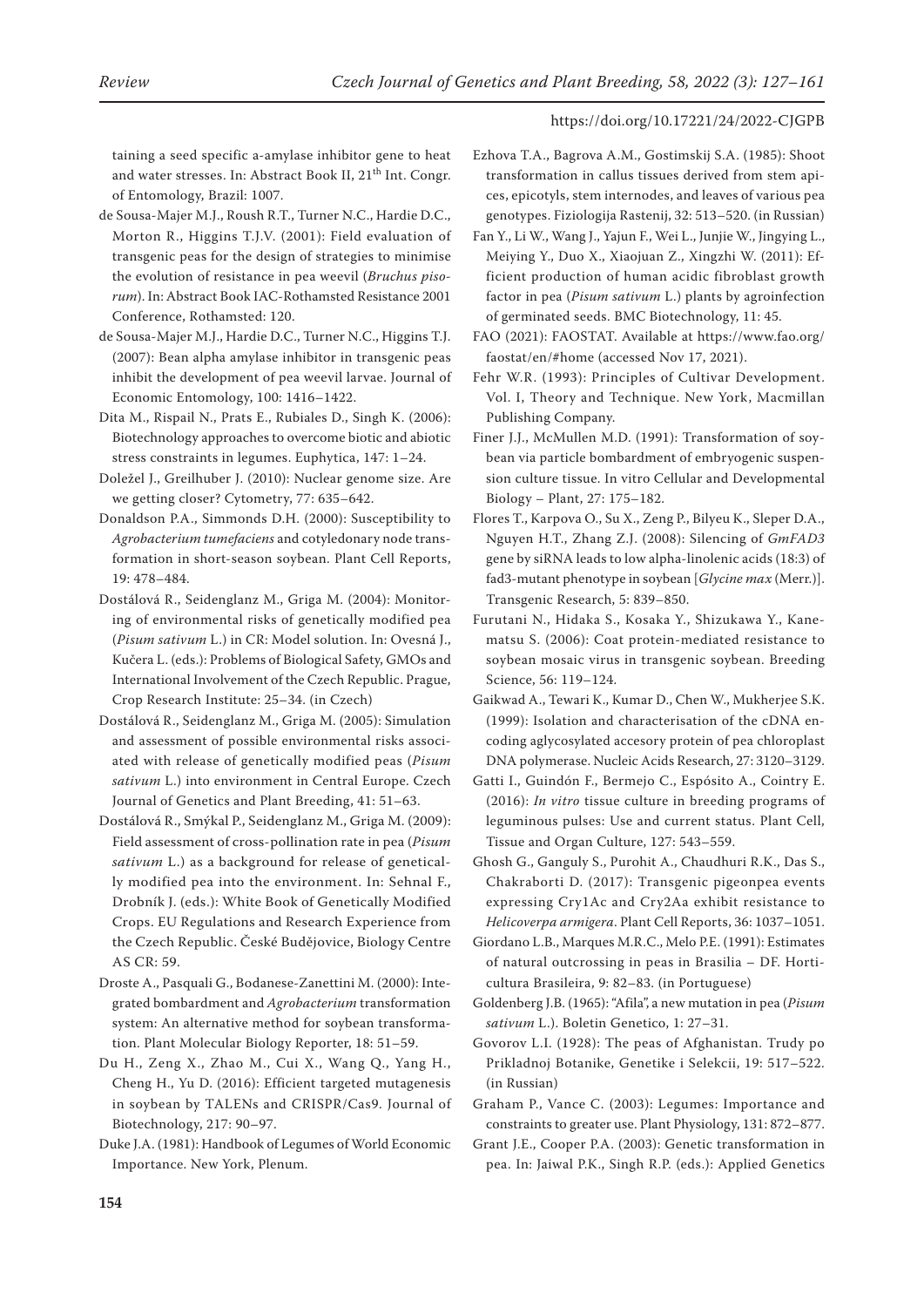of Leguminosae Biotechnology. Focus on Biotechnology. Vol. 10B, Dordrecht, Springer: 23–34.

- Grant J., Cooper P. (2006): Peas (*Pisum sativum* L.). Methods in Molecular Biology, 343: 337–346.
- Grant J.E., Cooper P.A., McAra A.E., Frew T.J. (1995): Transformation of peas (*Pisum sativum* L.) using immature cotyledons. Plant Cell Reports, 15: 254–258.
- Grant J.E., Cooper P.A., Gilpin J.B., Hoglund S.J., Reader J.K., Pither-Joyce M.D., Timmerman-Vaughan G.M. (1998): Kanamycin is effective for selecting transformed peas. Plant Science, 139: 159–164.
- Grazziotin M., Cabral G., Ibrahim A., Machado R., Aragão F. (2020): Expression of the *Arcelin 1* gene from *Phaseolus vulgaris* L. in cowpea seeds (*Vigna unguiculata* L.) confers bruchid resistance. Annals of Applied Biology, 176: 268–274.
- Griga M., Novák F.J. (1990): Pea (*Pisum sativum* L.). In: Bajaj Y.P.S. (ed.): Legumes and Oilseed Crops I. Biotechnology in Agriculture and Forestry, Vol. 10, Berlin, Heidelberg, Springer: 65–99.
- Griga M., Smýkal P., Dostálová R., Seidenglanz M. (2008): Field assesment of outcrossing rate in pea (*Pisum sativum* L.), a cleistogamic crop, as a background for release of genetically modified pea into environment. In: Symposium Handbook of the 10<sup>th</sup> Int. Symp. Biosafety of Genetically Modified Organisms (ISBGMO), Wellington, Nov 16–21, 2008: 110.
- Griga M., Švábová L., Sehnal F., Hanáček P., Reinöhl V., Horáček J. (2009): Development of transgenic pea (*Pisum sativum* L.) lines for improved tolerance to insect pests and fungal pathogenes. In: Sehnal F., Drobník J. (eds.): White Book of Genetically Modified Crops. České Budějovice, Biology Centre AS CR: 38.
- Gritton E.T. (1980): Field pea. In: Fehr W.R., Hadley H.H. (eds.): Hybridization of Crop Plants. Madison, American Society of Agronomy: 347–356.
- Hadi M.Z., McMullen M.D., Finer J.J. (1996): Transformation of 12 different plasmids into soybean via particle bombardment. Plant Cell Reports, 15: 500–505.
- Hamilton A.J., Baulcombe D.C. (1999): A species of small antisense RNA in posttranscriptional gene silencing in plants. Science, 286: 950–952.
- Hanáček P., Reinöhl V., Švábová L., Horáček J., Griga M. (2008): Optimization of vectors with genes conferring resistance to insect pests and fungal pathogens, their functional proof on tobacco and utilization for pea transformation. In: Workshop Functional Genomics and Proteomics in Plant Breeding, Brno, MUAF: 28–34.
- Hanáček P., Rohrer M., Reinöhl V., Procházka S., Šafářová D., Navrátil M., Horáček J., Švábová L., Smýkal P., Griga M. (2010): Use of GMO for lowering the pesticide contamina-

tion of raw materials and foodstuffs. Potravinarstvo – Scientific Journal for Food Industry, 4: 272–280. (in Czech)

- Hanafy M., Pickardt T., Kiesecker H., Jacobsen J. (2005): *Agrobacterium*-mediated transformation of faba bean (*Vicia faba* L.) using embryo axes. Euphytica, 142: 227–236.
- Hansen G., Wright M.S. (1999): Recent advances in the transformation of plants. Trends in Plant Science, 4: 226–231.
- Harland S.C. (1948): Inheritance of immunity to mildew in Peruvian forms of *Pisum sativum*. Heredity, 2: 263–269.
- Hassan F., Meens J., Jacobsen H.J., Kiesecker H. (2009): A family 19 chitinase (Chit30) from *Streptomyces olivaceoviridis* ATCC 11238 expressed in transgenic pea affects the development of *T. harzianum* in vitro. Journal of Biotechnology, 143: 302–308.
- Hassan F., Muller A., Jacobsen H. (2010): Gene stacking of antifungal genes in transgenic pea to enhance the level of resistance. *In Vitro* Cell Developmental Biology – Animal, 46: 1.
- Hassan F., Noorian M.S., Jacobsen H.J. (2012): Effect of antifungal genes expressed in transgenic pea (*Pisum sativum* L.) on root colonization with *Glomus intraradices*. GM Crops Food, 3:301–309.
- Hedley C.L., Smith C.M., Ambrose M.J., Cook S., Wang T.L. (1986): An analysis of seed development in *Pisum sativum*. II. The effect of the *r* locus on the growth and development of the seed. Annals of Botany, 58: 371–379.
- Hobbs S.L.A., Jackson J.A., Mahon J.D. (1989): Specificity of strain and genotype in the susceptibility of pea to *Agrobacterium tumefaciens*. Plant Cell Reports, 8: 274–277.
- Homrich M.S., Wiebke-Strohm B., Weber R.L., Bodanese-Zanettini M.H. (2012): Soybean genetic transformation: A valuable tool for the functional study of genes and the production of agronomically improved plants. Genetics and Molecular Biology, 35: 998–1010.
- Hussey G., Gunn H.V. (1984): Plant production in pea (*Pisum sativum* L. cvs. Puget and Upton) from longterm callus with superficial meristems. Plant Science Letters, 37: 143–148.
- Hussey G., Johnson R.D., Warren S. (1989): Transformation of meristematic cells in the shoot apex of cultured pea shoots by *Agrobacterium tumefaciens* and *A. rhizogenes*. Protoplasma, 148: 101–105.
- Hwang H.-H., Yu M., Lai E.-M. (2017): *Agrobacterium*mediated plant transformation: Biology and applications. The Arabidopsis Book, 15: e0186.
- Islam N., Campbell P.M., Higgins T.J.V., Hirano H., Akhurst R.J. (2009): Transgenic peas expressing an α-amylase inhibitor gene from beans show altered expression and modification of endogenous proteins. Electrophoresis, 30: 1863–1868.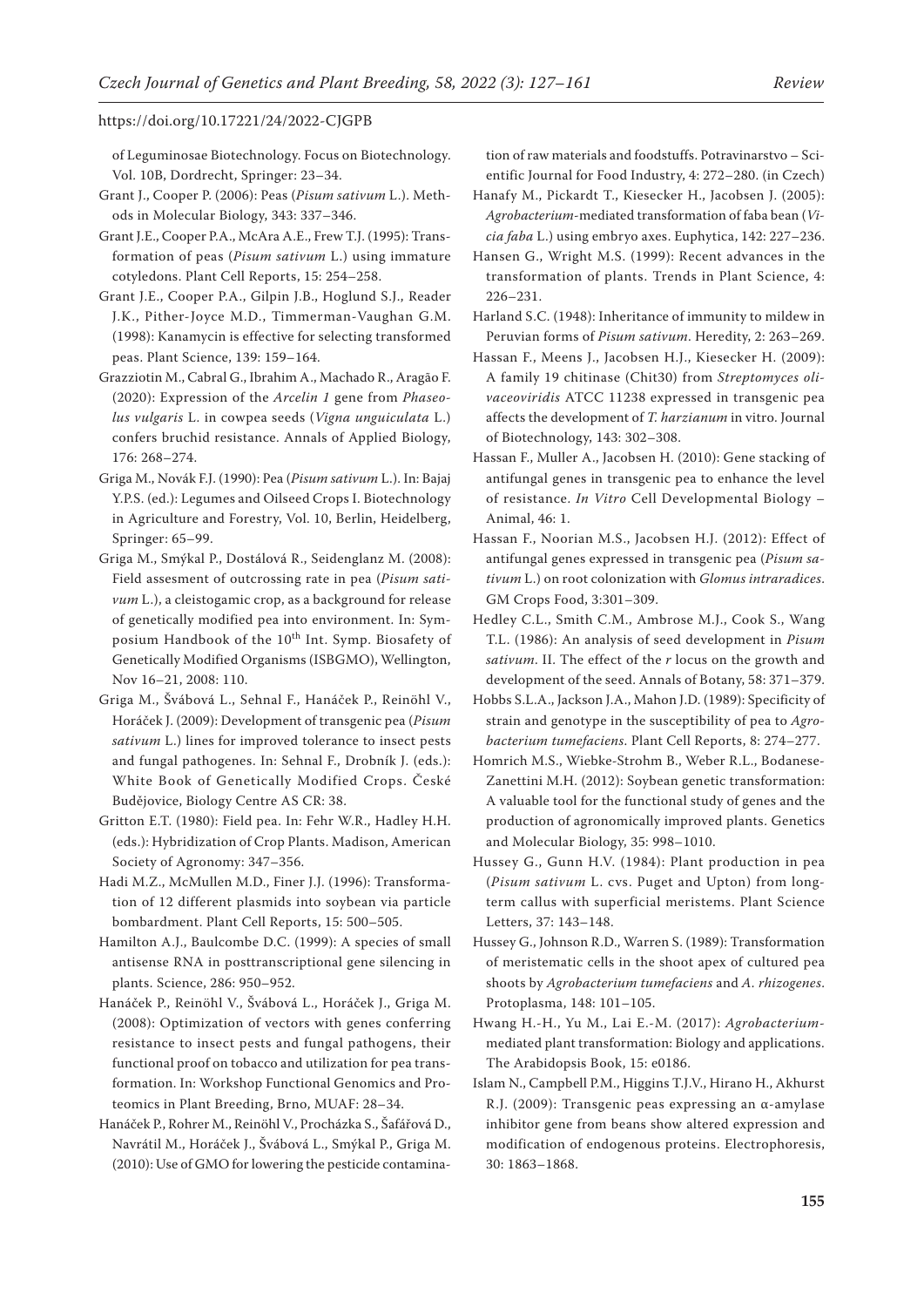- Jacobsen H.J., Kysely W. (1985): Induction of *in vitro* regeneration via somatic embryogenesis in pea (*Pisum sativum*) and bean (*Phaseolus vulgaris*). In: Proc. Int. Symp. Gene Manipulation in Plant Breeding, Berlin (West), Sept 8–13, 1985: 445–448.
- Jaranowski J.K. (1976): Gamma-ray induced mutations in *Pisum arvense*. Genetica Polonica, 17: 478–495.
- Jefferson R.A., Kavanagh T.A., Bevan M.W. (1987): GUS fusions: Beta-glucuronidase as a sensitive and versatile gene fusion marker in higher plants. The EMBO Journal, 6: 3901–3907.

Jelenic S., Mitrikeski P.T., Papes D., Jelaska S. (2000): *Agrobacterium*-mediated transformation of broad bean *Vicia faba* L. Food Technology and Biotechnology, 38: 167–172.

- Jones A.L., Johansen I.E., Bean S.J., Bach I., Maule A.J. (1998): Specifity of resistance to pea seed-borne mosaic potyvirus in transgenic peas expressing the viral replicase (*Nib*) gene. Journal of general Virology, 79: 3129–3137.
- Jorasch P. (2020): Potential, challenges, and threats for the application of new breeding techniques by the private plant breeding sector in the EU. Frontiers in Plant Science, 11: 58211.
- Jordan M.C., Rempel H., Hobbs S.L.A. (1992): Genetic transformation of *Pisum sativum* L. via *Agrobacterium tumefaciens* or particle bombardment. In: Proc. 1<sup>st</sup> Conf. Grain Legumes, Angers: 115–116.
- Kahlon J.G., Jacobsen H.-J., Chatterton S., Hassan F., Bowness R., Hall L.M. (2018): Lack of efficacy of transgenic pea (*Pisum sativum* L.) stably expressing antifungal genes against *Fusarium* spp. in three years of confined field trials. GM Crops and Food, 9: 90–108.
- Karmakar S., Molla K.A., Gayen D., Karmakar A., Das K., Sarkar S.N., Datta K., Datta S.K. (2019): Development of a rapid and highly efficient *Agrobacterium*-mediated transformation system for pigeon pea [*Cajanus cajan* (L.) Millsp]. GM Crops and Food, 10: 115–138.
- Kartha K.K., Gamborg O.L., Constabel F. (1974): Regeneration of pea (*Pisum sativum* L.) plants from shoot apical meristems. Zeitschrift für Pflanzenphysiologie, 72: 172–176.
- Kaur A., Sharma M., Sharma C., Kaur H., Kaur N., Sharma S., Arora R., Singh I., Sandhu J. (2016): Pod borer resistant transgenic pigeon pea (*Cajanus cajan* L.) expressing *cry1Ac* transgene generated through simplified *Agrobacterium* transformation of pricked embryo axes. Plant Cell, Tissue and Organ Culture, 127: 717–727.
- Khalafalla M., Rahman S.M., El-Shemy H., Nakamoto Y., Wakasa K., Ishimoto M. (2005): Optimization of particle bombardment conditions by monitoring of transient sGFP(S65T) expression in transformed soybean. Breeding Science, 55: 257–263.
- Kocsy G., Simon-Sarkadi L., Galiba G., de Ronde J.A. (2007): Transformation of soybean and use of transgenic lines in basic and applied research. Transgenic Plant Journal, 1: 129–144.
- Kooistra E. (1962): On the differences between smooth and three types of wrinkled peas. Euphytica, 11: 357–373.
- Kotlarz A., Sujak A., Strobel W., Grzesiak W. (2011): Chemical composition and nutritive value of protein of the pea seeds – effect of harvesting year and variety. Journal of Fruit and Ornamental Plant Research, 75: 57–69.
- Kraft M., Pleger F.L. (2001): Compendium of Pea Diseases and Pests. 2nd Ed., St. Paul, The American Phytopathological Society Press.
- Krejčí P., Matušková P., Hanáček P., Reinöhl V., Procházka S. (2007): The transformation of pea (*Pisum sativum* L.): Applicable methods of *Agrobacterium tumefaciens*-mediated gene transfer. Acta Physiologiae Plantarum, 29: 157–163.
- Krishna G., Reddy P.S., Ramteke P.W., Rambabu P., Tawar K.B., Bhattacharya P. (2011): *Agrobacterium*-mediated genetic transformation of pigeon pea [*Cajanus cajan* (L.) Millsp.] for resistance to legume pod borer *Helicoverpa armigera*. Journal of Crop Science and Biotechnology, 14: 197–204.
- Kumar S., Tanti B., Patil B.L., Mukherjee S.K., Sahoo L. (2017): RNAi-derived transgenic resistance to Mungbean yellow mosaic India virus in cowpea. PLoS ONE, 12: e0186786.
- Kunakh V.A., Voityuk L.I., Alkhimova E.G., Alpatova L.K. (1984): Production of callus tissues and induction of organogenesis in *Pisum sativum*. Soviet Plant Physiology, 31: 430–435.
- Kysely W., Jacobsen H.J. (1990): Somatic embryogenesis from pea embryos and shoot apices. Plant Cell, Tissue and Organ Culture, 20: 7–14.
- Ladizinsky G., Smartt J. (2000): Opportunities for improved adaptation via further domestication. In: Knight R. (ed.): Linking Research and Marketing Opportunities for Pulses in the 21<sup>st</sup> Century. Current Plant Science and Biotechnology in Agriculture. Vol. 34, Dordrecht, Springer: 257–263.
- Lau O.S., Sun S.S.M. (2009): Plant seeds as bioreactors for recombinant protein production. Biotechnology, 27: 1015–1022.
- Lee R.Y., Reiner D., Dekan G., Moore A.E., Higgins T.J., Epstein M.M. (2013a): Genetically modified α-amylase inhibitor peas are not specifically allergenic in mice. PLoS ONE, 8: e0052972.
- Lee H., Park S.Y., Zhang Z. (2013b): An overview of genetic transformation of soybean. In: Board J.E. (ed.): A Comprehensive Survey of International Soybean Research. London, IntechOpen: 489–506.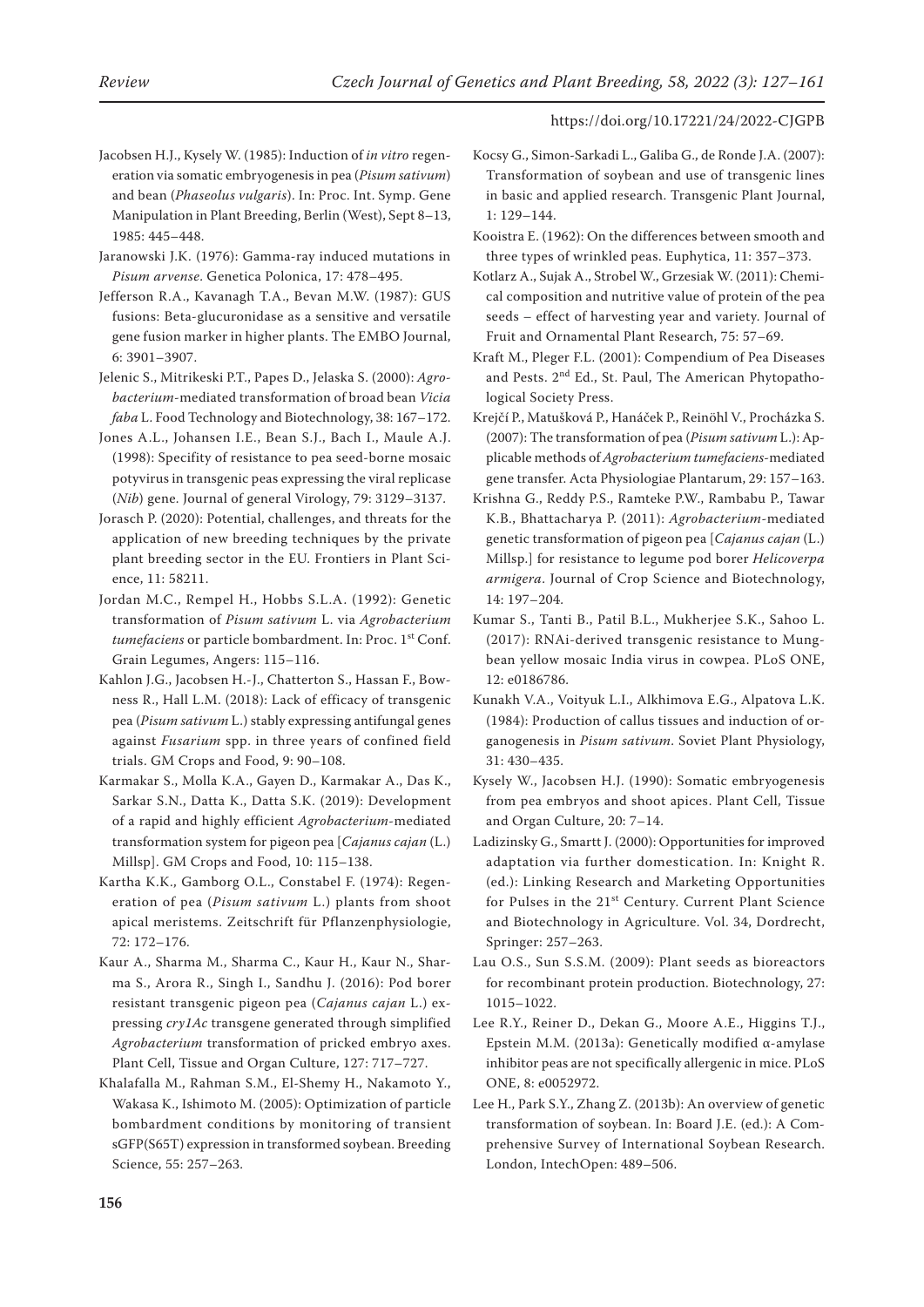- Lewis G.P., Schrire B., Mackinder B., Lock M. (2005): Legumes of the World. Richmond, Kew Royal Botanic Gardens.
- Li H.Y., Zhu Y.M., Chen Q., Conner R.L., Ding X.D., Li J., Zhang B.B. (2004): Production of transgenic soybean plants with two anti-fungal protein genes via *Agrobacterium* and particle bombardment. Biologia Plantarum, 48: 367–374.
- Li T., Huang S., Zhao X., Wright D.A., Carpenter S., Spalding M.H., Weeks D.P., Yang B. (2011): Modularly assembled designer TAL effector nucleases for targeted gene knockout and gene replacement in eukaryotes. Nucleic Acids Research, 39: 6315–6325.
- Li X., Higgins T.J.V., Bryden W.L. (2006): Biological response of broiler chickens fed peas (*Pisum sativum* L.) expressing the bean (*Phaseolus vulgaris* L.) α-amylase inhibitor transgene. Journal of the Science of Food and Agriculture, 86: 1900–1907.
- Liu S.-J., Wei Z.-M., Huang J.-Q. (2008): The effect of cocultivation and selection parameters on *Agrobacterium*mediated transformation of Chinese soybean varieties. Plant Cell Reports, 27: 489–498.
- Loennig W.E. (1983): Cross-fertilization in peas. The Pisum Newsletter, 15: 40.
- Loennig W.E. (1984): Cross-fertilization in peas under different ecological conditions. The Pisum Newsletter, 16: 38–40.
- Loennig W.E. (1985): The peas' nectaries and insect visitors. The Pisum Newsletter, 17: 47–49.
- Lutova L.A., Zabelina Y.K. (1988): Callus and shoot *in vitro*  formation in different forms of peas (*Pisum sativum* L.). Genetica, 24: 1632–1640.
- Mali P., Yang L., Esvelt K.M., Aach J., Guell M., DiCarlo J.E., Norville J.E., Church G.M. (2013): RNA-guided human genome engineering via Cas9. Science, 339: 823–826.
- Mallick M., Rashid A. (1989): Induction of multiple shoots from cotyledonary node of grain legumes pea and lentil. Biologia Plantarum, 31: 230–232.
- Malmberg R.L. (1979): Regeneration of whole plants from callus culture of diverse genetic lines of *Pisum sativum* L. Planta, 146: 243–244.
- Malysheva N.V., Pavlova Z.B., Chernysh N.S., Kravchenko L.V., Kislin Y.N., Chmelev V., Lutova L.A. (2001): Genetic transformation of pea (*Pisum sativum*). In: Bajaj Y.P.S. (ed.): Transgenic Crops II: Biotechnology in Agriculture and Forestry. Vol. 47, Berlin, Heidelberg Springer*:* 284–304.
- Mares P., Jurikova T., Sochor J., Zeman L., Baron M., Mlcek J., Balla S. (2014): The influence of feeding GMO peas on growth of animal models. Potravinarstvo – Scientific Journal for Food Industry, 8: 20–24.
- Maxted N. (2000): Are our germplasm collections museum items? In: Knigt R. (ed.): Linking Research and Marketing Opportunities for Pulses in the 21<sup>st</sup> century. Dortrecht, Kluwer Academic Publishers.
- Maxted N., Ambrose M. (2001): Peas (*Pisum* L.). In: Maxted N., Bennett S.J. (eds.): Plant Genetic Resources of Legumes in the Mediterranean. Current Plant Science and Biotechnology in Agriculture, Vol. 39, Dordrecht, Springer: 181–190.
- McPhee K., Abebe T., Kraft J.M., Muehlbauer F.J. (1999): Resistance to Fusarium wilt race 2 in the *Pisum* core collection. Journal of American Society of Horticulture Science, 124: 28–31.
- Mendel J.G. (1866): "Versuche über Pflanzenhybriden." Verhandlungen des naturforschenden Vereines in Brünn, Bd. IV für das Jahr, 1865 Abhandlungen: 3–47. (in English available at http://www.mendelweb.org/Mendel.plain. html)
- Meldolesi A. (2010): Pea trials flee to US. Nature Biotechnology, 28: 8.
- Meng Y., Hou Y., Wang H., Ji R., Liu B., Wen J., Niu L., Lin H. (2016): Targeted mutagenesis by CRISPR/Cas9 system in the model legume *Medicago truncatula*. Plant Cell Reports, 36: 371–374.
- Meng Y., Hou Y., Wang H., Ji R., Liu B., Wen J., Meng Y., Wang Ch., Yin P., Zhu B., Zhang P., Niu L., Lin H. (2019): Targeted mutagenesis by an optimized *Agrobacterium*‐delivered CRISPR/Cas9 system in the model legume *Medicago truncatula*. In: de Bruijn F. (ed.): The Model Legume *Medicago truncatula*. John Wiley & Sons, Inc.: 1015–1018.
- Metry E.A., Ismail R.M., Hussien G.M., Nasr El Din T.M., El Itriby H.A. (2007): Regeneration and microprojectilemediated transformation in *Vicia faba* L. Arab Journal of Biotechnology, 10: 23–36.
- Michno J., Wang X., Liu J., Curtin S., Kono T., Stupar R. (2015): CRISPR/Cas mutagenesis of soybean and *Medicago truncatula* using a new web-tool and a modified Cas9 enzyme. GM Crops Food, 6: 243–252.
- Mikić A., Rubiales D., Smýkal P., Stoddard F.L. (2011): The legume manifesto: (Net)workers on Fabaceae, unite! Field and and Vegetable Crops Research, 48: 253–258.
- Mikschofsky H., Schirrmeier H., Keil G.M., Lange B., Polowick P.L., Keller W., Broer I. (2009): Pea-derived vaccines demonstrate high immunogenicity and protection in rabbits against rabbit haemorrhagic disease virus. Plant Biotechnology Journal, 6: 537–49.
- Molinier J., Himber C., Hahne G. (2000): Use of green fluorescent protein for detection of transformed shoots and homozygous offspring. Plant Cell Reports, 19: 219–223.
- Molnar Z. (2008): Genetic transformation of pea by microprojectile bombardment. In: Kirti P.B. (ed.): Handbook of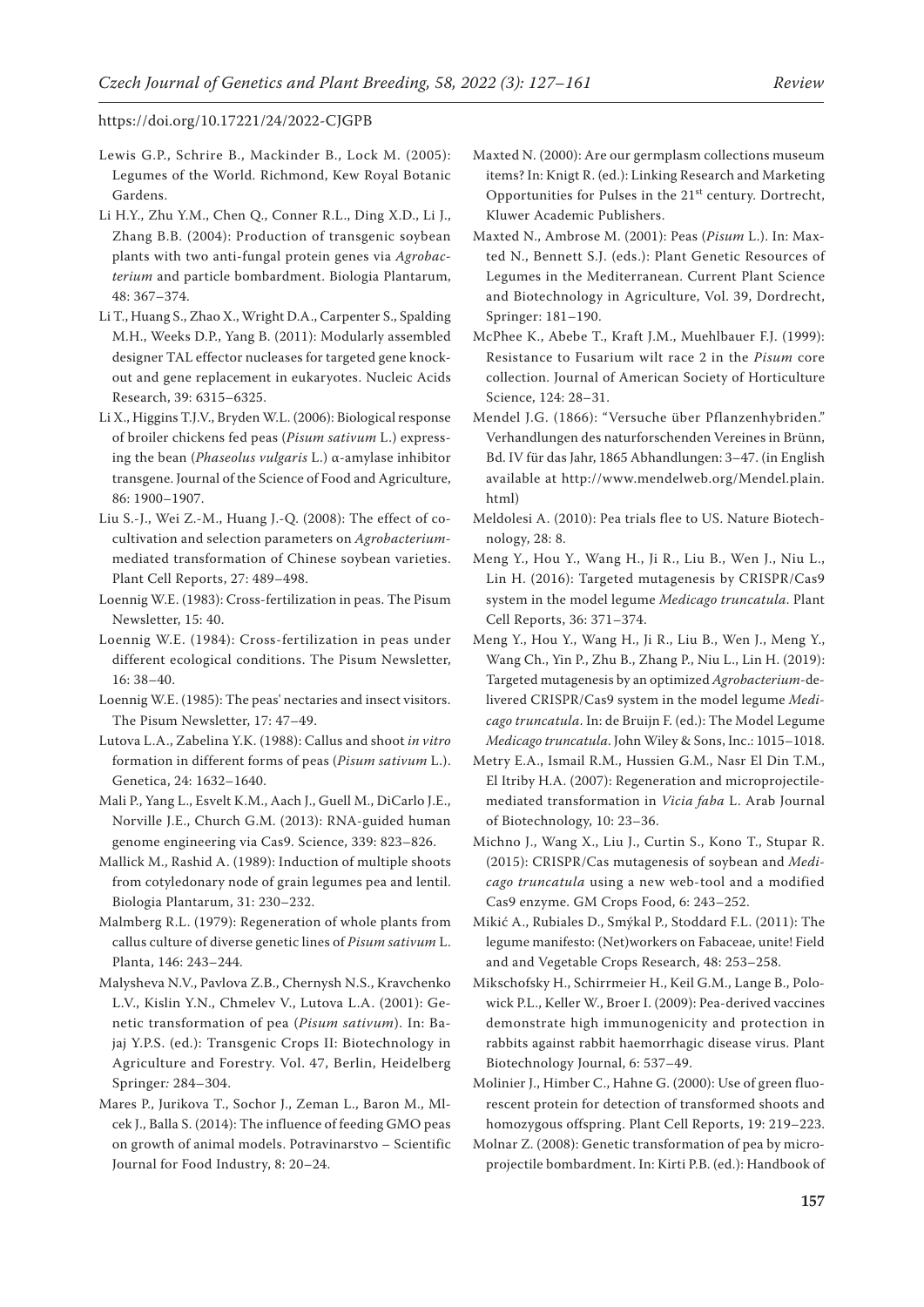New Technologies for Genetic Improvement of Legumes*.* Boca Raton, CRC Press.

Morton R.L., Gollasch S., Schroeder H.E., Bateman K.S., Higgins T.J. (2002): Genetic technology in peas for improved field performance and enhanced grain quality. In: Khachatourians G.C., Scorza R., Nip W.K., Hui Y.H. (eds.): Transgenic Plants and Crops. 1<sup>st</sup> Ed., New York, CRC Press.

Morton R.L., Schroeder H.E., Bateman K.S., Chrispeels M.J., Armstrong E., Higgins T.J. (2000): Bean alpha-amylase inhibitor 1 in transgenic peas (*Pisum sativum*) provides complete protection from pea weevil (*Bruchus pisorum*) under field conditions. Proceedings of National Academy of Sciences USA, 97: 3820–3825.

Muehlbauer F.J., Short R.W., Kraft J.M. (1983): Description and Culture of Dry Peas. USDA-ARS Agricultural Reviews and Manuals, Western Series No. 37. Western Region, Oakland: 92.

Nadolska-Orczyk A. (2008): *Agrobacterium*-mediated transformation of pea (*Pisum sativum* L.). In: Kirti P.B. (ed.): Handbook of New Technologies for Genetic Improvement of Legumes. London, Boca Raton: 187–202.

Nadolska-Orczyk A., Orczyk W. (2000): Study of the factors influencing *Agrobacterium* mediated transformation of pea (*Pisum sativum* L.). Molecular Breeding, 6: 185–194.

Nauerby B., Madsen M., Christiansen J., Wyndaele R. (1991): A rapid and efficient regeneration system for pea (*Pisum sativum*), suitable for transformation. Plant Cell Reports, 9: 676–679.

Negawo A.T. (2015): Transgenic Insect Resistance in Grain Legumes. [Ph.D. Thesis.] Hannover, Hannover University: 159.

Negawo A.T., Aftabi M., Jacobsen H.-J., Altosaar I., Hassan F.S. (2013): Insect resistant transgenic pea expressing *cry1Ac* gene product from *Bacillus thuringiensis*. Biological Control, 67: 293–300.

Negawo A.T., Baranek L., Jacobsen H.-J., Hassan F. (2016): Molecular and functional characterization of *cry1Ac* transgenic pea lines. GM Crops and Food, 7: 159–174.

Nifantova S.N., Simonenko I.U.V., Komarnitskii I.K., Kuchuk N.V. (2005): Production of transgenic pea (*Pisum sativum* L.) plants resistant to herbicide pusuit. Tsitilogiia Genetika, 39: 16–21.

Ning W., Zhai H., Yu J., Liang S., Yang X., Xing X., Huo J., Pang T., Yang Y., Bai X. (2017): Overexpression of *Glycine soja WRKY20* enhances drought tolerance and improves plant yields under drought stress in transgenic soybean. Molecular Breeding, 37: 19.

Olhoft P.O., Somers D.S. (2001): L-cysteine increases *Agrobacterium*-mediated T-DNA delivery into soybean cotyledonary-node cells. Plant Cell Reports, 20: 706–711. Oliveira H.A. de (1963): Occurence of allogamy in pea. Revista de Olericultura, 3: 83–90. (in Portuguese)

Özcan S. (1995): Transient expression of GUS gene delivered into immature cotyledons of pea by microprojectile bombardment. Turkish Journal of Botany, 19: 423–426.

Padgette S.R., Kolacz K.H., Delannay X., Re D.B., LaVallee B.J., Tinius C.N., Rhodes W.K., Otero Y.I., Barry G.F., Eichholtz D.A., Peschke V.M., Nida D.L., Taylor N.B., Kishore G.M. (1995): Development, identification, and characterization of a glyphosate-tolerant soybean line. Crop Science, 35: 1451–1461.

Paes de Melo B., Lourenço-Tessutti I.T., Morgante C.V., Santos N.C., Pinheiro L.B., de Jesus Lins C.B., Silva M., Macedo L., Fontes E., Grossi-de-Sa M.F. (2020): Soybean embryonic axis transformation: Combining biolistic and *Agrobacterium*-mediated protocols to overcome typical complications of *in vitro* plant regeneration. Frontiers in Plant Science, 11: 1228.

Paszkowski J., Whitham S.A. (2001): Gene silencing and DNA methylation processes. Current Opinion in Plant Biology, 4: 123–129.

Paz M., Shou H., Guo Z., Zhang Z., Banerjee A.K., Wang K. (2004): Assessment of conditions affecting *Agrobacterium*-mediated soybean transformation using the cotyledonary node explant. Euphytica, 136: 167–179.

Perrin Y., Vaquero C., Gerrard I., Sack M., Drossard J., Stöger E., Christou P., Fischer R. (2000): Transgenic pea seeds as bioreactors for the production of a single-chain Fv fragment (scFV) antibody used in cancer diagnosis and therapy. Molecular Breeding, 6: 345–352.

Pniewski T., Kapusta J. (2005): Efficiency of transformation of Polish cultivars of pea (*Pisum sativum* L.) with various regeneration capacity by using hypervirulent *Agrobacterium tumefaciens* strains. Journal of Applied Genetics, 46: 139–147.

Polowick P.L., Quandt J., Mahon J.D. (2000): The ability of pea transformation technology to transfer genes into peas adapted to western Canadian growing conditions. Plant Science, 153: 161–170.

Polowick P.L., Vandenberg A., Mahon J.D. (2002): Field assessment of outcrossing from transgenic pea (*Pisum sativum* L.) plants. Transgenic Research, 11: 515–519.

Ponappa T., Brzozowski A., Finer J. (1999): Transient expression and stable transformation of soybean using the jellyfish green fluorescent protein. Plant Cell Reports, 19: 6–12.

Preiszner J., Van Toai T.T., Huynh L., Bolla R.I., Yen H.H. (2001): Structure and activity of a soybean Adh promoter in transgenic hairy roots. Plant Cell Reports, 20: 763–769.

Prescott V.E., Campbell P.M., Moore A., Mattes J., Rothenberg M.E., Foster P.S., Higgins T.J.V., Hogan S.P. (2005):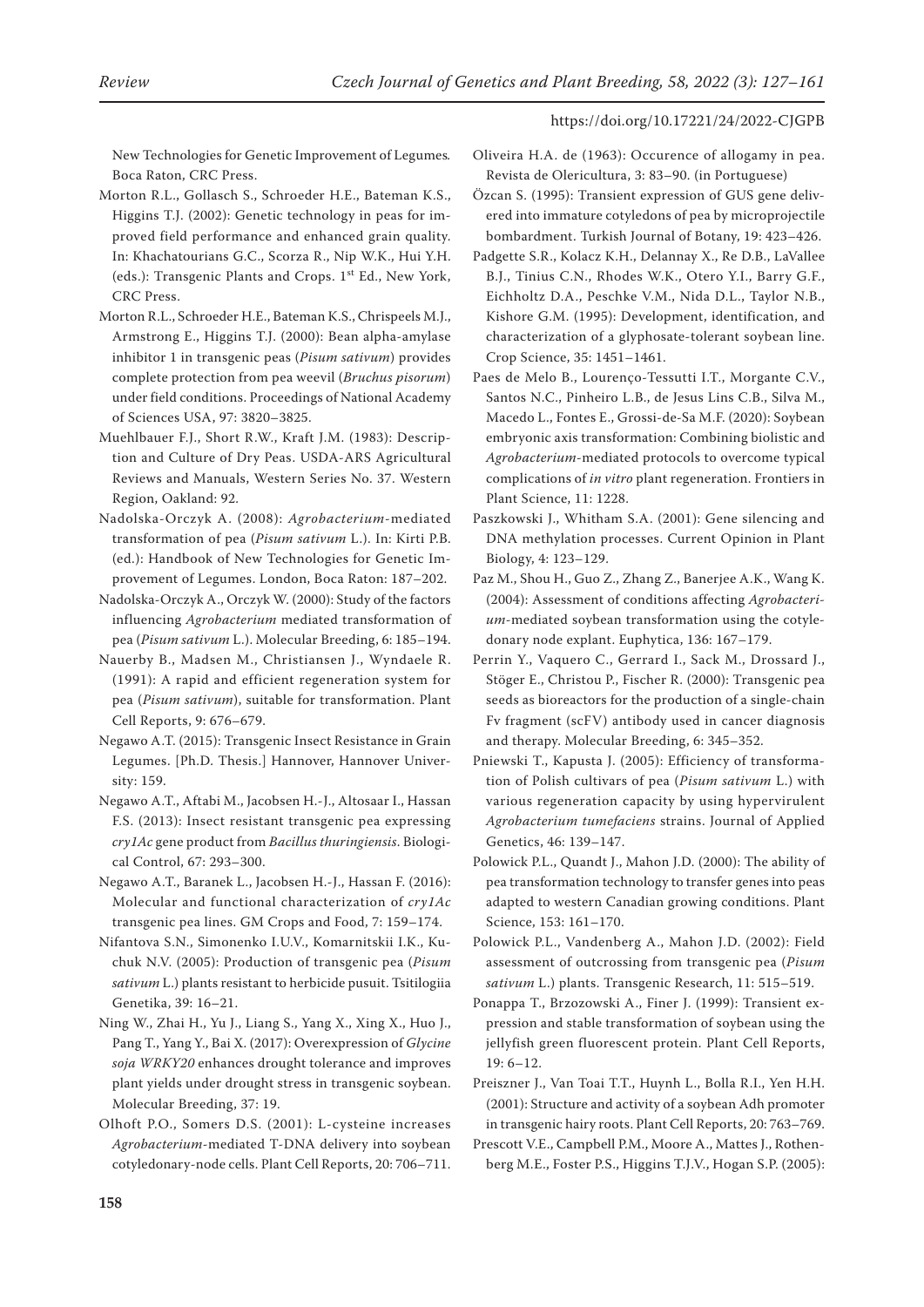Transgenic expression of bean alpha amylase inhibitor in pea results in altered structure and immunogenicity. Journal of Agricultural and Food Chemistry, 16: 9023–9030.

- Prescott V.E., Forbes E., Foster P.S., Matthaei K., Hogan S.P. (2006): Mechanistic analysis of experimental food allergen-induced cutaneous reactions. Journal of Leukocyte Biology, 80: 258–266.
- Puonti-Kaerlas J., Eriksson T., Engstrom P. (1990): Production of transgenic pea (*Pisum sativum* L.) plants by *Agrobacterium tumefaciens*-mediated gene transfer. Theoretical and Applied Genetics, 80: 246–252.
- Puonti-Kaerlas J., Eriksson T., Engstrom P. (1992): Inheritance of a bacterial hygromycin phosphotransferase gene in the progeny of primary transgenic pea plants. Theoretical and Applied Genetics, 84: 443–450.
- Purnhagen K., Wesseler J. (2021): EU regulation of new plant breeding technologies and their possible economic implications for the EU and beyond. Applied Economic Perspectives and Policy, 43: 1621–1637.
- Pusztai A., Bardocz G.G., Alonso R., Chrispeels M.J., Schroeder H.E., Tabe L.M., Higgins T.J. (1999): Expression of the insecticidal bean alpha-amylase inhibitor transgene has minimal detrimental effect on the nutritional value of peas fed to rats at 30% of the diet. The Journal of Nutrition, 129: 1597–603.
- Rakouský S., Ondřej M., Sehnal F., Habuštová O. Hussein H.M., Ovesná J., Kučera L., Kocourek F., Říha K., Dostálová R., Seidenglanz M., Tejklová E., Griga M. (2004): Transgenic plant products and their introduction into the environment and crop protection systems, a risk assessment. In: Nap J.-P., Atanassov A., Stiekema W.J. (eds.): Genomics for Biosafety in Plant Biotechnology. Amsterdam, IOS Press: 173–184.
- Redden B., Leonforte T., Ford R., Croser J., Slattery J. (2005): Pea (*Pisum sativum* L.). In: Singh R.J., Jahuar P.P. (eds.): Genetic Resources, Chromosome Engineering, and Crop Improvement. Florida, CRC Press: 49–83.
- Reddy M.S., Dinkins R.D., Collins G.B. (2003): Gene silencing in transgenic soybean plants transformed via particle bombardment. Plant Cell Reports, 21: 676–683.

Richter A., Jacobsen H.J., de Kathen A., de Lorenzo G., Briviba K., Hain R., Kiesecker H. (2006): Transgenic peas (*Pisum sativum*) expressing polygalcturonase inhibiting protein from raspberry and stilbene synthase from grapevine (*Vitis vinifera*). Plant Cell Reports, 25: 1166–1173.

Rolletschek H., Hosein F., Miranda M., Heim U., Götz K.P., Schlereth A., Borisjuk L., Saalbach I., Wobus U., Weber H. (2005): Ectopic expression of an amino acid transporter (VfAAP1) in seeds of *Vicia narbonensis* and pea increases storage proteins. Plant Physiology, 137: 1236–1249.

- Rouet P., Smih F., Jasin M. (1994): Introduction of doublestrand breaks into the genome of mouse cells by expression of a rare-cutting endonuclease. Molecular and Cellular Biology, 14: 8096–8106.
- Rubluo A., Kartha K.K., Mroginski L.A., Dyck J. (1984): Plant regeneration from pea leaflets cultured *in vitro* and genetic stability of regenerants. Journal of Plant Physiology, 117: 119–130.
- Saalbach I., Giersberg M., Conrad U.D.O. (2001): High-level expression of a single-chain Fv fragment (scFv) antibody in transgenic pea seeds. Journal of Plant Physiology, 158: 529–533.
- Šafářová D., Navrátil M., Petrusová J., Pokorný R., Piáková Z. (2008): Genetic and biological diversity of the Pea Seedborne Mosaic Virus isolates occuring in Czech Republic. Acta Virologica, 52: 53–57.
- Salehi A., Mohammadi M., Okhovvat S.M., Omidi M. (2005): Chitinase gene transformation through *Agrobacterium* and its explanation in soybean in order to induce resistance to root rot caused by *Rhizoctonia solani*. Communications in Agricultural and Applied Biological Sciences, 70: 399–406.
- Schaefer H., Hechenleitner P., Santos-Guerra A., Sequeira M., Pennington R., Kenicer G., Carine M. (2012): Systematics, biogeography, and character evolution of the legume tribe Fabeae with special focus on the middle-Atlantic island lineages. BMC Evolutionary Biology, 12: 250.
- Schaerer S., Pilet P.-E. (1991): Roots, explants and protoplasts from pea transformed with strains of *Agrobacterium tumefaciens* and *rhizogenes*. Plant Science, 78: 247–258.
- Schiemann J., Eisenreich G. (1989): Transformation of field bean *Vicia faba* L. cells expression of a chimeric gene in cultured hairy roots and root-derived callus. Biochemie und Physiologie der Pflanzen, 185: 135–140.
- Schroeder H.E., Schotz A.H., Wardley-Richardson T., Spencer D., Higgins T. (1993): Transformation and regeneration of two cultivars of pea (*Pisum sativum* L.). Plant Physiology, 101: 751–757.
- Shroeder H.E., Gollasch S., Table L.M., Higgins T.J.V. (1994): Recent advances in gene transfer to peas. Pisum Genetics, 26: 1–5.
- Schroeder H.E., Gollasch S., Moore A., Tabe L.M., Craig S., Hardie D.C., Chrispeels M.J., Spencer D., Higgins T.J.V. (1995): Bean [alpha]-amylase inhibitor confers resistance to the pea weevil (*Bruchus pisorum*) in transgenic peas (*Pisum sativum* L.). Plant Physiology, 107: 1233–1239.
- Schumacher H., Paulsen H.M., Gau A.E., Link W., Jürgens H.U., Sass O., Dieterich R. (2011): Seed protein amino acid composition of important local grain legumes *Lu-*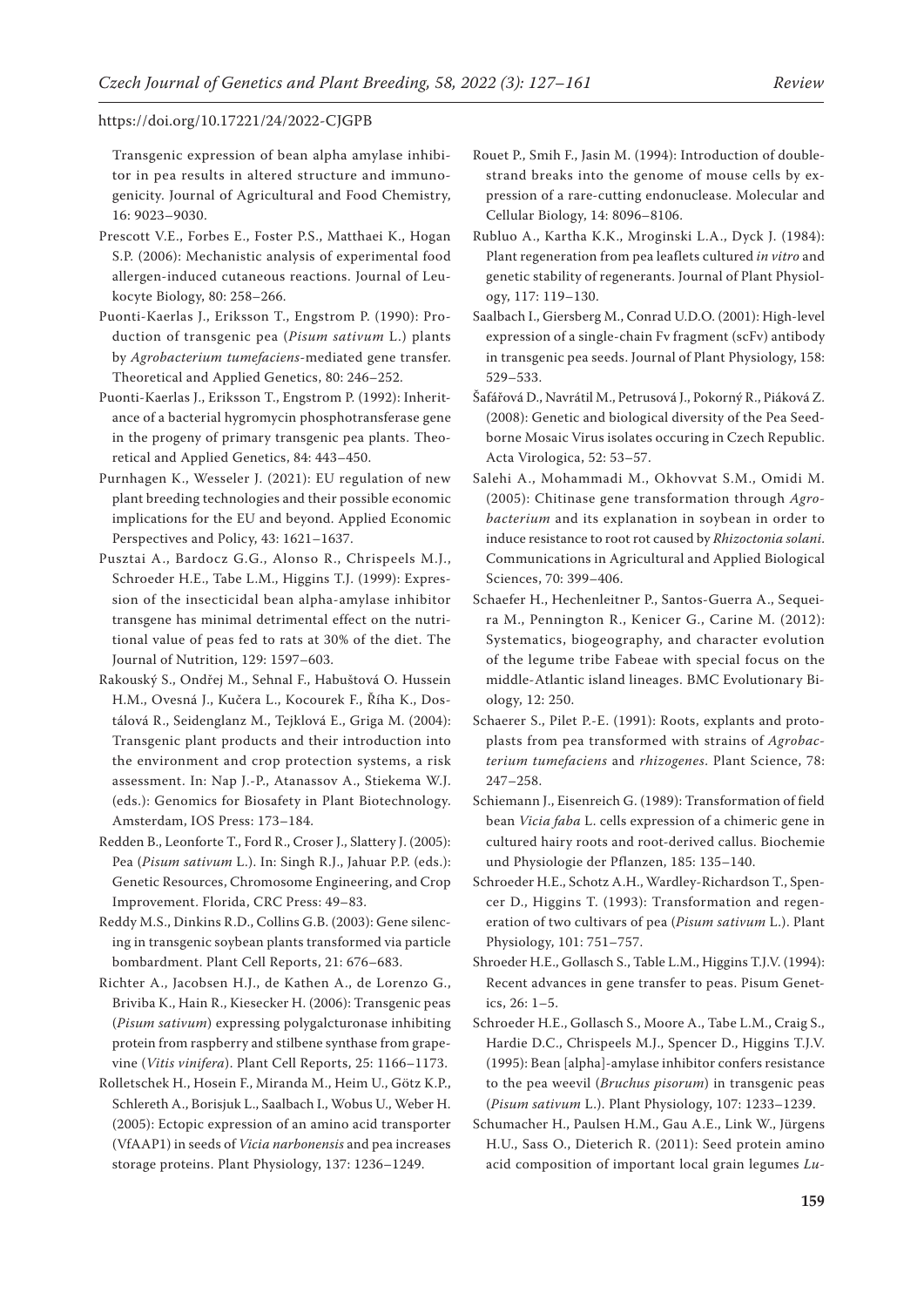*pinus angustifolius* L., *L. luteus* L., *Pisum sativum* L. and *Vicia faba* L. Plant Breeding, 130: 156–164.

- Schwarzbach E., Smýkal P., Dostál O., Jarkovská M., Valová S. (2014): Gregor J. Mendel – Genetics founding father. Czech Journal of Genetics and Plant Breeding, 50: 43–51.
- Shade R.E., Schroeder H.E., Pueyo J.J., Tabe L.M., Murdock L.L., Higgins T.J.V., Chrispeels M.J. (1994): Transgenic pea seeds expressing the α-amylase inhibitor of the common bean are resistant to bruchid beetles. Bio/Technology, 12: 793–795.
- Sharma R.P., Sharma R.K., Munshi A.D. (1998): Breeding for *Fusarium* wilt resistance in pea (*Pisum sativum* L.). Annual Plant Protection Science, 6: 1–10.
- Singh R., Sharma S., Kharb P., Saifi S., Tuteja N. (2020): OsRuvB transgene induces salt tolerance in pigeon pea. Journal of Plant Interactions, 15: 17–26.
- Simmonds D.H., Donaldson P.A. (2000): Genotype screening for proliferative embryogenesis and biolistic transformation of short-season soybean genotypes. Plant Cell Reports, 19: 485–490.
- Smartt J. (1990): Contents. In: Grain Legumes: Evolution and Genetic Resources. Cambridge, Cambridge University Press: V–Vi.
- Smýkal P., Kenicer G., Flavell A., Corander J., Kosterin O., Redden R., Ellis N. (2011): Phylogeny, phylogeography and genetic diversity of the *Pisum* genus. Plant Genetic Resources, 9: 4–18.
- Snoad B. (1985): The need for improved pea-crop ideotypes. In: Hebblethwaite P.D., Heath M.C., Dawkins T.C.K. (eds.): The Pea Crop. London, Butterworhts: 31–44.
- Solleti S.K., Bakshi S., Purkayastha J., Panda S.K., Sahoo L. (2008): Transgenic cowpea (*Vigna unguiculata*) seeds expressing a bean alpha-amylase inhibitor 1 confer resistance to storage pests, bruchid beetles. Plant Cell Reports, 27: 1841–1850.
- Somers D., Samac D., Olhoft P. (2003): Recent advances in legume transformation. Plant Physiology, 131: 892–899.
- Soto N., Delgado C., Hernández Y., Rosabal Y., Ferreira A., Pujol M., Aragão F.J.L., Enríquez G.A. (2017): Efficient particle bombardment-mediated transformation of Cuban soybean (INCASoy-36) using glyphosate as a selective agent. Plant Cell, Tissue and Organ Culture, 128: 187–196.
- Steeves R.M., Todd T.C., Essig J.S., Trick H.N. (2006): Transgenic soybean expressing siRNAs specific to a major sperm protein gene suppress *Heterodera glycines* reproduction. Functional Plant Biology, 33: 991–999.
- Sun X., Hu Z., Chen R., Jiang Q., Song G., Zhang H., Xi Y. (2015): Targeted mutagenesis in soybean using the CRIS-PR-Cas9 system. Scientific Reports, 5: 1–10.
- Švábová L. (2008): Metodika agrobakteriální genetické transformace hrachu (*Pisum sativum* L.). Šumperk, Agritec Plant Research. (in Czech)
- Švábová L., Lebeda A. (2005): *In vitro* selection for improved plant resistance to toxin-producing pathogens. Journal of Phytopathology, 153: 52–64.
- Švábová L., Griga M. (2008): The effect of cocultivation treatments on transformation efficiency in pea (*Pisum sativum* L.). Plant Cell, Tissue and Organ Culture, 95: 293–304.
- Švábová L., Smýkal P., Griga M., Ondřej V. (2005): *Agrobacterium*-mediated transformation of *Pisum sativum in vitro* and *in vivo*. Biologia Plantarum, 49: 361–370.
- Švábová L., Griga M., Horáček J., Smýkal P., Hanáček P., Reinöhl V., Navrátil M., Šafářová D., Poláková M. (2007a): Development of transgenic pea lines with improved tolerance to Pea Enation Mosaic Virus and Pea Seed-borne Mosaic Virus. In: Book of Abstracts of 6<sup>th</sup> Europ. Conf. Grain Legumes "Integrated Legume Biology for Sustainable Agriculture", Lisbon: 53–54.
- Švábová L., Hanáček P., Horáček J., Reinöhl V., Griga M. (2007b): Transformation of pea to induce resistance to insect pests and fungal pathogens – first partial results. In: Workshop "Functional Genomics and Proteomics in Plant Breeding", Brno, MZLU: 24–30.
- Švábová L., Smýkal P., Griga M. (2008): *Agrobacterium*mediated transformation of pea (*Pisum sativum* L.): Transformant production *in vitro* and by non-tissue culture approach. In: Kharkwal M.C. (ed.): Proc. 4<sup>th</sup> Int. Food Legumes Research Conference (IFLRC-IV). New Delhi, Oct 18–22, 2005.
- Švábová L., Griga M., Navrátil M., Šafařová D., Hanáček P., Reinöhl V., Horáček J., Smýkal P. (2009): Transgenic pea (*Pisum sativum* L.) lines with improved tolerance to Pea Enation Mosaic Virus and Pea Seed-borne Mosaic Virus. In: Sehnal F., Drobník J. (eds.): White Book of Genetically Modified Crops. EU Regulations and Research Experience from the Czech Republic. České Budějovice, Biology Centre AS CR: 32.
- Švábová L., Atif R.M., Horáček J., Sehnal F., Jacas L., Hanáček P., Ochatt S., Seidenglanz M., Griga M. (2010): Genetic transformation of pea for improved tolerance/ resistance to fungal pathogens and insect pests. In: Proc. 5<sup>th</sup> Int. Food Legumes Conference (IFLRC V) and 7<sup>th</sup> Europ. Conf. Grain Legumes (AEP VII), Antalya.
- Świecicki W. (2019): The Cataloque of *Pisum* Genes. Poznań, Agencja Rekl. Kraetiff.
- Szymkiewicz A., Jedrychowski L. (2006): Determination of pea proteins allergenicity with the use Balb/c mouse. Central European Journal of Immunology, 31: 63–69.
- Thu T.T., Dewaele E., Trung L.Q., Claeys M., Jacobs M., Angenon G. (2007): Increasing lysine levels in pigeon-